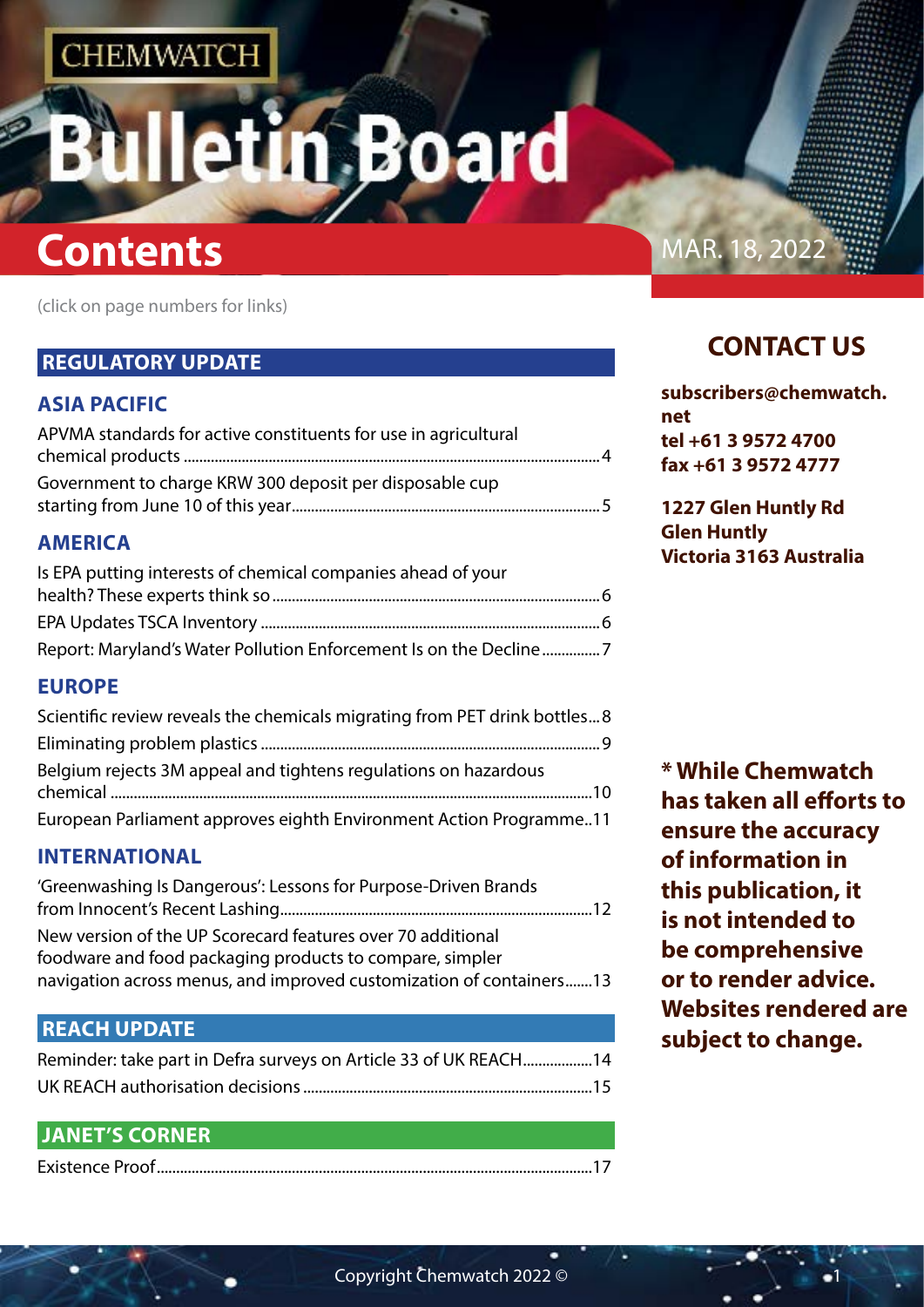# **Bulletin Board**

## **Contents** MAR. 18, 2022 **Contents** MAR. 18, 2022

## **CHEMWATCH**

# **Bulletin Board**

**[HAZARD ALERT](#page-9-0)**

## [Ammonia............................................................................................................................18](#page-9-0)

## **[GOSSIP](#page-11-0)**

| DNA Gets Artificial Upgrade to Store Humanity's Boundless Digital Data23                                                                    |
|---------------------------------------------------------------------------------------------------------------------------------------------|
| The closest black hole to Earth is no more - in fact, it never existed<br>24                                                                |
| 26                                                                                                                                          |
|                                                                                                                                             |
| Meta-analysis of 15 studies reports new findings on how many<br>.29                                                                         |
| Cellular rejuvenation therapy safely reverses signs of aging in mice31                                                                      |
| Chemical Recycling of Plastics is 'False Solution', Scientists Suggest33                                                                    |
| Fears for bees as US set to extend use of toxic pesticides that<br>.34                                                                      |
| Weird world of high-pressure chemistry made simple by new<br>37                                                                             |
| Skin whitening creams containing high levels of mercury continue<br>to be sold on the world's biggest e-commerce sites, new report finds 42 |

## **[CURIOSITIES](#page-24-0)**

| How poo transplants and changes in your gut microbiome might       |  |
|--------------------------------------------------------------------|--|
|                                                                    |  |
|                                                                    |  |
|                                                                    |  |
| 'Maladaptation': how not to cope with climate change 59            |  |
|                                                                    |  |
|                                                                    |  |
|                                                                    |  |
|                                                                    |  |
| What is Pi Day? Why mathematicians and bakers unite to celebrate74 |  |

## **[TECHNICAL NOTES](#page-38-0)**

[\(Note: Open your Web Browser and click on Heading to link to section\)...77](#page-38-0) [CHEMICAL EFFECTS........................................................................................................77](#page-38-0)

| 77 |  |
|----|--|
| 77 |  |
| 77 |  |

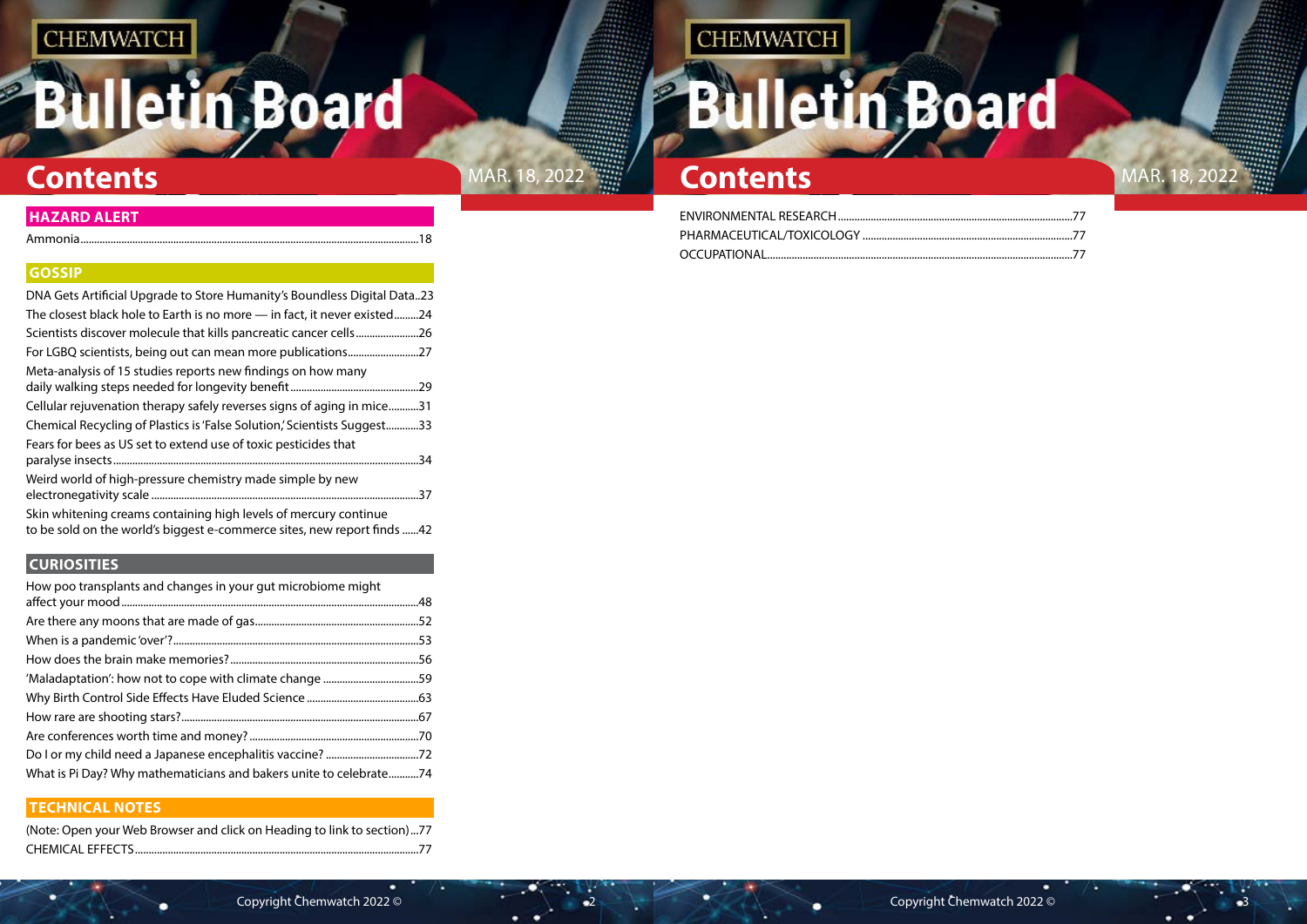# <span id="page-2-0"></span>**Bulletin Board**

## **Government to charge KRW 300 deposit per disposable cup starting from June 10 of this year**

### *2022-01-22*

From June 10 of this year, the Korean government will implement a deposit system for drinks sold in disposable cups in cafes and fast-food restaurants. Under the plan, people will have to pay a deposit of 300 KRW per disposable cup.

On January 25, the Ministry of Environment (ME, Minister Han Jeong Ae) made a 40-day legislative notice of amendments to the three substatutes\* in the field of closed-loop recycling, including the Enforcement Decree of the Act on the Promotion of Saving and Recycling of Resources, containing measures mentioned above.

The revision of the aforementioned sub-statutes aims to reduce waste and their recyclability, and the key contents include:

-The implementation of a deposit system for disposable cups.

-Restrictions on the use of polyvinyl chloride (PVC) packaging materials.

-Restrictions on disposable wipes.

-Expansion of paper cartons recycling.

Firstly, the disposable cup deposit system, which will be in effect from June 10 this year, will be imposed onto 38,000 stores nationwide. The plan will be applied to stores with more than 100 branches nationwide. The stores include cafes (Ediya, Starbucks, Twosome Place), confectionery and bakeries (Dunkin', Paris Baguette, Tous Les Jours), fast food restaurants (Lotteria, Mom's Touch, McDonald's, Burger King), ice cream and shaved ice stores (Baskin Robbins, Sulbing), and other beverage stores (Gongcha, Smoothie King, Juicy).

### [Read More](https://eng.me.go.kr/eng/web/board/read.do?pagerOffset)

South Korea Ministry of Environment, 22 January 2022

<https://eng.me.go.kr/eng/web/board/read.do?pagerOffset>





## **ASIA PACIFIC**

## **APVMA standards for active constituents for use in agricultural chemical products**

### *2022-03-08*

Standards for active constituents for use in agricultural chemical products are published in the Agricultural and Veterinary Chemicals Code (Agricultural Active Constituents) Standards 2022 (the Standards), established under section 6E of the Agricultural and Veterinary Chemicals Code (the Code).

The Standards specify the identity and minimum purity for each active constituent, and where required, also specify the maximum limits for particular impurities of significance for toxicological, environmental, or quality reasons. The Standards assist the Australian Pesticides and Veterinary Medicines Authority (APVMA) in ensuring that proposed active approvals and product registrations will satisfy the safety and efficacy criteria under sections 5A and 5B of the Code. The Standards also assist our Compliance program to ensure approved actives and registered products remain safe and effective and facilitate action taken against non-compliant products and active constituents under sections 83 and 102 of the Code.

Draft standards for proposed new active constituents are consulted on as part of the Gazette notice published for each proposed new active approval, as required under section 12 of the Code.

From time to time existing standards may be revised as part of a chemical review, in response to new information, or to correct errors.

Periodic updates will be made to the Standards and will incorporate standards for new actives consulted on and approved since the previous update, and amended standards. These amendments will be formally consulted on via the APVMA website and/or the Gazette.

### [Read More](https://apvma.gov.au/node/97446)

APVMA, 8 March 2022

<https://apvma.gov.au/node/97446>

## MAR. 18, 2022 **1999 Regulatory Update** MAR. 18, 2022

**CHEMWATCH** 

## **Regulatory Update**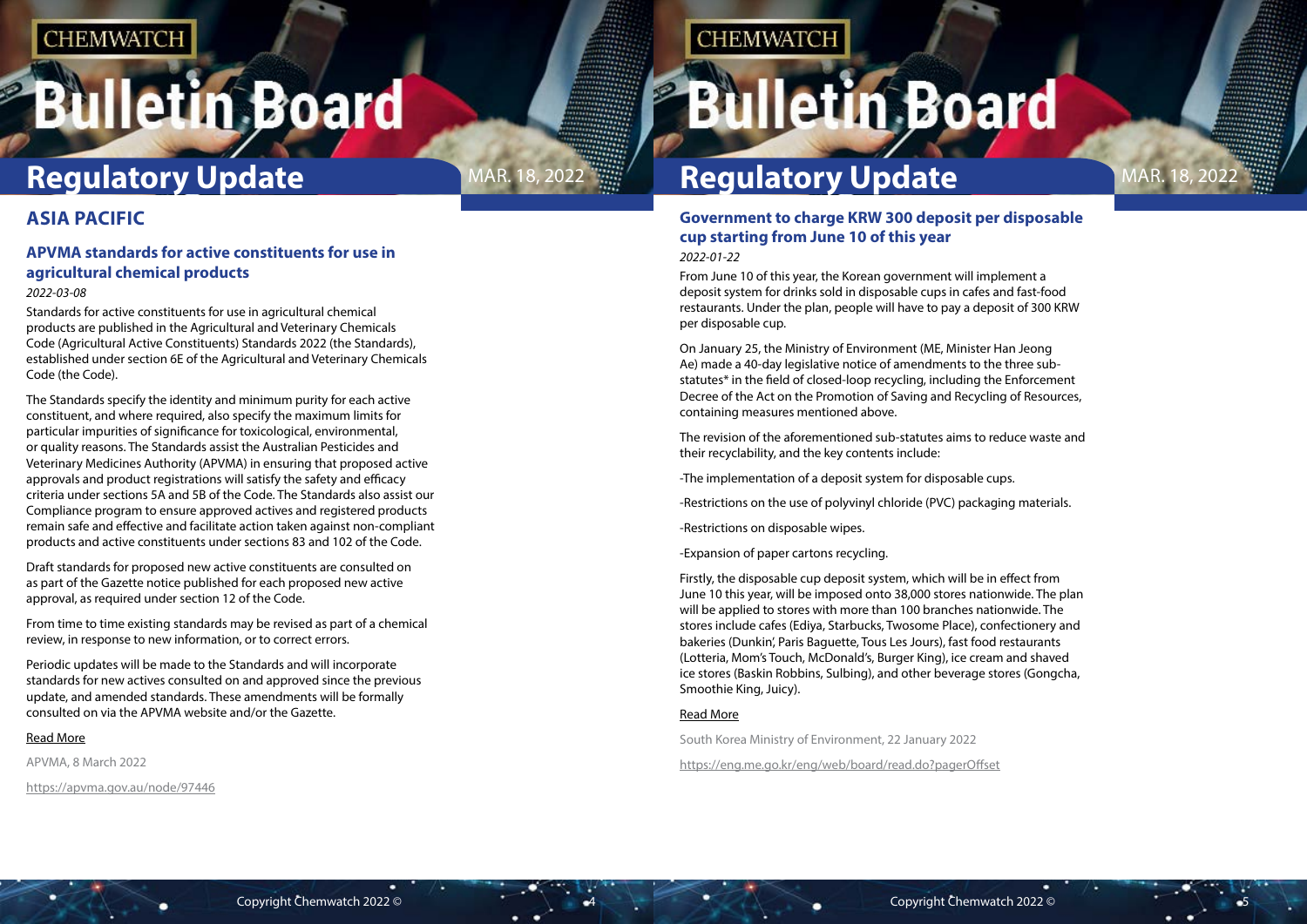# <span id="page-3-0"></span>**Bulletin Board**

## **Regulatory Update** MAR. 18, 2022 **Regulatory Update** MAR. 18, 2022

### [Read More](https://www.tscablog.com/entry/epa-updates-tsca-inventory1)

TSCA Blog, 7 March 2022

**CHEMWATCH** 

<https://www.tscablog.com/entry/epa-updates-tsca-inventory1>

## **Report: Maryland's Water Pollution Enforcement Is on the Decline**

*2022-03-10*

Maryland's enforcement of water pollution laws has declined over the last two decades, but especially in the last few years, according to a new report.

Environmental groups found that the Maryland Department of the Environment took 422 water pollution enforcement actions between 2016 and 2021 under Gov. Lawrence J. Hogan Jr. (R), which was significantly lower than the 1,280 enforcement actions between 2010 and 2015, during the administration of Gov. Martin J. O'Malley (D).

In the past year alone, MDE took 55% fewer water pollution enforcement actions than the historical average over the last 20 years, according to the report by the Chesapeake Accountability Project, a coalition of environmental groups. The coalition reviewed the Department of the Environment's annual enforcement and compliance reports from 2001 to 2021 "to provide a historical perspective of [water pollution] enforcement in Maryland," said Katlyn Schmitt, a policy analyst for the Center for Progressive Reform.

[https://www.usatoday.com/story/news/2022/03/07/epa-regulation](https://www.usatoday.com/story/news/2022/03/07/epa-regulation-dangerous-pfas-chemicals-raises-questions-red-flags/9224137002/?gnt-cfr=1)[dangerous-pfas-chemicals-raises-questions-red-flags/9224137002/?gnt](https://www.usatoday.com/story/news/2022/03/07/epa-regulation-dangerous-pfas-chemicals-raises-questions-red-flags/9224137002/?gnt-cfr=1) $cfr=1$ 

> But the decrease in enforcement actions does not mean that there are fewer pollution violations, and water quality in the Chesapeake Bay remains a concern, the group said.

The environmental groups focused on actions made by the Water and Science Administration within MDE, which is responsible for regulating stormwater from industrial facilities such as processing plants and landfills, from which harmful chemicals can flow into local waterways after it rains. Enforcement action can include penalty fines and referral to the Attorney General for potential litigation.





## **AMERICA**

## **Is EPA putting interests of chemical companies ahead of your health? These experts think so**

### *2022-03-07*

Scientists first discovered the tasteless, odorless chemicals along a stretch of southern New Jersey in 2020. Combinations of carbon and fluorine molecules littered the soil and water, where they were absorbed by fish and, quite possibly, the people who live there.

The compounds are part of a family of thousands of per- and polyfluoroalkyl substances, or PFAS, used for decades in consumer products like Teflon cookware, rain gear, and food packaging. The more scientists research PFAS, the more concern emerges about their potential health effects.

### [Read More](https://www.usatoday.com/story/news/2022/03/07/epa-regulation-dangerous-pfas-chemicals-raises-questions-red-flags/9224137002/?gnt-cfr=1)

USA Today, 7 March 2022

## **EPA Updates TSCA Inventory**

### *2022-03-07*

The U.S. Environmental Protection Agency (EPA) announced on March 4, 2022, the availability of the latest Toxic Substances Control Act (TSCA) Inventory. EPA states that the biannual update to the public TSCA Inventory is part of its regular posting of non-confidential TSCA Inventory data. EPA plans the next regular update of the Inventory for summer 2022. According to EPA, the Inventory contains 86,631 chemicals, of which 42,039 are active in U.S commerce. Other updates include new chemical substance additions, commercial activity data and regulatory flags, such as polymer exemptions, TSCA Section 4 test orders, and TSCA Section 5 significant new use rules (SNUR). EPA notes that on October 15, 2021, it announced a list of 377 specific chemical identities that were expected to lose their confidential status and move to the public portion of the Inventory. According to EPA, these 377 are listed in this public Inventory posting by their specific chemical identities.

# **Bulletin Board**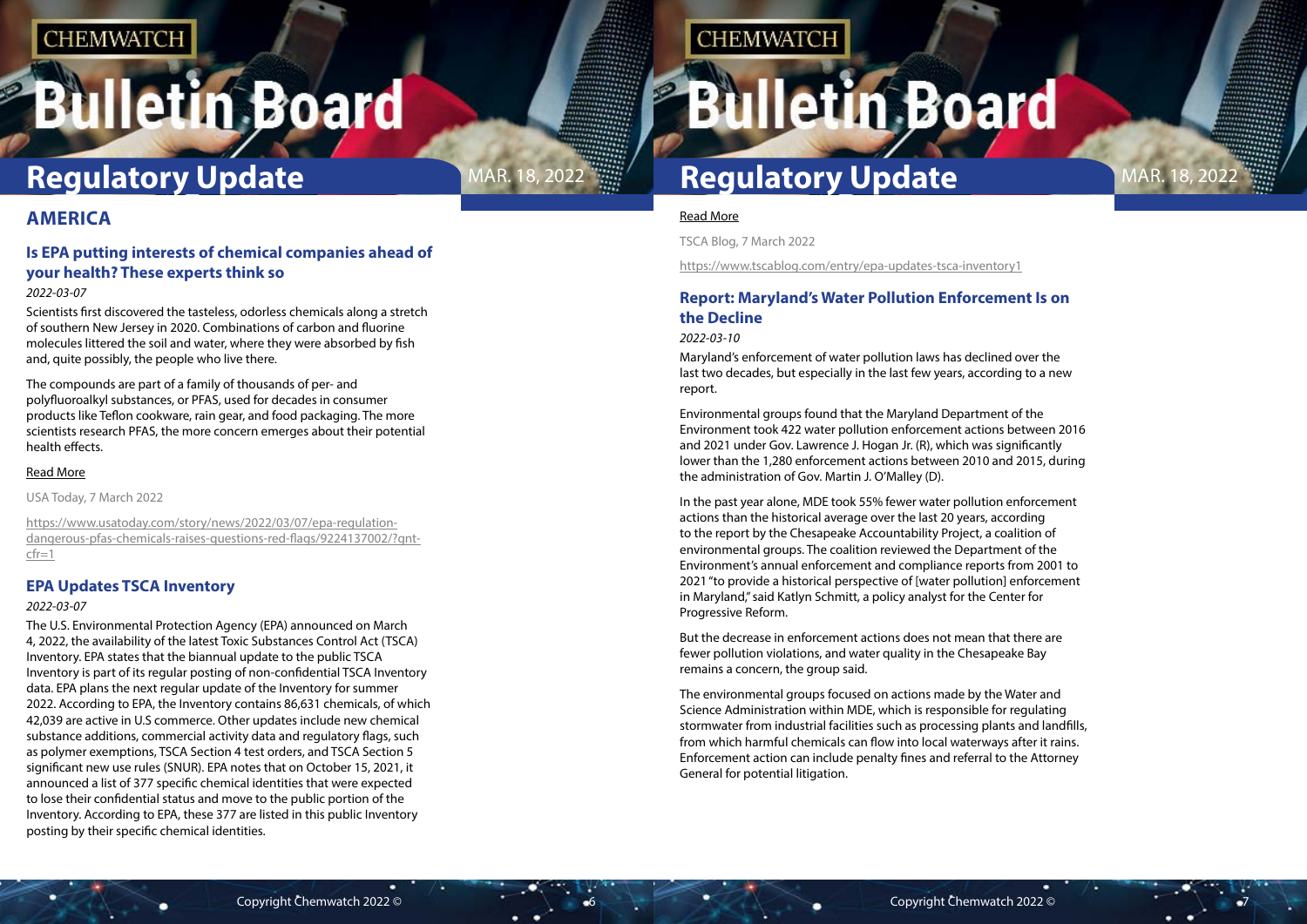# <span id="page-4-0"></span>**Bulletin Board**

## **Regulatory Update** MAR. 18, 2022 **Regulatory Update** MAR. 18, 2022

## **Eliminating problem plastics**

**CHEMWATCH** 

### *2022-02-24*

Plastics play an important role in our daily lives and can often play a critical role, for instance, in protecting food and preventing food waste. But we must take urgent action where the use of plastic is problematic or unnecessary, to stop the issues plastic presents to our environment.

UK Plastics Pact members account for two thirds of all consumer plastic packaging used in the UK and they are strengthening their ambition in the fight against plastic waste. Building on the eight problem plastics identified for elimination in 2019, six new plastic items and materials have been set for elimination.

The key takeaways

• The UK Plastics Pact identify six new problem plastics to be eliminated as far as possible.

• WRAP's ground-breaking research identifies that plastic packaging for uncut fresh fruit and vegetables, should be eliminated unless it is demonstrated to reduce food waste.

• 14 plastic items and materials remain on our investigation list with Pact members committed to developing and implementing solutions to address the issues they present.

The six new problem plastics set for elimination

Items 1-5 in the list should be removed by the end of 2022 as far as possible. Elimination of plastic packaging for uncut fresh fruit and vegetables is a longer-term goal.

1. Plastic wrapping for multi-sales of tins, bottles, and cartons

2. PVC cling film

3. Non-compostable fruit / veg stickers

4. Non-compostable tea and coffee bags

5. Single use, single serving plastic sachets / jiggers in restaurant settings

6. Plastic packaging for uncut fresh fruit & vegetables, unless it is demonstrated to reduce food waste

[Read More](https://wrap.org.uk/resources/report/eliminating-problem-plastics)



### [Read More](https://www.marylandmatters.org/2022/03/10/report-marylands-water-pollution-enforcement-is-on-the-decline/)

Maryland Matters, 10 March 2022

[https://www.marylandmatters.org/2022/03/10/report-marylands-water](https://www.marylandmatters.org/2022/03/10/report-marylands-water-pollution-enforcement-is-on-the-decline/)[pollution-enforcement-is-on-the-decline/](https://www.marylandmatters.org/2022/03/10/report-marylands-water-pollution-enforcement-is-on-the-decline/)

## **EUROPE**

## **Scientific review reveals the chemicals migrating from PET drink bottles**

### *2022-03-08*

A systematic evidence map published on March 4, 2022, in the Journal of Hazardous Materials shows that out of 193 chemicals investigated, 150 have been measured to migrate from polyethylene terephthalate (PET, CAS 25038-59-9) bottles into drinks. Spyridoula Gerassimidou of Brunel University, London, and co-authors, including scientists from the Food Packaging Forum, reviewed 91 studies that analyzed migration of chemicals from PET bottles into water, soda, juice, milk, and other drinks. Migration levels were found to vary depending on the geographic location of bottle production, length of storage time, number of reuses, and content. Of the 150 chemicals found in drinks, 18 were measured at levels exceeding EU regulatory limits. These include several phthalates and nickel (Ni, CAS 7440-02-0). Most of the samples exceeding regulatory limits were in fatty foods or food simulants.

Only 41 of the 150 detected chemicals are included in the European Union's regulation on plastic food contact materials (FCMs) "positive list." In addition, 102 out of 150 are included in the Food Packaging Forum's food contact chemicals database (FCCdb) which provides an overview of chemicals intentionally used to produce FCMs. According to Gerassimidou and co-authors, many of the chemicals that migrate from PET, especially those not included on regulatory lists, may be non-intentionally added substances (NIAS), for which risk assessors lack official guidance (FPF reported).

### [Read More](https://www.foodpackagingforum.org/news/scientific-review-reveals-the-chemicals-migrating-from-pet-drink-bottles)

Food Packaging Forum, 8 March 2022

[https://www.foodpackagingforum.org/news/scientific-review-reveals-the](https://www.foodpackagingforum.org/news/scientific-review-reveals-the-chemicals-migrating-from-pet-drink-bottles)[chemicals-migrating-from-pet-drink-bottles](https://www.foodpackagingforum.org/news/scientific-review-reveals-the-chemicals-migrating-from-pet-drink-bottles)

# **Bulletin Board**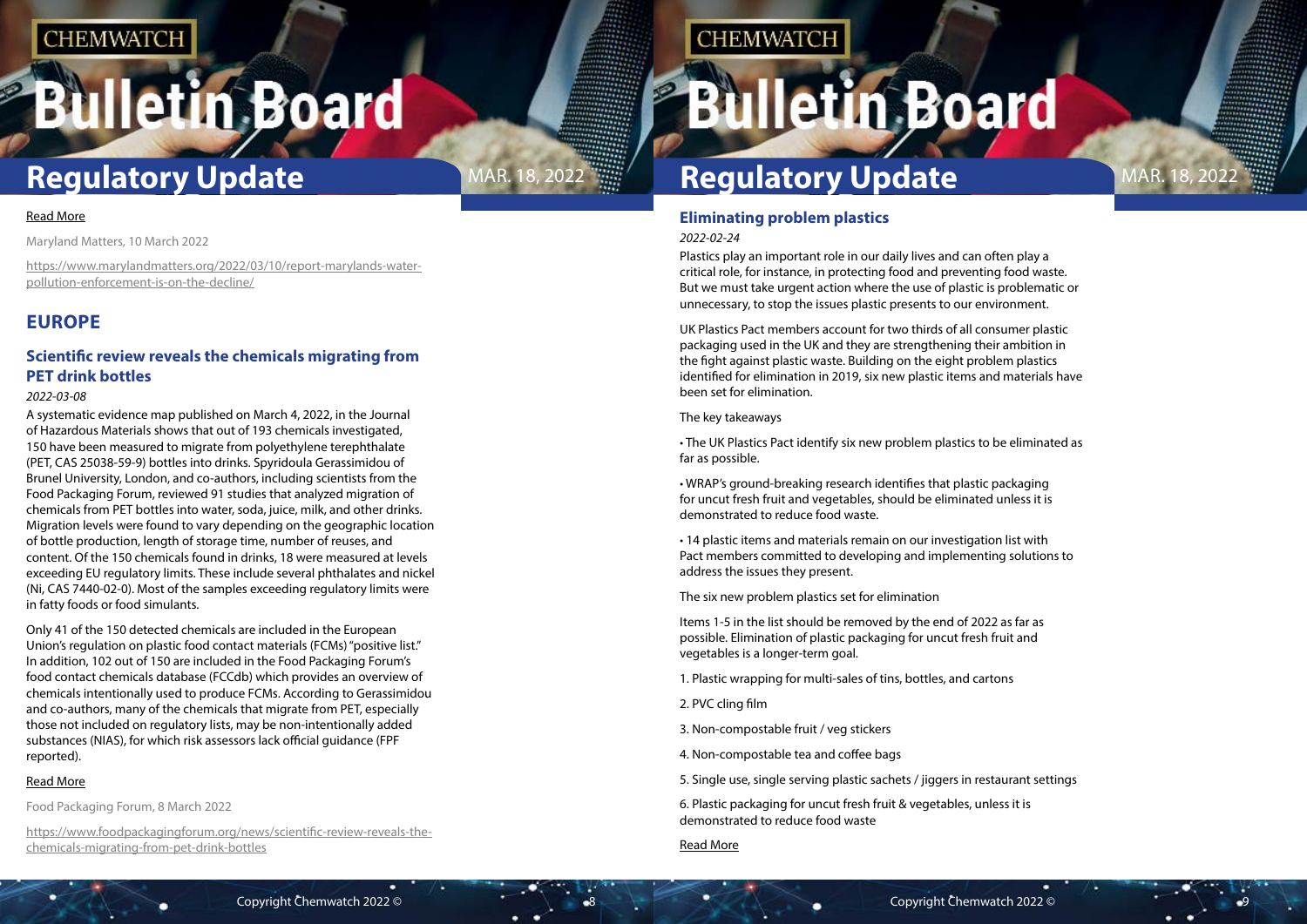# <span id="page-5-0"></span>**Bulletin Board**

## **Regulatory Update** MAR. 18, 2022 **Regulatory Update** MAR. 18, 2022

## **European Parliament approves eighth Environment Action Programme**

### *2022-03-11*

The European Parliament has formally approved the EU's eighth Environment Action Programme (8EAP), which aims to guide environmental policy to 2030 and align it with the bloc's Green Deal objectives.

Approved with 553 votes in favour, 130 against and seven abstentions, the Parliament confirmed an agreement reached with the Council of Ministers in December on the programme.

Objectives cover circular economy goals, climate change mitigation and adaptation, and a zero-pollution environment, including associated issues of harmful chemicals.

A key part of the programme is the Commission's plans to monitor, assess and report annually on the progress made by the EU and member states in meeting the priority objectives.

The 8EAP "foresees a new summary dashboard and indicators measuring progress 'beyond Gross Domestic Product (GDP)', to guide policymaking".

It will also involve a review of the progress made by 31 March 2024. If this determines that more needs to be done to reach the priority objectives by 2030, the Commission "should table a legislative proposal with additional initiatives", a Parliament press release said.

"EU, national, regional and local authorities must also implement effective, dissuasive and proportionate penalties to reduce the risks of noncompliance with EU environmental law," it added.

### [Read More](https://chemicalwatch.com/437671/european-parliament-approves-eighth-environment-action-programme)

Chemical Watch, 11 March 2022

[https://chemicalwatch.com/437671/european-parliament-approves](https://chemicalwatch.com/437671/european-parliament-approves-eighth-environment-action-programme)[eighth-environment-action-programme](https://chemicalwatch.com/437671/european-parliament-approves-eighth-environment-action-programme)

## **INTERNATIONAL**





WRAP, 24 February 2022

<https://wrap.org.uk/resources/report/eliminating-problem-plastics>

## **Belgium rejects 3M appeal and tightens regulations on hazardous chemical**

### *2022-03-08*

The discharge standards of the Antwerp plant at the heart of a recent pollution scandal will be tightened despite an appeal by 3M, the company in charge of the factory at the site.

Flemish Environment Minister Zuhal Demir announced on Tuesday that the appeal of multinational 3M against the decision to tighten the discharge standards of their Zwijndrecht plant has been rejected, resulting in the government cracking down on nine types of PFAS, synthetic chemicals dangerous to people's health.

"For companies like 3M, I expect them to fully invest in limiting the present concentrations of hazardous substances to the strict minimum," Demir said.

This will result in the tightening of the relevant discharge standards to 0.1 µg/l with immediate effect, an increase compared to the contested decision.

### **Taking contested standards further**

Amid the ongoing pollution scandal, studies have shown that PFOS (which belongs to the PFAS group) contamination has spread through air, groundwater and soil, and even the far reaches of the region. A recent soil study found the properties of residents of the Zwijndrecht neighbourhood may have to be excavated in order to remove PFOS.

Given the advancing understanding of the serious toxic impact and technical feasibility of removing PFAS from wastewater, the original environmental permit dated September 17, 2020, was updated in October last year to adjust the discharge standards for all dangerous substances between 1µg/l and 20 µg/l, with immediate effect.

### [Read More](https://www.brusselstimes.com/belgium/209902/belgium-rejects-3m-appeal-further-tightens-standards-regarding-hazardous-pfas)

The Brussels Times, 8 March 2022

[https://www.brusselstimes.com/belgium/209902/belgium-rejects-3m](https://www.brusselstimes.com/belgium/209902/belgium-rejects-3m-appeal-further-tightens-standards-regarding-hazardous-pfas)[appeal-further-tightens-standards-regarding-hazardous-pfas](https://www.brusselstimes.com/belgium/209902/belgium-rejects-3m-appeal-further-tightens-standards-regarding-hazardous-pfas)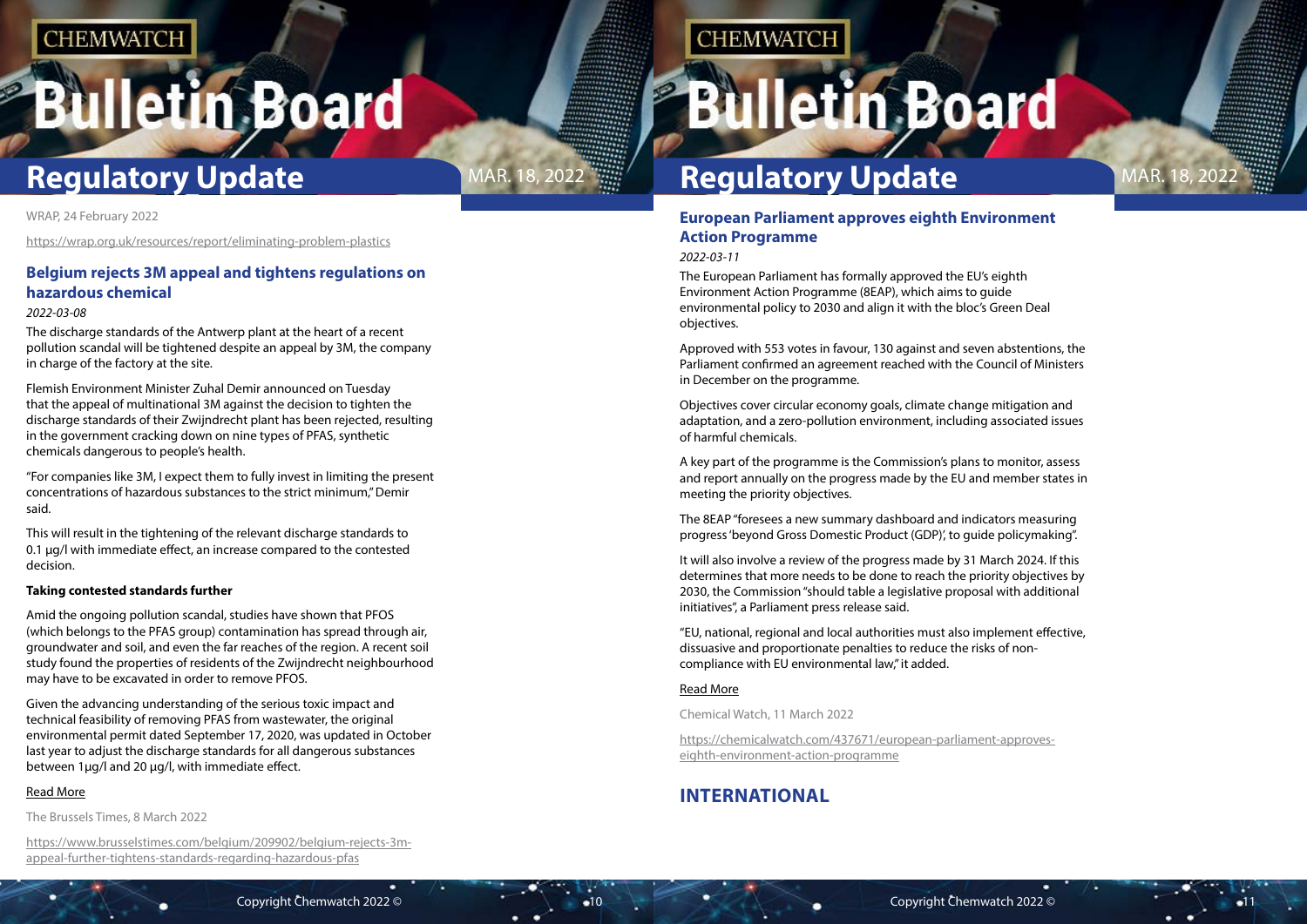# <span id="page-6-0"></span>**Bulletin Board**

## **Regulatory Update** MAR. 18, 2022 **Regulatory Update** MAR. 18, 2022

[https://sustainablebrands.com/read/marketing-and-comms/](https://sustainablebrands.com/read/marketing-and-comms/greenwashing-is-dangerous-lessons-for-purpose-driven-brands-from-innocent-s-recent-lashing) [greenwashing-is-dangerous-lessons-for-purpose-driven-brands-from](https://sustainablebrands.com/read/marketing-and-comms/greenwashing-is-dangerous-lessons-for-purpose-driven-brands-from-innocent-s-recent-lashing)[innocent-s-recent-lashing](https://sustainablebrands.com/read/marketing-and-comms/greenwashing-is-dangerous-lessons-for-purpose-driven-brands-from-innocent-s-recent-lashing)

## **New version of the UP Scorecard features over 70 additional foodware and food packaging products to compare, simpler navigation across menus, and improved customization of containers**

*2022-03-09*

Built upon the first version of the UP Scorecard launched in August 2021, today a new and improved version of the UP Scorecard has been released to the public. The UP Scorecard is an online resource that measures commonly used foodware and food packaging products with a single yardstick to offer companies the first-ever, free, and comprehensive tool for making sustainable purchasing decisions. What's new in this version? You can now score over 70 additional foodware and food packaging products including cups, plates, trays, bowls, ramekins, takeout containers, lids, utensils, and more. We've also strengthened the methodology and improved the user experience, so it's as easy to use as possible.

Although still in a beta stage (v0.2), this new version has been significantly expanded and improved. A summary of the biggest new features and improvements made include:

• **More use cases and products:** Over 70 additional foodware and food packaging products were added into the tool and can now be assessed. These include cups, plates, trays, bowls, ramekins, takeout containers, lids, and utensils.

• **Customize and compare any product:** Users can now customize individual products including their number of reuses, recycled content, transportation distance from the supplier, recycling and composting eligibility, sourcing certifications, and being free of chemicals of concern. These customized products are now displayed separately on the results page for easier comparison, and a preview of the updated scores is shown directly on the customization page when adjusting a product's parameters.

### [Read More](https://upscorecard.org/up-scorecard-version-0-2-released/)

UPS, 9 March 2022

<https://upscorecard.org/up-scorecard-version-0-2-released/>



## **'Greenwashing Is Dangerous': Lessons for Purpose-Driven Brands from Innocent's Recent Lashing**

## *2022-03-08*

Brands now understand the immense benefits of touting their sustainability and purpose credentials; but those with sustainability 'halos' aren't immune to scrutiny over their claims. As Innocent drinks was recently reminded, the stakes have never been higher for getting it wrong.

Last month, beverage giant Innocent — which, as a startup, had seemed to do no wrong — was pulled up by activist group Plastics Rebellion and the UK's Advertising Standards Authority on an advert it was deemed overstated the brand's environmental credentials (see the ad, with Plastics Rebellion commentary, here.

In the ad, animated characters encouraged people to "get fixing up the planet" by buying Innocent drinks. Although the brand hit back that it intended for the ad to be a "call to action," it failed to address the singleuse plastic 'elephant in the room' (and the spectre of owner Coca-Cola looming in the background couldn't have helped).

With brands now understanding how much there is to gain from touting their environmental credentials, the story is a harbinger of other callouts to come for brands that overclaim the environmental and purpose impacts of their brands and products. So, where do brands go from here? Will public greenwashing 'trials' put the brakes on brands' environmental momentum?

Innocent's recent PR stoning may well cause other brands to think twice, especially since the smoothie-maker is generally viewed as having excellent sustainability credentials: The brand has committed to a sciencebased carbon-reduction target and is building a carbon-neutral factory in Rotterdam. The company also looks closely at its supply chain and processes; and in 2018, it became a B Corp. But, even for a brand such as Innocent, the desire to dial-up positive stories comes at a risk. Brands wanting to communicate their environmental impacts to consumers and the media must strike a balance between the stories they tell and the rigour and accuracy that underpins them. And if Innocent had considered more carefully both the overall message of the ad and its environmental credentials, it would have perhaps been a little more reticent.

## [Read More](https://sustainablebrands.com/read/marketing-and-comms/greenwashing-is-dangerous-lessons-for-purpose-driven-brands-from-innocent-s-recent-lashing)

Sustainable Brands, 8 March 2022

## **CHEMWATCH**

# **Bulletin Board**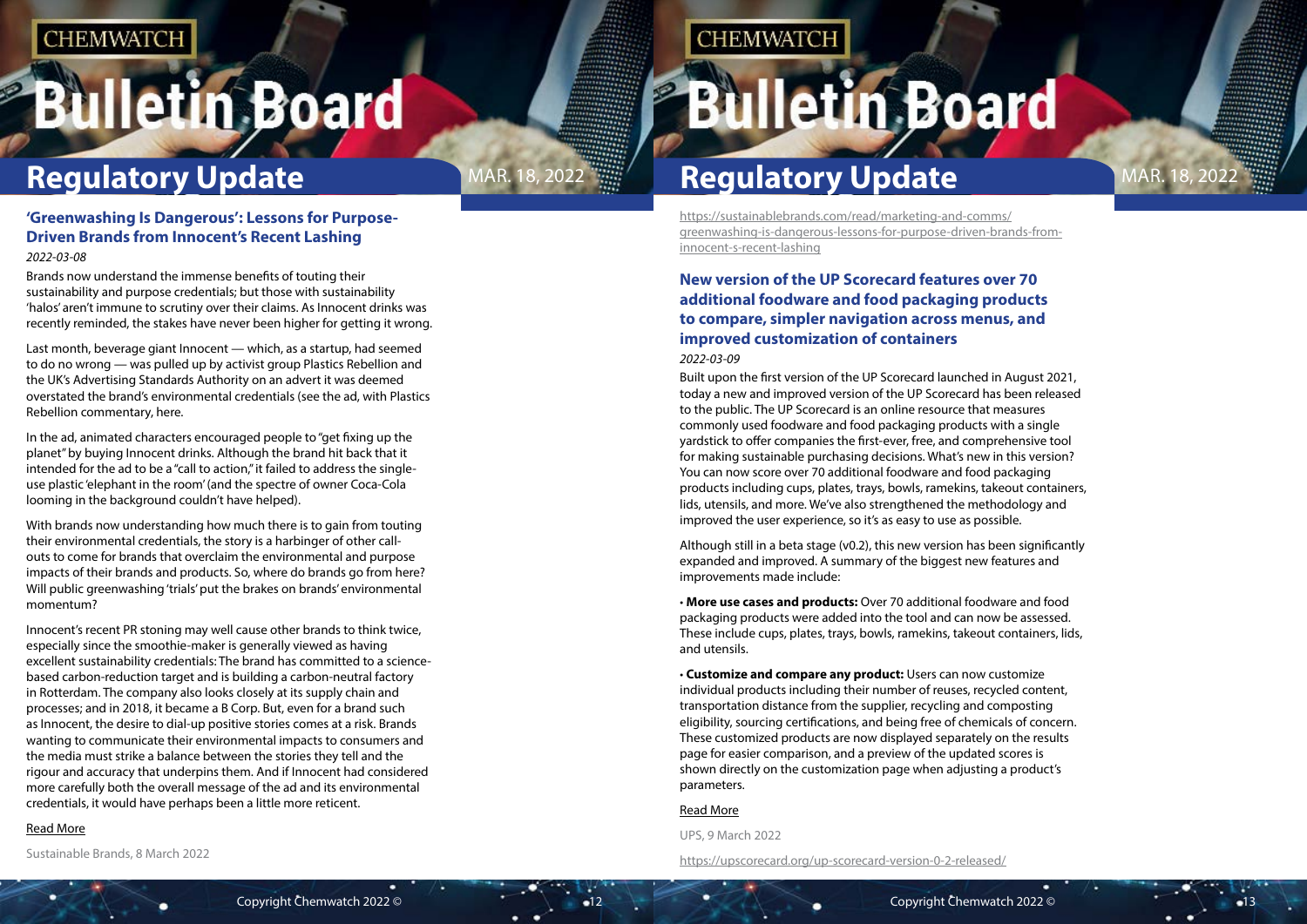# <span id="page-7-0"></span>**Bulletin Board**



If you have any questions about the survey or the review of Article 33 please contact [REACHReviews@Defra.gov.uk.](mailto:REACHReviews@Defra.gov.uk)

Defra, 7 March 2022

<https://www.gov.uk/>

## **UK REACH authorisation decisions**

### *2022-03-07*

**The Secretary of State for Defra, with the consent of Scottish and Welsh Ministers, has made decisions on four transitional applications for authorisation for the time-limited use of substances of very high concern (SVHC) under UK REACH.** 

The Defra Secretary of State has granted authorisation to:

### **FUJIFILM Diosynth Biotechnologies UK Limited for the following use of 4-(1,1,3,3-tetramethylbutyl)phenol, ethoxylated (4-tert-OPnEO):**

• Use as a detergent in the purification process of G-CSF (Granulocyte Colony Stimulating Factor) inclusion bodies.

### **Tata Steel UK Ltd for the following use of chromium trioxide and sodium dichromate:**

• Use for Passivation of electrolytic tinplate (ETP)

## **Tata Steel UK Ltd for the following use of chromium trioxide:**

• The use for the manufacture of electrolytic chromium/chromium oxide coated steel (ECCS)

**Beckman Coulter UK Ltd for the following uses of:**

## **4-(1,1,3,3-tetramethylbutyl)phenol, ethoxylated (4-tert-OPnEO);** and

## **4-nonylphenol, branched and linear, ethoxylated (4-NPnEO)**

• Downstream, clinical use of 4-tert-OPnEO and 4-NPnEO-containing laboratory products that require registration, licensing, approval, and monitoring by country-based health authorities. These products are designed for use in dedicated clinical chemistry, immunology, haematology and flow cytometry laboratory instruments and assays (use 3)

## **Reminder: take part in Defra surveys on Article 33 of UK REACH**

### *2022-03-07*

The Department for Environment, Food and Rural Affairs (Defra) invites GB based suppliers and retailers to complete a survey about industry's experience of duties under Article 33 of UK REACH.

These surveys will be live until **14 March 2022**. This is a great opportunity to share your views and experiences on the implementation of Article 33 in Great Britain.

**This is not an enforcement challenge.** The surveys will help Defra assess suppliers' and retailers' experience of communicating information about SVHCs in articles down the supply chain.

The results will be 100% anonymous and used to inform part of the Secretary of State's review of Article 33.

- **Who should complete the survey:** A person from your company who understands the company's processes for communicating information within supply chains.
- **Time to complete:** 10 minutes (can be completed in multiple sittings)
- **Closing date:** 14 March 2022

### **Take the survey**

If you are a **retailer**, selling articles directly to the consumer, you can participate in the survey here:

- [English retailer survey](https://lnks.gd/l/eyJhbGciOiJIUzI1NiJ9.eyJidWxsZXRpbl9saW5rX2lkIjoxMDIsInVyaSI6ImJwMjpjbGljayIsImJ1bGxldGluX2lkIjoiMjAyMjAzMDcuNTQ0OTAzNTEiLCJ1cmwiOiJodHRwczovL2RlZnJhZ3JvdXAuZXUucXVhbHRyaWNzLmNvbS9qZmUvZm9ybS9TVl9ibHAyUWFMVHpmVzNRNUU_dXRtX3NvdXJjZT1nb3ZkZWxpdmVyeSZ1dG1fbWVkaXVtPWVtYWlsJnV0bV9jYW1wYWlnbj1jaGVtaWNhbHMtZ3VpZGFuY2UtaHNlJnV0bV90ZXJtPXJldGFpbGVyLXN1cnZleS0xJnV0bV9jb250ZW50PXJlYWNoLTctbWFyLTIyIn0.Hn66xiSMIDeyxmsbpMhrmIi7x1ch1SXjs0zb5jP7IXA/s/1292798658/br/127614453312-l)
- [Welsh retailer survey](https://lnks.gd/l/eyJhbGciOiJIUzI1NiJ9.eyJidWxsZXRpbl9saW5rX2lkIjoxMDMsInVyaSI6ImJwMjpjbGljayIsImJ1bGxldGluX2lkIjoiMjAyMjAzMDcuNTQ0OTAzNTEiLCJ1cmwiOiJodHRwczovL2RlZnJhZ3JvdXAuZXUucXVhbHRyaWNzLmNvbS9qZmUvZm9ybS9TVl84MkZuMkpDc1M2d24xeHM_dXRtX3NvdXJjZT1nb3ZkZWxpdmVyeSZ1dG1fbWVkaXVtPWVtYWlsJnV0bV9jYW1wYWlnbj1jaGVtaWNhbHMtZ3VpZGFuY2UtaHNlJnV0bV90ZXJtPXJldGFpbGVyLXN1cnZleS0yJnV0bV9jb250ZW50PXJlYWNoLTctbWFyLTIyIn0.qgly7VBGzZAiHfvgqjR_3eOIbaKazDdcOEMDL6guV0o/s/1292798658/br/127614453312-l)

If you are a **supplier** of articles within the supply chain, you can participate in the survey here:

- [English supplier survey](https://lnks.gd/l/eyJhbGciOiJIUzI1NiJ9.eyJidWxsZXRpbl9saW5rX2lkIjoxMDQsInVyaSI6ImJwMjpjbGljayIsImJ1bGxldGluX2lkIjoiMjAyMjAzMDcuNTQ0OTAzNTEiLCJ1cmwiOiJodHRwczovL2RlZnJhZ3JvdXAuZXUucXVhbHRyaWNzLmNvbS9qZmUvZm9ybS9TVl9kajA1SE1tUEQwdm9Ca1c_dXRtX3NvdXJjZT1nb3ZkZWxpdmVyeSZ1dG1fbWVkaXVtPWVtYWlsJnV0bV9jYW1wYWlnbj1jaGVtaWNhbHMtZ3VpZGFuY2UtaHNlJnV0bV90ZXJtPXN1cHBsaWVyLXN1cnZleS0xJnV0bV9jb250ZW50PXJlYWNoLTctbWFyLTIyIn0.M3ZGehJh3WURBDbWFf_-flx5AdVPZAX5mqI9MYD4uY8/s/1292798658/br/127614453312-l)
- [Welsh supplier survey](https://lnks.gd/l/eyJhbGciOiJIUzI1NiJ9.eyJidWxsZXRpbl9saW5rX2lkIjoxMDUsInVyaSI6ImJwMjpjbGljayIsImJ1bGxldGluX2lkIjoiMjAyMjAzMDcuNTQ0OTAzNTEiLCJ1cmwiOiJodHRwczovL2RlZnJhZ3JvdXAuZXUucXVhbHRyaWNzLmNvbS9qZmUvZm9ybS9TVl81cENzZUJoeWtydjA4YWE_dXRtX3NvdXJjZT1nb3ZkZWxpdmVyeSZ1dG1fbWVkaXVtPWVtYWlsJnV0bV9jYW1wYWlnbj1jaGVtaWNhbHMtZ3VpZGFuY2UtaHNlJnV0bV90ZXJtPXN1cHBsaWVyLXN1cnZleS0yJnV0bV9jb250ZW50PXJlYWNoLTctbWFyLTIyIn0._HEOSZUIZJqWLX7Azr-fj7CGLokn9O4u7dTJxWNrmgQ/s/1292798658/br/127614453312-l)

If you carry out both roles, you are welcome to participate in both surveys.

**CHEMWATCH** 

## **REACH Update**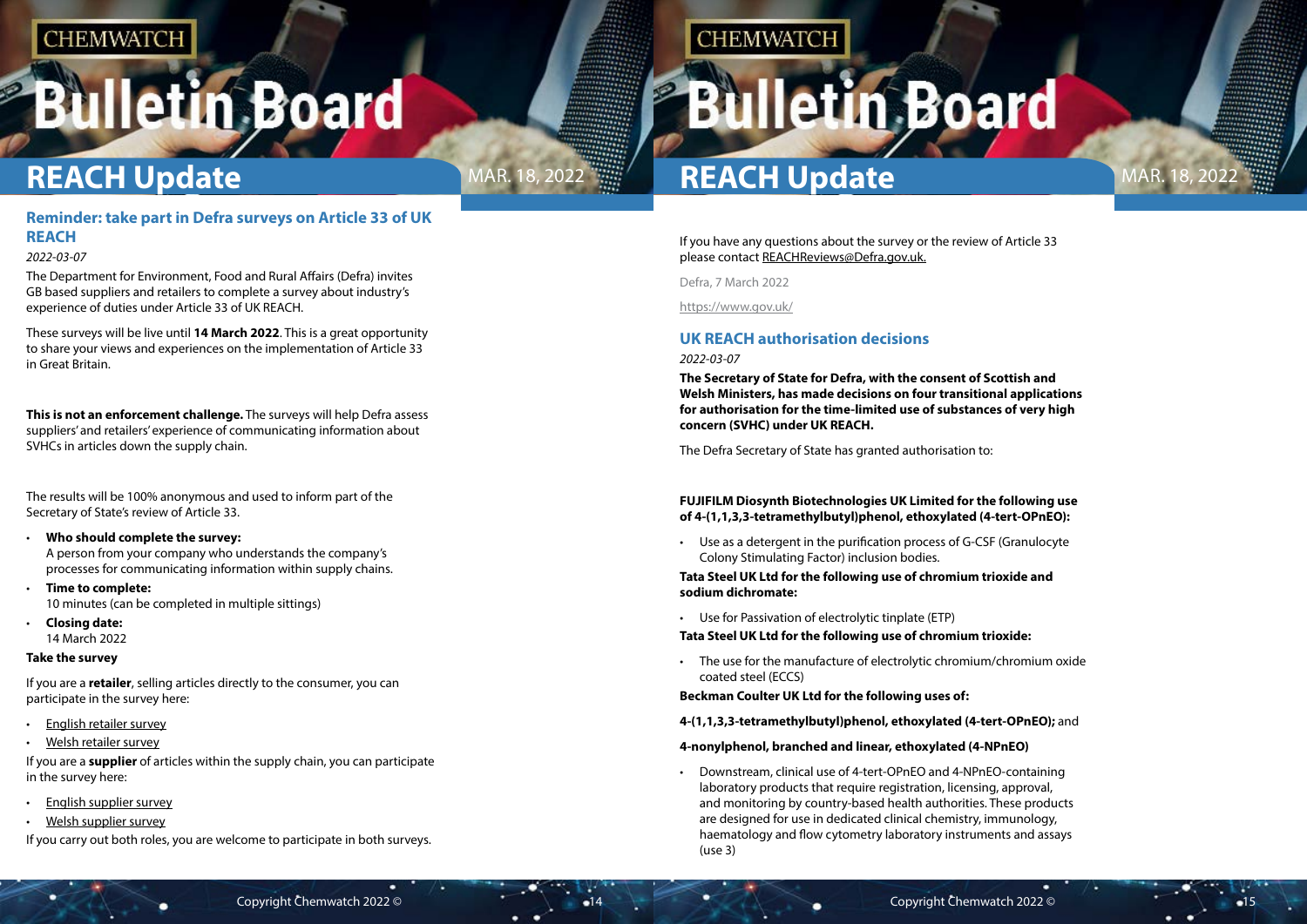# <span id="page-8-0"></span>**Bulletin Board**

## **REACH Update** MAR. 18, 2022



## **Existence Proof**



https://xkcd.com/1856/





• Downstream, non-clinical use of 4-tert-OPnEO and 4-NPnEOcontaining laboratory products designed for use in flow cytometry, genomics and particle characterization laboratory instruments and assays for quality control and research and development (use 4)

These authorisation decisions were made under Article 127G which relates to a transitional measure of UK REACH. Transitional applications received by the Defra Secretary of State are published on [GOV.UK.](https://lnks.gd/l/eyJhbGciOiJIUzI1NiJ9.eyJidWxsZXRpbl9saW5rX2lkIjoxMDYsInVyaSI6ImJwMjpjbGljayIsImJ1bGxldGluX2lkIjoiMjAyMjAzMDcuNTQ0OTAzNTEiLCJ1cmwiOiJodHRwczovL3d3dy5nb3YudWsvZ292ZXJubWVudC9wdWJsaWNhdGlvbnMvdHJhbnNpdGlvbmFsLWFwcGxpY2F0aW9ucy1mb3ItYXV0aG9yaXNhdGlvbi11ay1yZWFjaD91dG1fc291cmNlPWdvdmRlbGl2ZXJ5JnV0bV9tZWRpdW09ZW1haWwmdXRtX2NhbXBhaWduPWNoZW1pY2Fscy1ndWlkYW5jZS1oc2UmdXRtX3Rlcm09Z292LWxpbmstMSZ1dG1fY29udGVudD1yZWFjaC03LW1hci0yMiJ9.6v0bDlIJ5zTmUYpDSBVuuvPX5yPwBka9-NPWm-Agd_s/s/1292798658/br/127614453312-l)

• Downstream use of 4-tert-OPnEO-containing laboratory products which are being phased out from the market due to obsolescence or next generation formulations (use 5)

Decisions made by the Defra Secretary of State are published on [GOV.UK.](https://lnks.gd/l/eyJhbGciOiJIUzI1NiJ9.eyJidWxsZXRpbl9saW5rX2lkIjoxMDcsInVyaSI6ImJwMjpjbGljayIsImJ1bGxldGluX2lkIjoiMjAyMjAzMDcuNTQ0OTAzNTEiLCJ1cmwiOiJodHRwczovL3d3dy5nb3YudWsvZ292ZXJubWVudC9jb2xsZWN0aW9ucy9hdXRob3Jpc2F0aW9uLWRlY2lzaW9ucy11ay1yZWFjaD91dG1fc291cmNlPWdvdmRlbGl2ZXJ5JnV0bV9tZWRpdW09ZW1haWwmdXRtX2NhbXBhaWduPWNoZW1pY2Fscy1ndWlkYW5jZS1oc2UmdXRtX3Rlcm09Z292LWxpbmstMiZ1dG1fY29udGVudD1yZWFjaC03LW1hci0yMiJ9.Etv2bOZkifpfFkNs01oOFMrk-pIbVqdyXZKjWkJxcdE/s/1292798658/br/127614453312-l)

GOV.UK, 7 March 2022

[https://www.gov.uk/government/collections/authorisation-decisions-uk](https://www.gov.uk/government/collections/authorisation-decisions-uk-reach)[reach](https://www.gov.uk/government/collections/authorisation-decisions-uk-reach)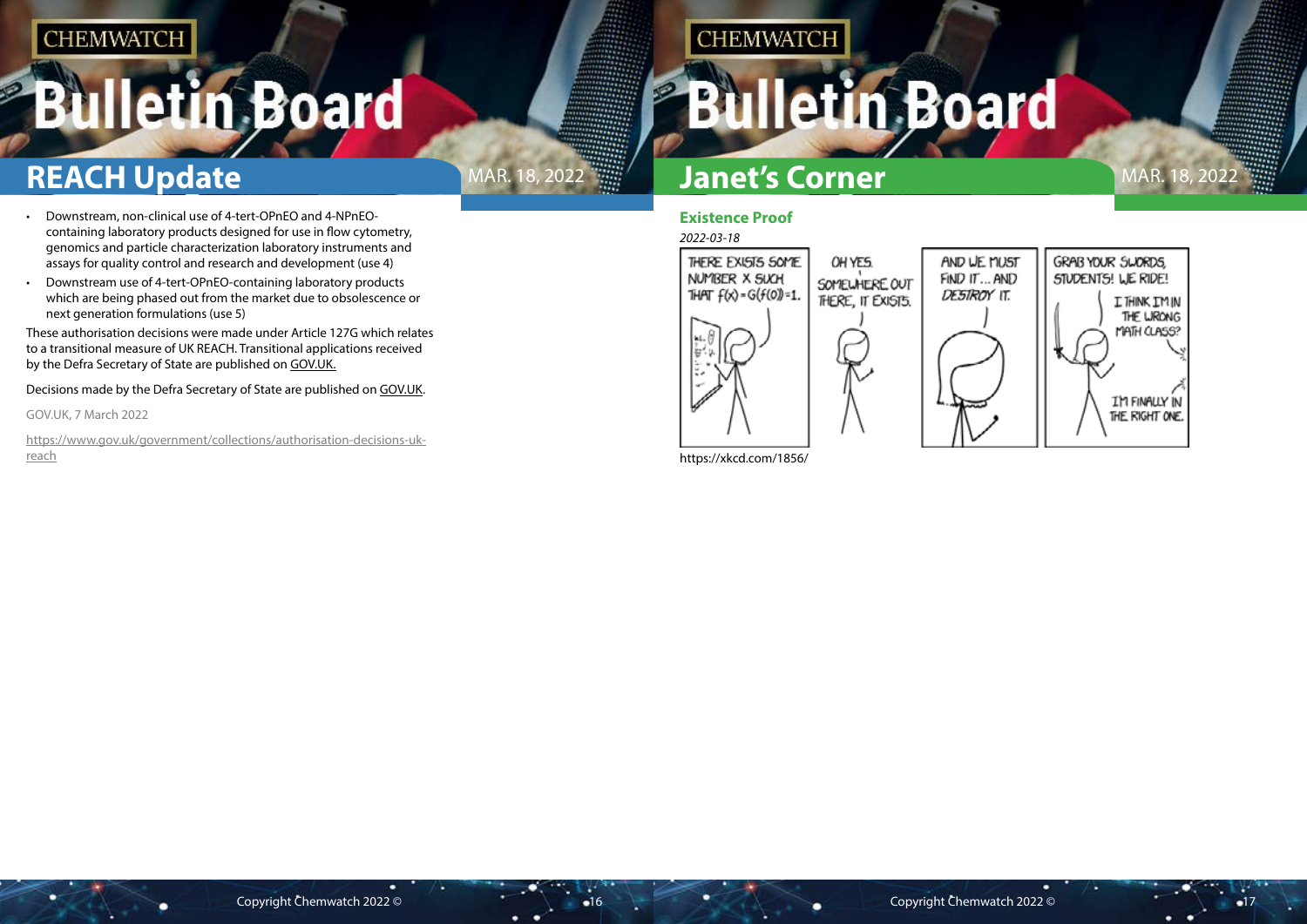# <span id="page-9-0"></span>**Bulletin Board**



**Ammonia or azane is a compound of nitrogen and hydrogen with the formula NH3.**

## **CHEMWATCH**

## **Bulletin Board**

needed by plants and animals. It has also been observed in outer space and galactic dust clouds.

- Transport sources: Motor vehicles, through their exhaust, produce ammonia.
- Consumer products: Many cleaning products, bleaching products and disinfectants contain ammonia.

## **SOURCES OF EXPOSURE & ROUTES OF EXPOSURE [5]**

### **Sources of Exposure**

- Ammonia is found naturally in the environment. The general population is most likely to be exposed through inhalation of contaminated indoor air, although exposure can also occur through ingestion of contaminated food or water, or through dermal contact.
- In indoor air, exposure may occur through use of household products such as window cleaners, floor waxes and smelling salts.
- In outdoor air, exposure may occur as a result of gas leaks and spills at production plants and storage facilities or from pipelines, tank trucks, railcars, ships and barges that transport ammonia.
- Ammonia is released into the atmosphere naturally by decaying organic matter, animal excreta and volcanic eruptions. It is released anthropogenically through fertiliser usage, spills or leaks, and loss from wastewater effluents.
- Farmers, cattle ranchers and individuals who raise livestock and/or poultry may be exposed to ammonia from decaying manure.
- Farmers may also be exposed to ammonia during the application of fertilisers on fields.

### **Routes of Exposure**

- Inhalation Predominant route of exposure for general population
- Oral Minor route of exposure for the general population through ingestion of contaminated drinking water.
- Dermal Minor route of exposure through dermal contact with cleaning products containing ammonia.

### **HEALTH EFFECTS [4,5]**

Exposure to high levels of ammonia can cause irritation and serious burns on the skin, and in the mouth, throat (laryngitis), lungs (pulmonary oedema) and eyes (conjunctivitis). Exposure at very high levels of

## **Ammonia**

### *2022-03-18*

Ammonia or azane is a compound of nitrogen and hydrogen with the formula NH $_{\textrm{\tiny{3}}}$ . [1] It is a colourless highly irritating gas with a sharp suffocating odour. Ammonia dissolves easily in water to form ammonium hydroxide solution, which can cause irritation and burns. Ammonia gas is easily compressed and forms a clear, colourless liquid under pressure. It is not highly flammable, but containers of ammonia may explode when exposed to high heat. [2] Ammonia gas can be dissolved in water. This kind of ammonia is called liquid ammonia or aqueous ammonia. Once exposed to open air, liquid ammonia quickly turns into a gas. Ammonia occurs naturally and is produced by human activity. It is an important source of nitrogen, which is needed by plants and animals. Bacteria found in the intestines can produce ammonia. [3]

### **USES**

Ammonia is used widely in many areas. It is present in commonly used household and industrial cleaners, bleaching agents and disinfectants. It is used in the preparation of synthetic fibres (e.g. nylons), plastics and explosives, resins, human and veterinary medicines, fertilisers, chemical compounds, fuel cells, rocket fuel, dyes, metal treating operations, refrigeration, and in the petroleum industry.

### **SOURCES OF EMISSION [4]**

- Industry sources: Ammonia is released during intensive livestock production, and from humans and pets. Other sources of ammonia emission include the manufacture of basic chemicals, metals, leather products, cement, lime, plaster and concrete products, glass products, ceramics, beverages, cars and car parts, textile products and paper and paper products. In addition, ammonia is produced from mining, electricity supply and petroleum refining activities.
- Diffuse sources: Human and pet metabolic processes, cigarette smoke and household cleaners are sources of ammonia. Burning, through controlled fires or wildfires, or of other fuels also results in ammonia emissions. Indoor residential levels of ammonia can be significantly higher than outdoor levels.
- Natural sources: Ammonia is found in the environment, in the air, soil and water, in plants and animals. It is formed naturally by the decomposition of urine and manure. It is a source of nitrogen, which is

## **Hazard Alert**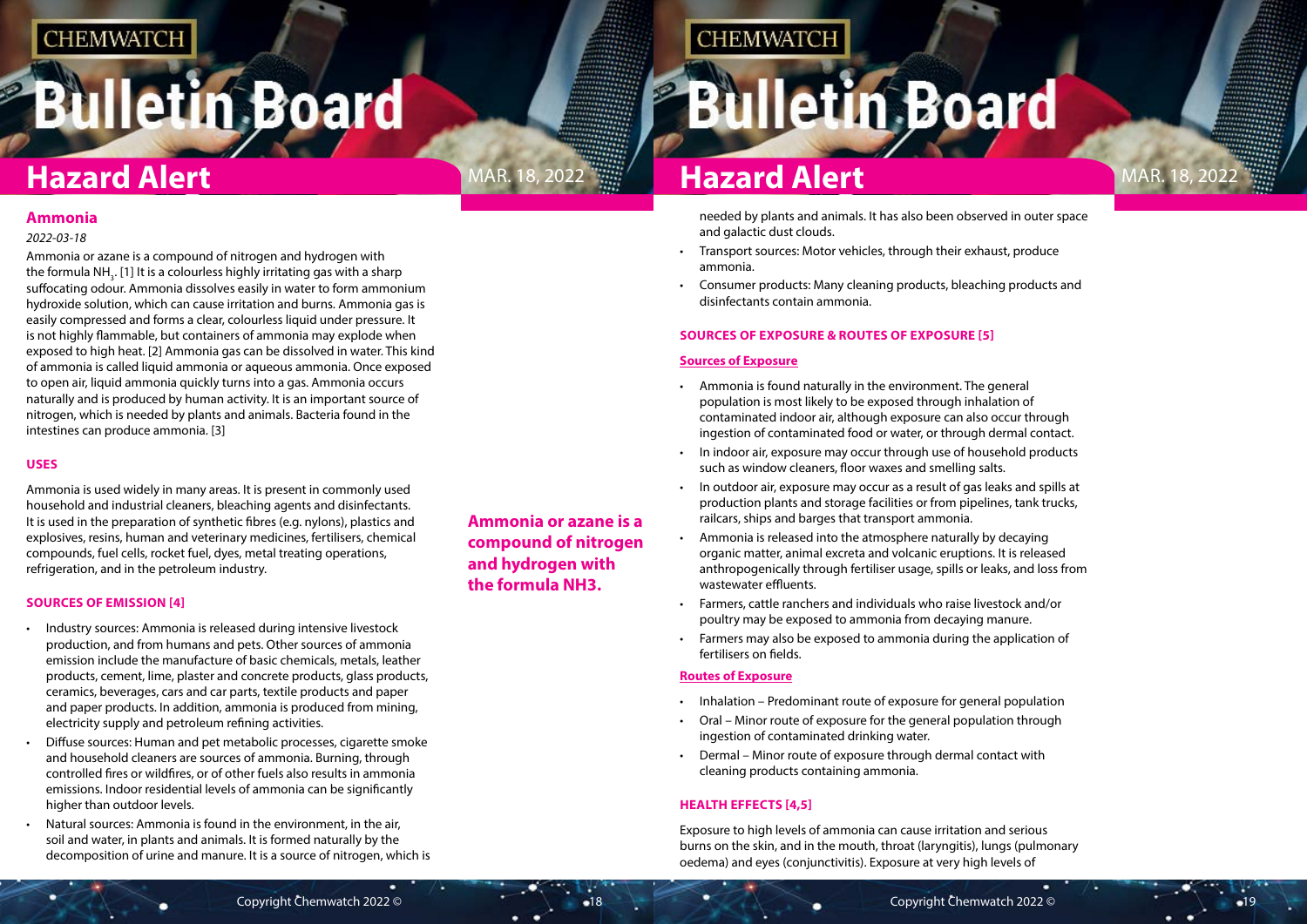# **Bulletin Board**

## **Hazard Alert** MAR. 18, 2022 **Hazard Alert** MAR. 18, 2022

## **Exposure Controls & Personal Protection**

**CHEMWATCH** 

- Ventilation System: A system of local and/or general exhaust is recommended to keep employee exposures below the Airborne Exposure Limits. Local exhaust ventilation is generally preferred because it can control the emissions of the contaminant at its source, preventing dispersion of it into the general work area
- Personal Respirators (NIOSH Approved): If the exposure limit is exceeded, a full face piece respirator with an ammonia/methylamine cartridge may be worn up to 50 times the exposure limit or the maximum use concentration specified by the appropriate regulatory agency or respirator supplier, whichever is lowest. For emergencies or instances where the exposure levels are not known, use a full-face piece positive-pressure, air-supplied respirator.
- WARNING: Air purifying respirators do not protect workers in oxygendeficient atmospheres.
- Skin Protection: Wear impervious protective clothing, including boots, gloves, lab coat, apron or coveralls, as appropriate, to prevent skin contact.
- Eye Protection: Use chemical safety goggles and/or a full face shield where splashing is possible. Maintain eye wash fountain and quickdrench facilities in work area.

### **REGULATION [3,4,6]**

### **Exposure Limits**

## United States

- The Food and Drug Administration (FDA): Some restrictions have been placed on levels of ammonium salts allowable in processed foods. FDA states that the levels of ammonia and ammonium compounds normally found in food do not pose a health risk.
- The Occupational Safety and Health Administration (OSHA) has set an acceptable eight-hour exposure limit at 25 parts of ammonia per one million parts of air (ppm) and a short-term (15 minutes) exposure level at 35 ppm
- American Conference of Industrial Hygienists (ACGIH): Threshold Limit Value (TLV) 25 ppm (TWA), 35 ppm (STEL).

# **Illetin Board**

ammonia can lead to death. Swallowing concentrated solutions of ammonia can cause burns in the mouth, throat and stomach. Splashing ammonia into the eyes can cause burns and blindness. Individuals that may be more sensitive to ammonia are those with reduced liver function, corneal disease, glaucoma or respiratory diseases (e.g. asthmatics). Ammonia has not been classified for carcinogenic effects by the DHHS, or IARC or EPA.

## **SAFETY [6]**

## **First Aid Measures**

- Inhalation: Remove to fresh air. If not breathing, give artificial respiration. If breathing is difficult, give oxygen. Get medical attention immediately.
- Ingestion: If swallowed, DO NOT INDUCE VOMITING. Give large quantities of water. Never give anything by mouth to an unconscious person. Get medical attention immediately.
- Skin Contact: Immediately flush skin with plenty of water for at least 15 minutes while removing contaminated clothing and shoes. Get medical attention immediately. Wash clothing before reuse. Thoroughly clean shoes before reuse.
- Eye Contact: Immediately flush eyes with plenty of water for at least 15 minutes, lifting lower and upper eyelids occasionally. Get medical attention immediately.
- Note to Physician: DO NOT induce emesis, perform gastric lavage or attempt neutralisation after ingestion. Dilution with milk or water may be of benefit. Endoscopic evaluation may be required.

### **Fire Fighting Measures**

- Explosion: Gives off flammable vapours. Vapours may form explosive mixture with air. Closed containers exposed to heat may explode.
- Fire Extinguishing Media: Use any means suitable for extinguishing surrounding fire. Water spray may be used to keep fire-exposed containers cool. Do not allow water runoff to enter sewers or waterways.
- Special Information: In the event of a fire, wear full protective clothing and NIOSH-approved self-contained breathing apparatus with full face-piece operated in the pressure demand or other positive pressure mode.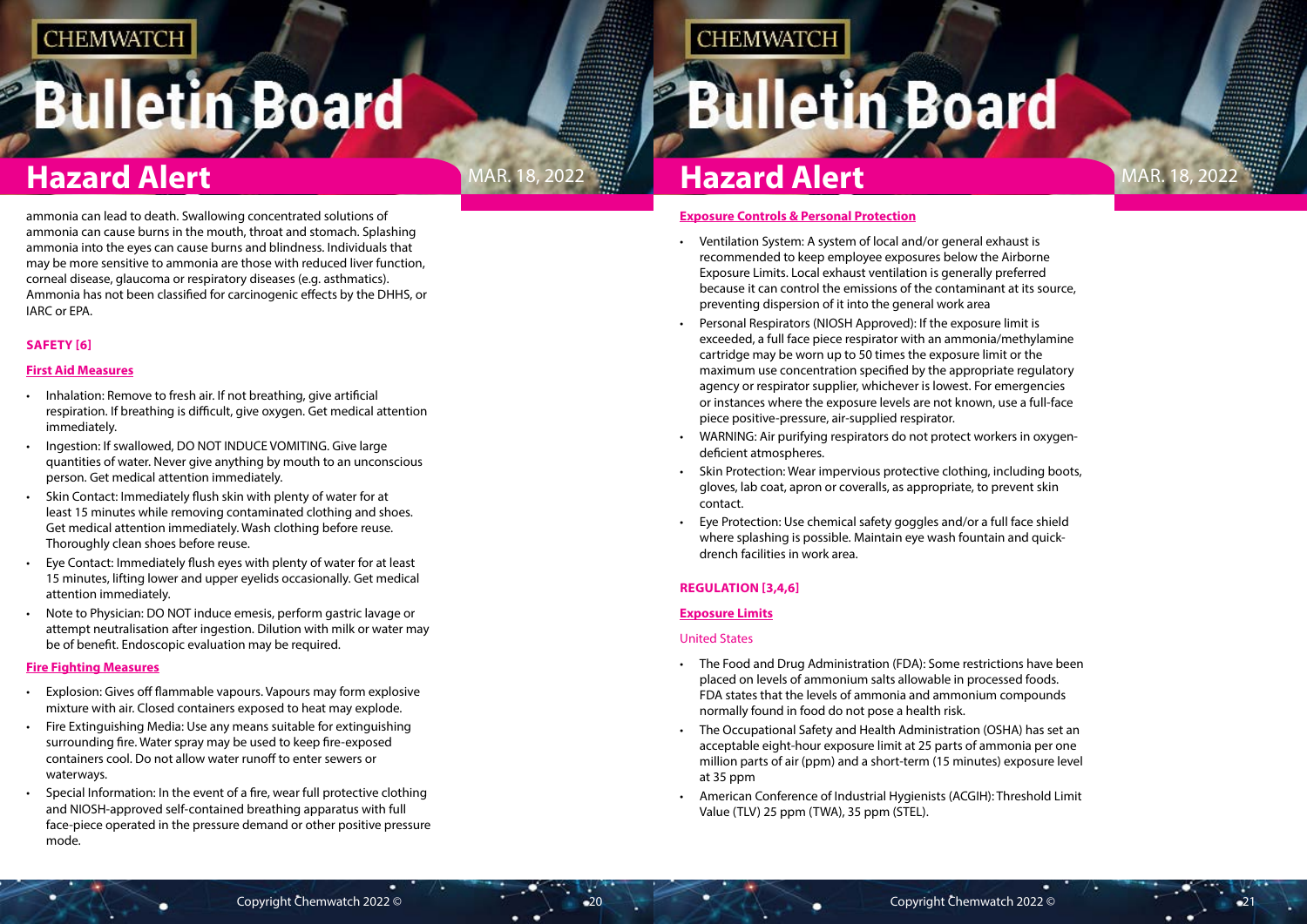# <span id="page-11-0"></span>**Bulletin Board**



Mar. 18, 2022

**Scientists add seven new letters to the existing nucleotide alphabet, opening the door for extreme levels of data storage capacity.**

## **Hazard Alert**

## **DNA Gets Artificial Upgrade to Store Humanity's Boundless Digital Data**

### *2022-03-04*

In the last few years, humanity has created more data than in all of history combined -- a remarkable level of output with no signs of slowing down. But where are we going to put all of it?

Though scientists are constantly increasing hard drive sizes to hold humanity's information, and many of them believe this could be done indefinitely, some suggest these efforts will eventually be outrun by the exponential rate at which we generate data. In response to such worries, scientists have been looking into a rather unique solution -- storing files, photos and documents on nature's very own information database: DNA.

DNA is both vast and condensed enough to contain an unfathomable amount of data in hyper small spaces. After all, the double helix strands protect our bodies' entire blueprints while tucked inside cell nuclei merely 10 micrometers wide. Plus, DNA is naturally abundant and can withstand super harsh conditions on Earth. Scientists can even retrieve genetic information from DNA that's several centuries old.

"Every day, several petabytes of data are generated on the internet. Only one gram of DNA would be sufficient to store that data. That's how dense DNA is as a storage medium," Kasra Tabatabaei, a researcher at the Beckman Institute for Advanced Science and Technology, said in a statement.

Tabatabaei is the co-author of a new study, published in last month's edition of the journal Nano Letters, that may well take the DNA data storage concept to great heights. Essentially, the study team is the first to artificially extend the DNA alphabet, which could allow for massive storage capacities and accommodate a pretty extreme level of digital data.

Before we dive into the details, here's a quick biology recap.

DNA encodes genetic information with four molecules called nucleotides. There's adenine, guanine, cytosine and thymine, or A, G, C and T. In a sense, DNA has a four-letter alphabet, and different letter combinations represent different bits of data. With just these four letters, nature can encode the genetic information of every single living organism. So, theoretically, we should be able to store a ton of digital data with this crew of letters, too. But what if we had a longer alphabet? Presumably, that'd give us a much deeper capacity.

## **Gossip**

**CHEMWATCH** 

### Australia

- Safe Work Australia: Currently, the eight-hour time weighted average (TWA) exposure limit is 17 milligrams of ammonia per cubic metre of air, and the 15-minute short-term exposure limit (STEL) is 24 milligrams of ammonia per cubic metre of air.
- Drinking water guidelines: In 2004, the National Health and Medical Research Council (NHMRC) and the National Resource Management Ministerial Council (NRMMC) established the following guideline for acceptable water quality: Maximum of 0.5 milligrams per litre of water. This is based on aesthetic consider.

### **REFERENCES**

- 1. <http://en.wikipedia.org/wiki/Ammonia>
- 2. [http://www.health.ny.gov/environmental/emergency/chemical\\_](http://www.health.ny.gov/environmental/emergency/chemical_terrorism/ammonia_general.htm) [terrorism/ammonia\\_general.htm](http://www.health.ny.gov/environmental/emergency/chemical_terrorism/ammonia_general.htm)
- 3. <http://www.atsdr.cdc.gov/toxfaqs/tfacts126.pdf>
- 4. <http://www.npi.gov.au/substances/ammonia/index.html>
- 5. <http://www.atsdr.cdc.gov/toxguides/toxguide-126.pdf>
- 6. [http://www.chem.tamu.edu/class/majors/msdsfiles/msdsammonia.](http://www.chem.tamu.edu/class/majors/msdsfiles/msdsammonia.htm) [htm](http://www.chem.tamu.edu/class/majors/msdsfiles/msdsammonia.htm)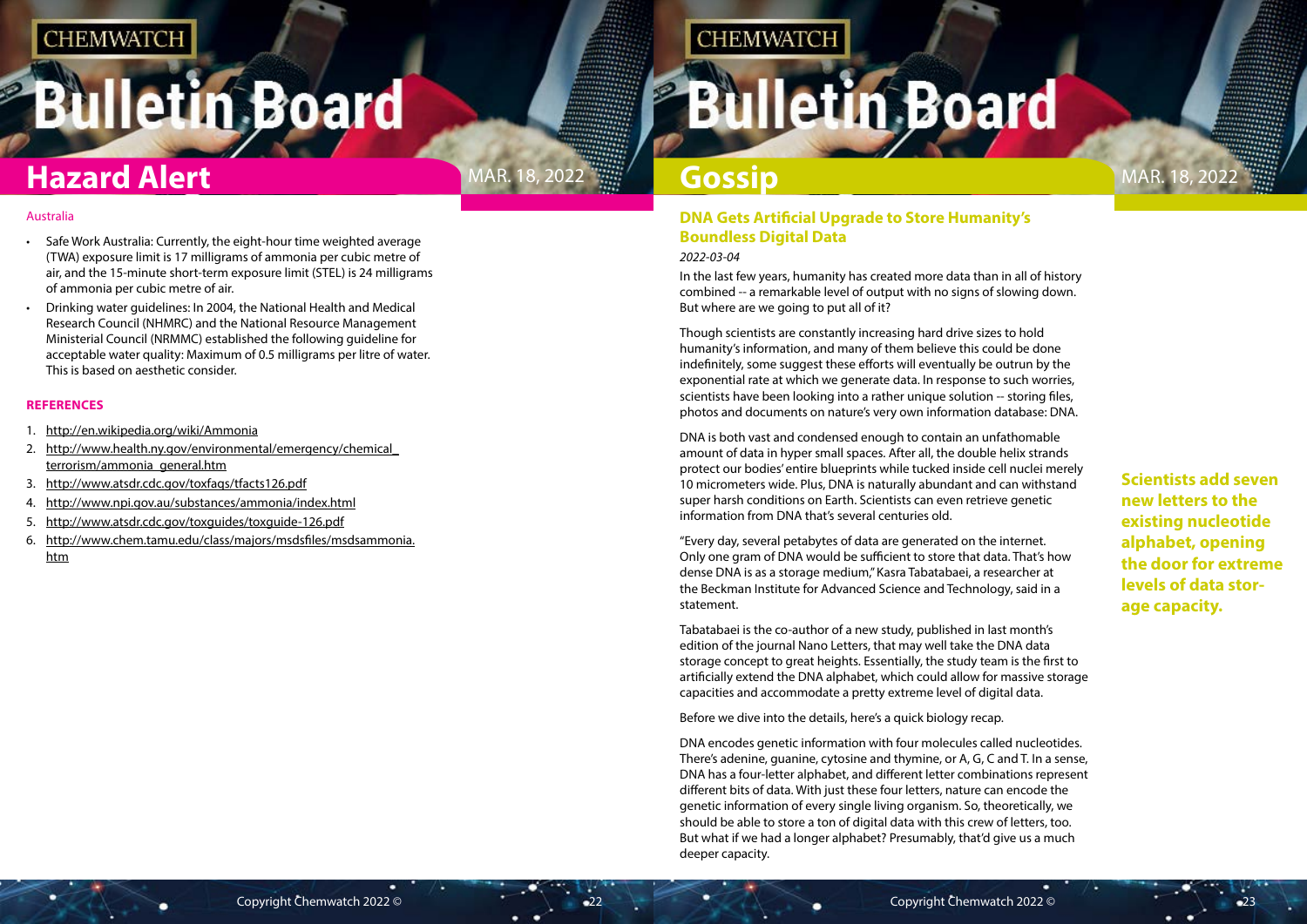# <span id="page-12-0"></span>**Illetin Board**

MAR. 18, 2022 **MAR. 18, 2022 Gossip Gossip Gossip Gossip Gossip** 

**Astronomers fell for** 

**a cosmic optical illusion — but the truth may be just as cool.**

In a new study published March 2 in the journal Astronomy & Astrophysics, researchers took another look at that star system — named HR 6819 with the European Southern Observatory's (ESO) Very Large Telescope. What appeared in 2020 to be a system of three massive objects — a large star orbiting a black hole every 40 days, with a second star orbiting much farther away — actually contains no black hole at all, the researchers wrote.

Instead, HR 6819 now appears to be a system of just two stars orbiting each other very closely, and with a very fraught relationship.

"Our best interpretation so far is that we caught this binary system in a moment shortly after one of the stars had sucked the atmosphere off its companion star," study co-author Julia Bodensteiner, an ESO Fellow in Munich, Germany, said in a statement. "This is a common phenomenon in close binary systems, sometimes referred to as stellar vampirism."

As a result, one star lost a tremendous amount of its mass to the other star around the time astronomers observed them in 2020 — making it appear as though the two stars were orbiting each other very far apart, when in fact one star was just much larger than the other, the researchers said. This vampiric mass transfer also would have made the recipient star spin more rapidly, further amplifying the illusion that it was much closer to Earth than its smaller companion star. No black hole required.

Bodensteiner and her colleagues originally proposed this vampire star hypothesis in a June 2020 paper in Astronomy & Astrophysics — one month after the publication of the paper claiming that HR 6819 contained the closest black hole to Earth. In the new paper, Bodensteiner and the authors of the original HR 6819 study joined forces to find out, once and for all, which one of them had the better theory about the strange star system's behavior.

Using several of the Very Large Telescope's high-definition instruments, the researchers found that the two stars in HR 6819 actually orbit one another at only one-third of the distance between Earth and the sun meaning one of them was much larger and faster-spinning than the other. The vampire star hypothesis won out.

So, while Earth's nearest known black hole may have just been pushed back a few thousand light-years (the next closest one sits about 3,000 light-years away, Live Science previously reported), HR 6819 remains an intriguing study target for other reasons entirely.

# **Illetin Board**

Following this line of thought, the team behind the new study artificially added seven new letters to the DNA repertoire. "Imagine the English alphabet," Tabatabei said. "If you only had four letters to use, you could only create so many words. If you had the full alphabet, you could produce limitless word combinations. That's the same with DNA. Instead of converting zeroes and ones to A, G, C and T, we can convert zeroes and ones to A, G, C, T and the seven new letters in the storage alphabet."

Further, ensuring information encoded in these 11 letters can be regurgitated on demand, the researchers also coined a novel mechanism that precisely reads back the synthetic DNA's data. The system uses deep-learning algorithms and artificial intelligence to discern between the human-made DNA letters and natural ones, as well as differentiate everything from one another.

All in all, it provides an extremely clear readout of the DNA's letter combinations, thereby unveiling any and all information hiding inside.

"We tried 77 different combinations of the 11 nucleotides, and our method was able to differentiate each of them perfectly," Chao Pan, a graduate student at the University of Illinois Urbana-Champaign and a co-author on this study, said in a statement, and "the deep learning framework as part of our method to identify different nucleotides is universal, which enables the generalizability of our approach to many other applications."

DNA isn't the only up and coming, innovative way of holding our compounding data. A Harvard University research team, for instance, is working on using neon dyes to encode invaluable information. Still, Tabatabaei remarked, "DNA is nature's original data storage system. We can use it to store any kind of data: images, video, music -- anything."

CNet, 4 March 2022

https://cnet.com

## **The closest black hole to Earth is no more — in fact, it never existed**

### *2022-03-04*

In 2020, astronomers identified a nearby star system that appeared to contain something phenomenal: the closest black hole to Earth, sitting a mere 1,000 light-years away (that's less than 1% of the width of the Milky Way). Now, new research from some of those same astronomers suggests that they may have been deceived by a cosmic illusion.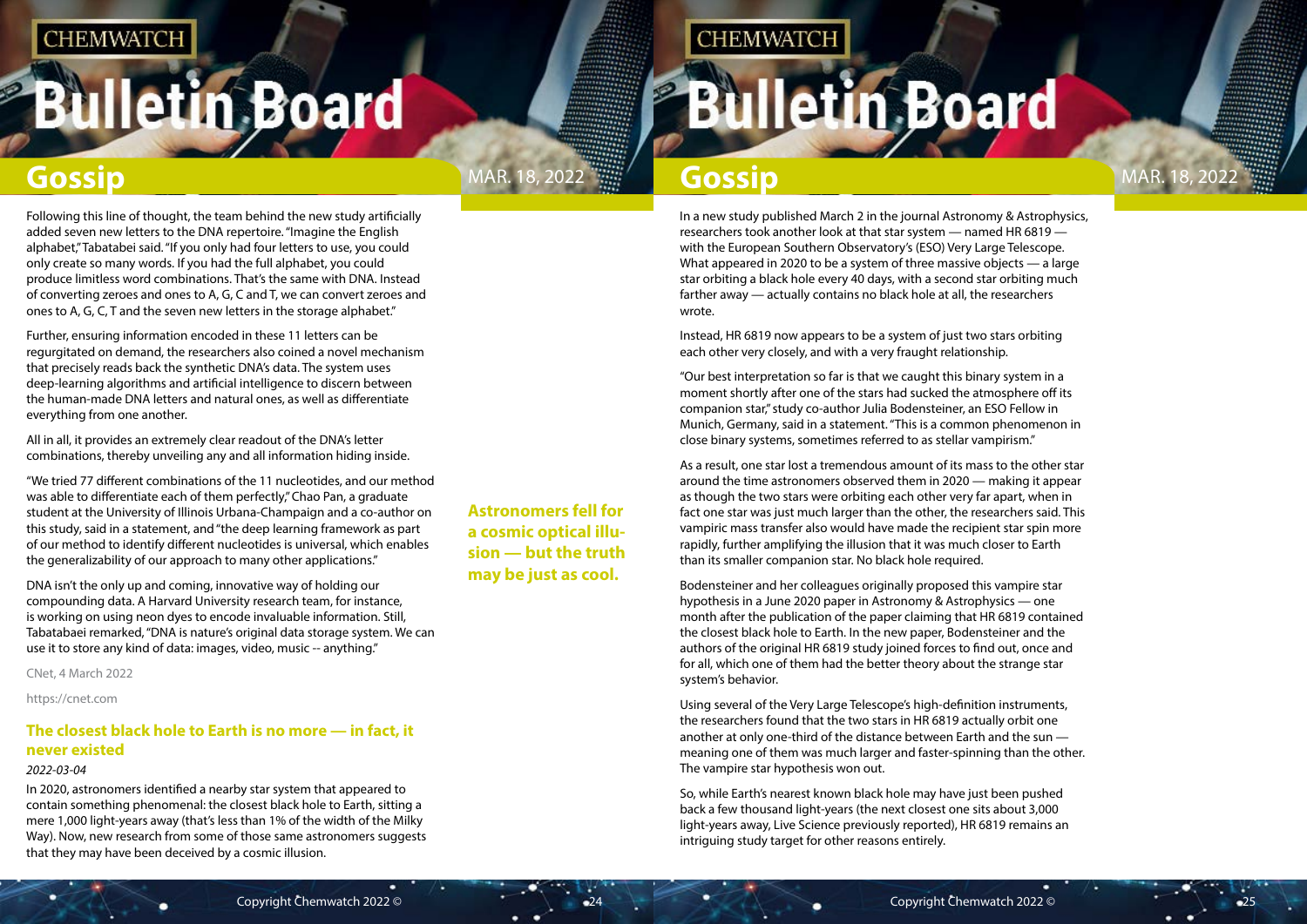# <span id="page-13-0"></span>**Bulletin Board**



**New study highlights the disparity and related workplace culture issues**

**The molecule, MMRi62, targets iron metabolism to kill cancer cells and the harmful proteins that encourage their growth and spread**

## **CHEMWATCH**

# **Bulletin Board**

## **Gossip Gossip Gossip Gossip Gossip**

A unique feature of PDAC are mutations in the KRAS and TP53 genes, which drive the disease and make tumors resistant to chemotherapy. Because drugs and treatments targeting these mutations are not yet available, therapeutic options for patients with PDAC are limited, and the disease has a 5-year survival rate of only 12%.

"We showed through this study that in a preclinical model, MMRi62 is capable of inducing ferroptosis in PDAC cells harboring either KRAS or TP53 mutations, which in turn inhibited tumor growth and prevented metastasis of tumors to distant organs," adds Dr. Wang.

"Although no ferroptosis-inducing agents are currently available, our hope is that our discovery will lead to promising new MMRi62-based treatments for recalcitrant cancers such as PDAC."

Medical Xpress, 3 March 2022

https://medicalxpress.com

## **For LGBQ scientists, being out can mean more publications**

*2022-03-02*

Papers are a key currency for academic careers—which is why publication disparities among various groups, such as men versus women, are often a focal point for efforts to increase equity and diversity. Now, a new study quantifies another of these gaps: LGBQ academic scientists who don't disclose their sexual orientation in the workplace publish fewer papers than their out or non-LGBQ peers.

It isn't clear whether the act of disclosure itself frees LGBQ scientists to publish more. Another possibility is that the results reflect workplace culture; a safe, welcoming environment that encourages disclosure may also foster productivity. But regardless of the direct cause, "It shows that we've got substantial climate issues," says Kristen Renn, an associate dean at Michigan State University who studies LGBTQ issues in higher education and was not involved in the study.

The good news, though, is that if you are in a place where you feel safe and supported, being open about your identity is best for your career, says Bryce Hughes, an assistant professor at Montana State University whose research indicates that undergraduate students who are LGBQ have lower retention in science, technology, engineering, and math (STEM). "It should feel encouraging that the research is showing if you don't hide it—if you're

"Catching such a post-[vampirism] phase is extremely difficult as it is so short," lead study author Abigail Frost, a postdoctoral researcher at KU Leuven in Belgium, said in the statement. "This makes our findings for HR 6819 very exciting, as it presents a perfect candidate to study how this vampirism affects the evolution of massive stars."

Meanwhile, the search for nearby black holes continues undaunted. According to the study authors, there are tens of millions to hundreds of millions of black holes lurking in the Milky Way alone. It's only a matter of time before astronomers stumble upon another one in our cosmic backyard.

Live Science, 4 March 2022

https://livescience.com

## **Scientists discover molecule that kills pancreatic cancer cells**

### *2022-03-03*

A research team led by scientists at Roswell Park Comprehensive Cancer Center has discovered a molecule that inhibits the growth and metastasis of pancreatic cancer cells through the iron metabolism pathway. Their findings, recently published in Molecular Cancer Therapeutics, pave the way toward the development of a new drug candidate for the treatment of pancreatic cancer.

The molecule, MMRi62, targets iron metabolism to kill cancer cells and the harmful proteins that encourage their growth and spread, suggesting that further development and refinement of this compound could lead to a new type of pancreatic cancer therapy.

"MMRi62 causes degradation of an iron-storage protein called FTH1, as well as a protein that is mutated in PDAC, resulting [in] inhibition of metastasis and ferroptosis, a form of cell death triggered by free cellular iron," says Xinjiang Wang, Ph.D., Associate Professor in the Department of Pharmacology and Therapeutics at Roswell Park.

Pancreatic ductal adenocarcinoma (PDAC) cells are predisposed to ferroptosis, a recently identified type of cell death triggered by iron that has become a focal point of cancer research. The identification of novel agents that activate ferroptosis represents a new area of potential therapies for PDAC, an aggressive and largely incurable disease that accounts for 90% of all types of pancreatic cancer.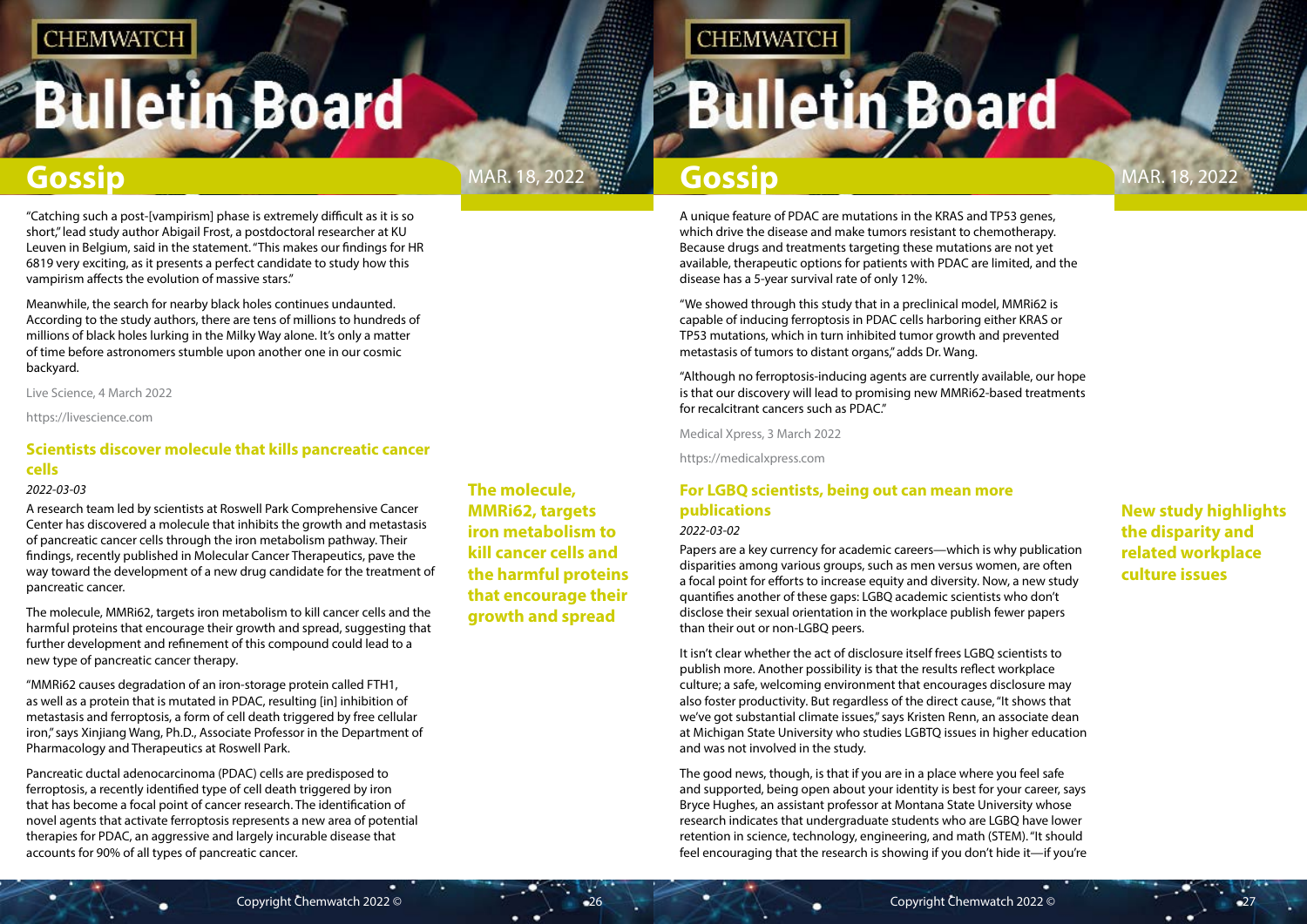# <span id="page-14-0"></span>**Bulletin Board**

MAR. 18, 2022 **MAR. 18, 2022 Gossip Gossip Gossip Gossip Gossip** 

> **Interestingly, the research found no definitive association with walking speed, beyond the total number of steps per day.**

"Not feeling like you could get to know your colleagues that closely could hinder academic progress," Hughes adds. "Getting to know each other on a personal basis establishes some level of trust. They think of you when opportunities come up. They think of you when doing introductions."

Faculty members who are open about their LGBTQ identity can serve as valuable role models for younger scientists who aren't sure about coming out, Dye says. But that can only happen if universities create an environment that fosters disclosure—for example, by providing all gender restrooms, implementing inclusive name change policies, and facilitating opportunities for LGBTQ scientists to network with one another. Safe space certification, which provides academics with a sticker they can display in their office or lab to indicate they've undergone training in how to talk about LGBTQ issues, is also a good tool, Yoder adds.

Taking such steps may be important not only for individual researchers, but also for the future of STEM, Hughes says. "There probably is science that isn't being done because of the climate that people are navigating."

Science, 2 March 2022

https://science.org

## **Meta-analysis of 15 studies reports new findings on how many daily walking steps needed for longevity benefit**

### *2022-03-03*

The analysis represents an effort to develop an evidence-based public health message about the benefits of physical activity. The oft-repeated 10,000-steps-a-day mantra grew out of a decades-old marketing campaign for a Japanese pedometer, with no science to back up the impact on health.

Led by University of Massachusetts Amherst physical activity epidemiologist Amanda Paluch, an international group of scientists who formed the Steps for Health Collaborative found that taking more steps a day helps lower the risk of premature death. The findings are reported in a paper published March 2 in Lancet Public Health.

More specifically, for adults 60 and older, the risk of premature death leveled off at about 6,000-8,000 steps per day, meaning that more steps than that provided no additional benefit for longevity. Adults younger

# **Illetin Board**

able to be out and be comfortable—you'll be more productive," says Hughes, who was not involved in the study.

According to the paper, published today in PLOS ONE, openly gay and bisexual men published the most among LGBTQ respondents, reporting publication records that were roughly equivalent to that of straight men. LGBQ scientists who didn't share their sexual orientation with their colleagues, on the other hand, published the least. Nondisclosing LGBQ women fared the worst, publishing 14 fewer papers in the first 20 years of their publishing career compared with straight men—pointing to a "double whammy of sexism and homophobia," Renn says. The researchers didn't find evidence of a similar effect of outness for gender minority scientists, but the number of nonbinary and transgender survey respondents was low—just 212 out of the total 1745 respondents, whereas 1093 identified as a sexual minority.

Publication counts aren't necessarily an ideal metric of productivity, acknowledges study author Jeremy Yoder, an assistant professor at California State University, Northridge. "But it is tied to everything from hiring to grant funding to awards and recognition," he says. "So if you are struggling to publish for whatever reason, that's going to be linked to challenges in basically every aspect of advancement in academic science. And those things are going to play into people's decisions whether or not to remain in the field."

But the results don't necessarily mean that all LGBTQ scientists who are out fare better than their less open peers, notes Anna Dye, a Ph.D. student at North Carolina State University who works on LGBTQ policy initiatives through the U.S. National Science Policy Network and the UK Science and Innovation Network. "The people we aren't hearing from are those that disclosed their identity and then subsequently left science," she says. "There may be a selection bias for people who are out and that have supportive environments that helped them to thrive and continue in academia."

It's important for scientists to find those supportive environments because it's stressful to be in the closet at work, Dye says. "If you aren't able to share who your partner is, then that basically takes out most of your personal life that you can share with your co-workers. And that can create a lot of sense of isolation, and also fear of being outed." It's particularly tricky for early career researchers and those who live in locations without strong antidiscrimination laws, she adds, because they may feel a greater risk of being out.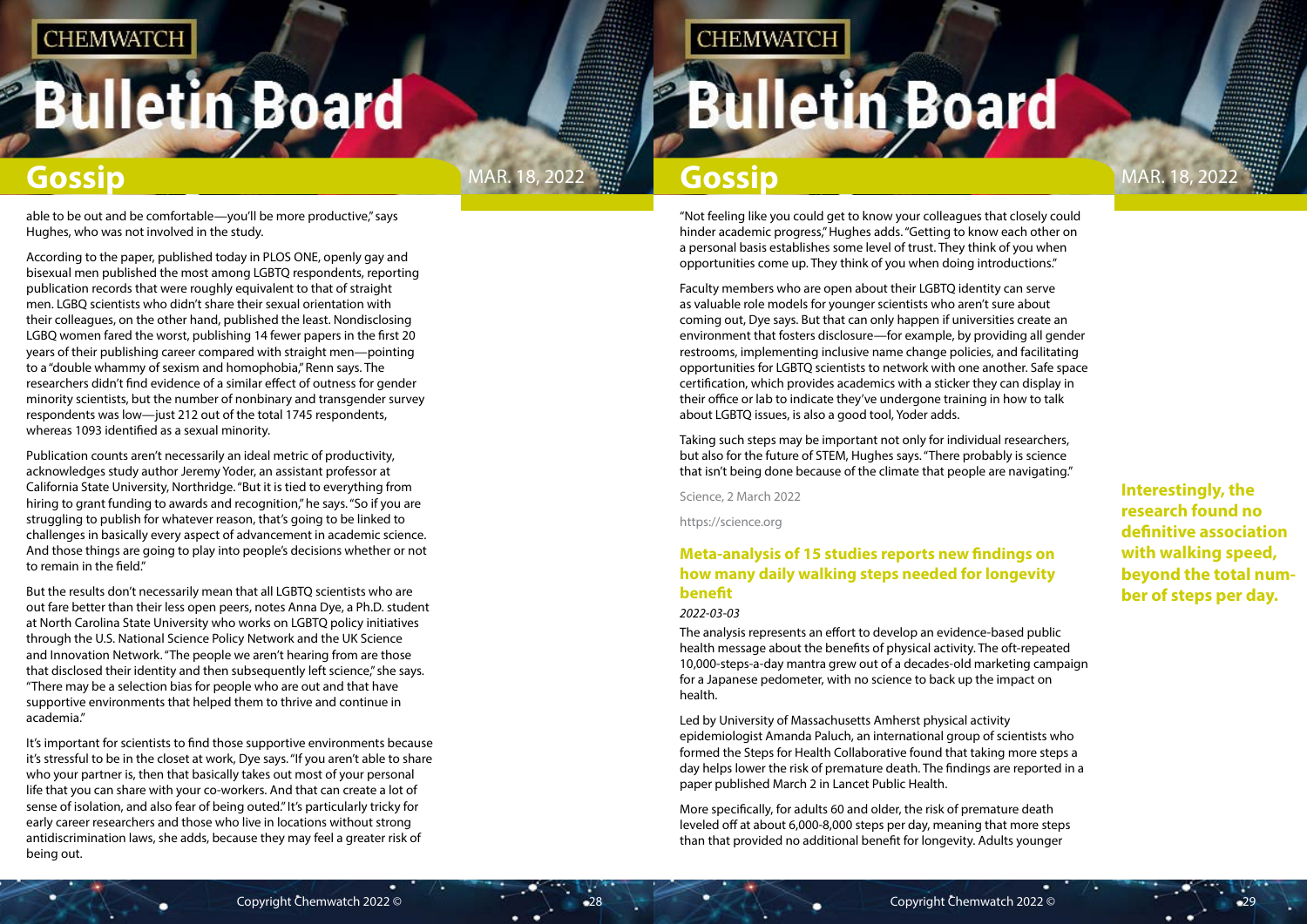# <span id="page-15-0"></span>**Bulletin Board**

**Gossip Gossip Gossip Gossip Gossip** 



**"We are elated that we can use this approach across the life span to slow down aging in normal animals["].**

And the benefit in terms of mortality risk levels off around 6,000 to 8,000 for older adults and 8,000 to 10,000 for younger adults."

Science Daily, 3 March 2022

**CHEMWATCH** 

https://sciencedaily.com

## **Cellular rejuvenation therapy safely reverses signs of aging in mice**

## *2022-03-07*

Age may be just a number, but it's a number that often carries unwanted side effects, from brittle bones and weaker muscles to increased risks of cardiovascular disease and cancer. Now, scientists at the Salk Institute, in collaboration with Genentech, a member of the Roche group, have shown that they can safely and effectively reverse the aging process in middleaged and elderly mice by partially resetting their cells to more youthful states.

"We are elated that we can use this approach across the life span to slow down aging in normal animals. The technique is both safe and effective in mice," says co-corresponding author Juan Carlos Izpisua Belmonte, professor in Salk's Gene Expression Laboratory and holder of the Roger Guillemin Chair. "In addition to tackling age-related diseases, this approach may provide the biomedical community with a new tool to restore tissue and organismal health by improving cell function and resilience in different disease situations, such as neurodegenerative diseases."

As organisms age, it is not just their outward appearances and health that change; every cell in their bodies carries a molecular clock that records the passage of time. Cells isolated from older people or animals have different patterns of chemicals along their DNA—called epigenetic markers compared to younger people or animals. Scientists know that adding a mixture of four reprogramming molecules—Oct4, Sox2, Klf4 and cMyc, also known as "Yamanaka factors"—to cells can reset these epigenetic marks to their original patterns. This approach is how researchers can dial back adult cells, developmentally speaking, into stem cells.

In 2016, Izpisua Belmonte's lab reported for the first time that they could use the Yamanaka factors to counter the signs of aging and increase life span in mice with a premature aging disease. More recently, the team found that, even in young mice, the Yamanaka factors can accelerate muscle regeneration. Following these initial observations, other scientists

than 60 saw the risk of premature death stabilize at about 8,000-10,000 steps per day.

"So, what we saw was this incremental reduction in risk as steps increase, until it levels off," Paluch says. "And the leveling occurred at different step values for older versus younger adults."

Interestingly, the research found no definitive association with walking speed, beyond the total number of steps per day, Paluch notes. Getting in your steps -- regardless of the pace at which you walked them -- was the link to a lower risk of death.

The new research supports and expands findings from another study led by Paluch, published last September in JAMA Network Open, which found that walking at least 7,000 steps a day reduced middle-aged people's risk of premature death.

The Physical Activity Guidelines for Americans, updated in 2018, recommends adults get at least 150 minutes of moderate-intensity aerobic physical activity each week. Paluch is among the researchers seeking to help establish the evidence base to guide recommendations for simple, accessible physical activity, such as walking.

"Steps are very simple to track, and there is a rapid growth of fitness tracking devices," Paluch says. "It's such a clear communication tool for public health messaging."

The research group combined the evidence from 15 studies that investigated the effect of daily steps on all-cause mortality among adults age 18 and older. They grouped the nearly 50,000 participants into four comparative groups according to average steps per day. The lowest step group averaged 3,500 steps; the second, 5,800; the third, 7,800; and the fourth, 10,900 steps per day.

Among the three higher active groups who got more steps a day, there was a 40-53% lower risk of death, compared to the lowest quartile group who walked fewer steps, according to the meta-analysis.

"The major takeaway is there's a lot of evidence suggesting that moving even a little more is beneficial, particularly for those who are doing very little activity," Paluch says. "More steps per day are better for your health.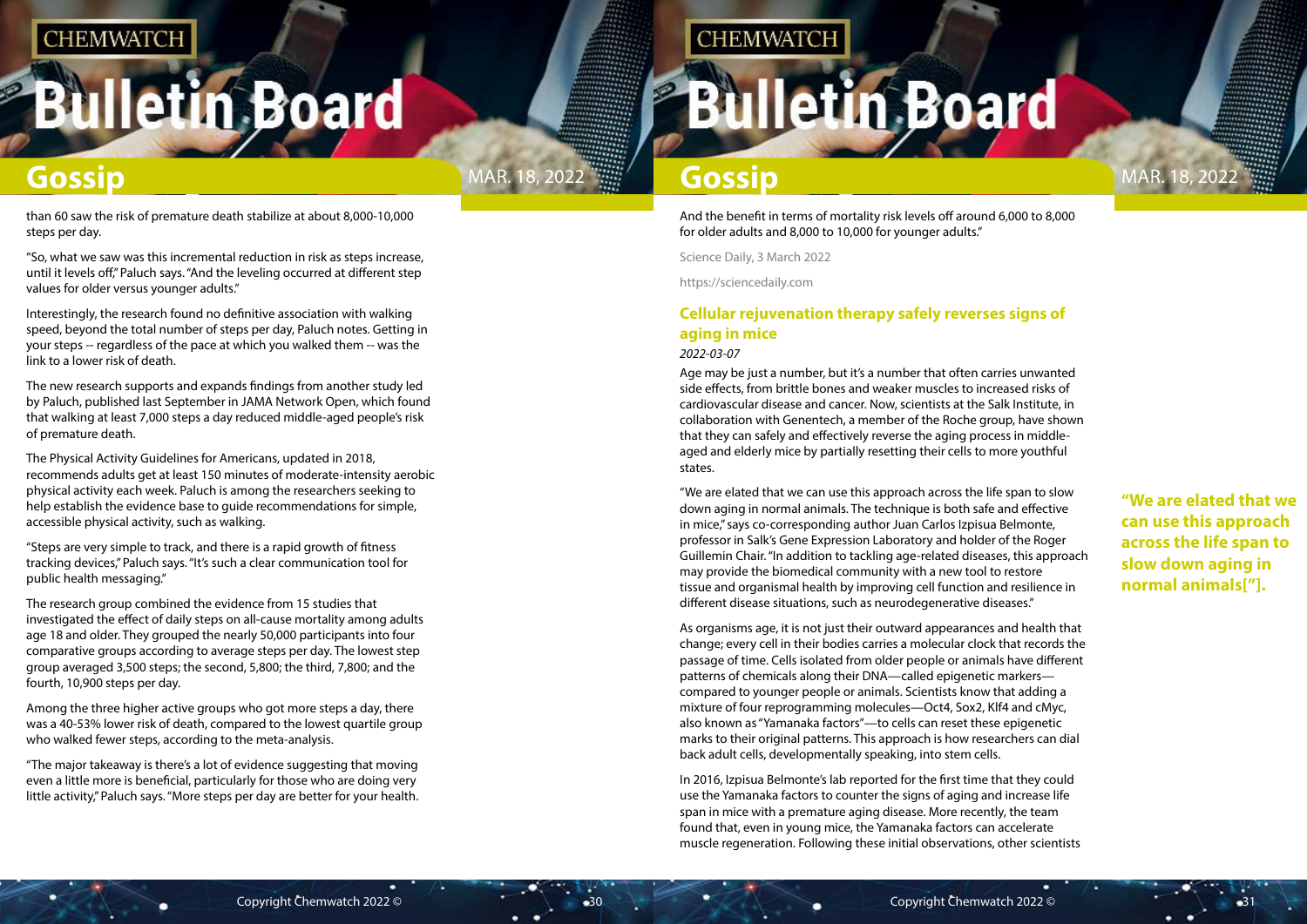# <span id="page-16-0"></span>**Bulletin Board**

**"Chemical recycling plants are not only failing to recycle plastic in an efficient and safe way, but they are also emitting polluting substances to the atmosphere"**

## **Gossip Gossip**

MAR. 18, 2022 **MAR. 18, 2022** 

"At the end of the day, we want to bring resilience and function back to older cells so that they are more resistant to stress, injury and disease," says Reddy. "This study shows that, at least in mice, there's a path forward to achieving that."

Belmonte is currently an Institute Director at Altos Labs, Inc., in addition to being a professor at the Salk Institute.

Other authors included Mako Yamamoto, Isabel Guillen Guillen, Sanjeeb Sahu, Chao Wang, Yosu Luque, Javier Prieto, Lei Shi, Kensaku Shojima, Tomoaki Hishida and Concepcion Rodriguez Esteban of Salk; Kristen Browder, Zijuan Lai, Qingling Li, Feroza Choudhury, Weng Wong, Yuxin Liang, Dewakar Sangaraju, Wendy Sandoval, Michal Pawlak, Jason Vander Heiden and Heinrich Jasper of Genentech, Inc.; Amin Haghani and Steve Horvath of UCLA; Estrella Nuñez Delicado of Universidad Católica San Antonio de Murcia; and Pedro Guillen Garcia of Clínica CEMTRO.

The study was supported by Universidad Católica San Antonio de Murcia (UCAM), and Fundación Dr. Pedro Guillén.

Salk Institute, 7 March 2022

https://salk.edu

## **Chemical Recycling of Plastics is 'False Solution,' Scientists Suggest**

### *2022-03-10*

After research involving eight plants in the United States, the Natural Resources Defense Council (NRDC) has found that advanced recycling touted by industry groups, also known as chemical recycling, is in fact a 'false solution,' Agence France Press (AFP) reported.

Chemical recycling differs from the world's most used mechanical recycling which doesn't contribute to producing high quality plastics. Chemical recycling uses different techniques (high temperature, chemical reactions…) that help break plastic down to its molecular building blocks.

The NRDC believes the plants using this technique are very far from producing new plastic.

The council, which rejects "greenwashing" (misleading consumers on the environmental performance of companies or products), noted that these plants are in fact producing fuel that would be burned later, in addition to huge amounts of waste.



have used the same approach to improve the function of other tissues like the heart, brain and optic nerve, which is involved in vision.

In the new study, Izpisua Belmonte and his colleagues tested variations of the cellular rejuvenation approach in healthy animals as they aged. One group of mice received regular doses of the Yamanaka factors from the time they were 15 months old until 22 months, approximately equivalent to age 50 through 70 in humans. Another group was treated from 12 through 22 months, approximately age 35 to 70 in humans. And a third group was treated for just one month at age 25 months, similar to age 80 in humans.

"What we really wanted to establish was that using this approach for a longer time span is safe," says Pradeep Reddy, a Salk staff scientist and cofirst author of the new paper. "Indeed, we did not see any negative effects on the health, behavior or body weight of these animals."

Compared to control animals, there were no blood cell alterations or neurological changes in the mice that had received the Yamanaka factors. Moreover, the team found no cancers in any of the groups of animals.

When the researchers looked at normal signs of aging in the animals that had undergone the treatment, they found that the mice, in many ways, resembled younger animals. In both the kidneys and skin, the epigenetics of treated animals more closely resembled epigenetic patterns seen in younger animals. When injured, the skin cells of treated animals had a greater ability to proliferate and were less likely to form permanent scars older animals usually show less skin cell proliferation and more scarring. Moreover, metabolic molecules in the blood of treated animals did not show normal age-related changes.

This youthfulness was observed in the animals treated for seven or 10 months with the Yamanaka factors, but not the animals treated for just one month. What's more, when the treated animals were analyzed midway through their treatment, the effects were not yet as evident. This suggests that the treatment is not simply pausing aging, but actively turning it backwards—although more research is needed to differentiate between the two.

The team is now planning future research to analyze how specific molecules and genes are changed by long-term treatment with the Yamanaka factors. They are also developing new ways of delivering the factors.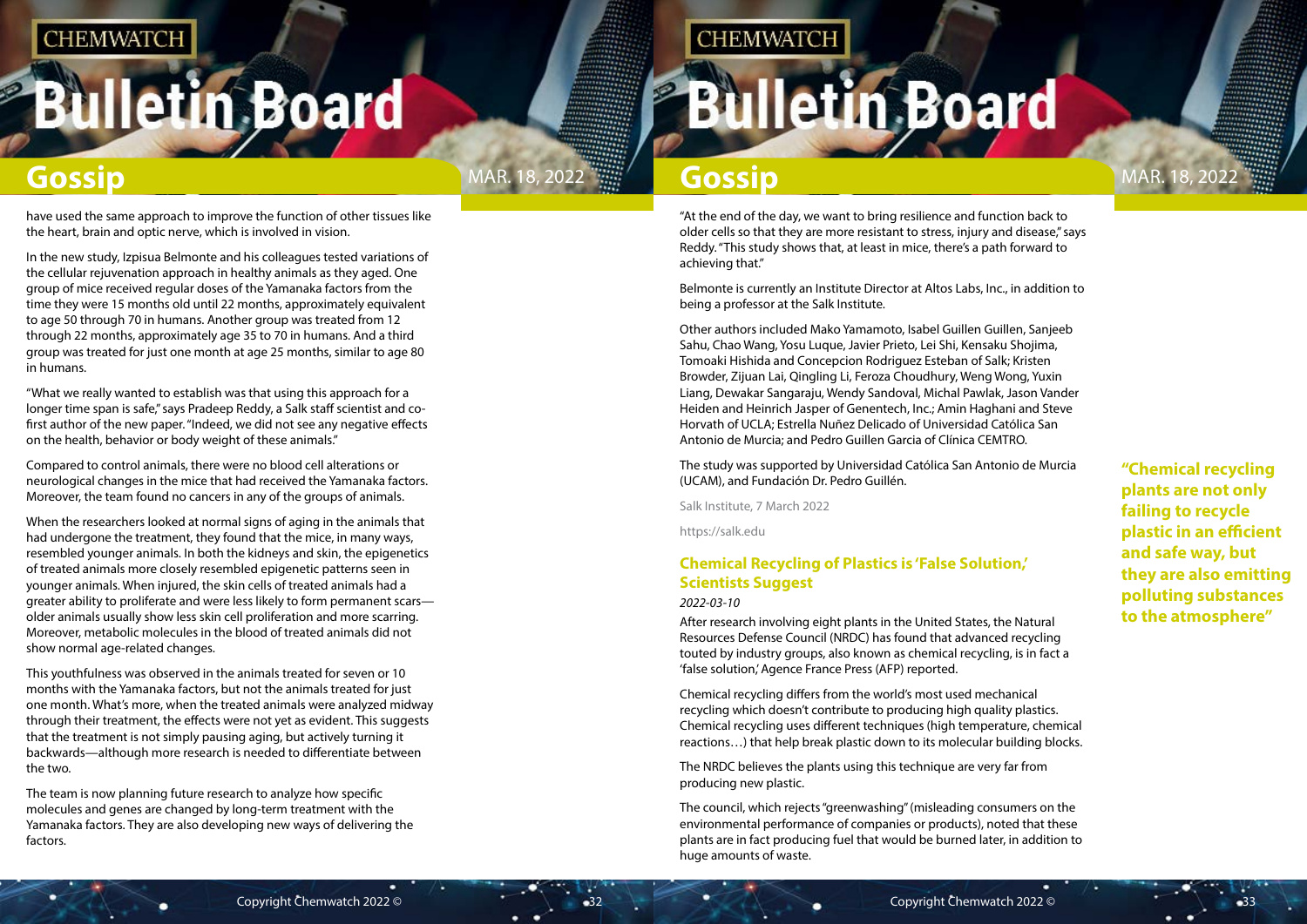# <span id="page-17-0"></span>**Bulletin Board**

**Gossip Gossip Gossip Gossip Gossip** 



**EPA to approve plan for four types of neonicotinoid chemical to** 

**be used on US farmland – despite being** 

**banned in Europe**

cause devastation among non-target insects, such as bees. The chemicals assault receptors in an insect's nerve synapse, causing uncontrollable shaking, paralysis and death.

Neonicotinoids are used across 150m acres of American cropland, an area roughly the size of Texas, and have contributed to the land becoming 48 times more toxic than it was a quarter of a century ago. The chemicals are water soluble and quickly leach out of plants into soils and streams, causing such harmful impacts to wildlife that Canada has restricted their use while the EU has banned the outdoor deployment of clothianidin, imidacloprid and thiamethoxam.

But while states such as Connecticut and New Jersey have enacted some curbs on neonicotinoids, the US federal government is set to bend to pressure from farming groups and pesticide makers to perpetuate their use nationally.

"We are already seeing crashes in insect numbers and we don't have another 15 years to waste," said Nathan Donley, environmental health science director at the Center for Biological Diversity.

"It's frustrating to see the EPA go down this path. We really are at a crossroads – we can follow the science and the rest of the world or we can go out on our own and appease the chemical industry."

An EPA spokeswoman said that review decisions for the neonicotinoids will be issued in "late 2022" and that mitigation rules for their use are being considered. "We understand the importance of pollinators for healthy ecosystems and a sustainable food supply," she said, adding that the EPA "is working aggressively to protect pollinators, including bees".

An outright ban, similar to the EU, appears unlikely for the US, however. "While the agency reviews the regulatory efforts of the EU, EPA also looks at regulation in countries such as Australia, Canada, Japan, New Zealand, and others that share our risk-based approach to regulation," said the spokeswoman. "The differences in the details of our underlying laws can naturally lead to different regulatory conclusions."

The use of neonicotinoids, hailed by industry as a key to bumper crop yields, has exploded since the 1990s. The chemicals are sprayed directly on to fruit and vegetables but are most commonly found embedded in the coating of corn and soybean seeds sold by companies such as Bayer and Syngenta to farmers.

"Chemical recycling plants are not only failing to recycle plastic in an efficient and safe way, but they are also emitting polluting substances to the atmosphere," said Veena Singla, a senior scientist at the NRDC who authored the research.

The NRDC also found "five of the eight studied facilities were producing fuel and burning it directly to generate electricity. This process emitted greenhouse gasses highly responsible for climate change.

Six of these plants are allowed to produce PAHs (polycyclic aromatic hydrocarbons), chemical materials resulting from chemical recycling and causing health problems. According to the report, producing fuel from plastic waste does not qualify as recycling.

The Natural Resources Defense Council studied a factory in Oregon that produces polystyrene and uses pyrolysis technology to convert this material into styrene. The council notes that between 2018 and 2020, the Agilex plant sent a total of 150 kilograms of styrene to "burn it instead of converting it into new plastics."

In 2019, about 230,000 kilograms of hazardous waste (gasoline, lead and cadmium…) were also transported to other sites for incineration.

Asharq Al-Awsat, 10 March 2022

https://english.aawsat.com

## **Fears for bees as US set to extend use of toxic pesticides that paralyse insects**

### *2022-03-08*

The US Environmental Protection Agency is poised to allow the use of four of the most devastating chemicals to bees, butterflies and other insects to continue in America for the next 15 years, despite moves by the European Union to ban the use of toxins that have been blamed for widespread insect declines.

The EPA is widely expected to confirm a proposed plan outlined last year that will extend the use of imidacloprid, thiamethoxam, clothianidin and dinotefuran on US farmland for the next 15 years, even though the agency has noted "ecological risks of concern, particularly to pollinators and aquatic invertebrates".

These four insecticides are all types of neonicotinoids, a class of chemicals that is widely used on crops to treat them for pests but has been found to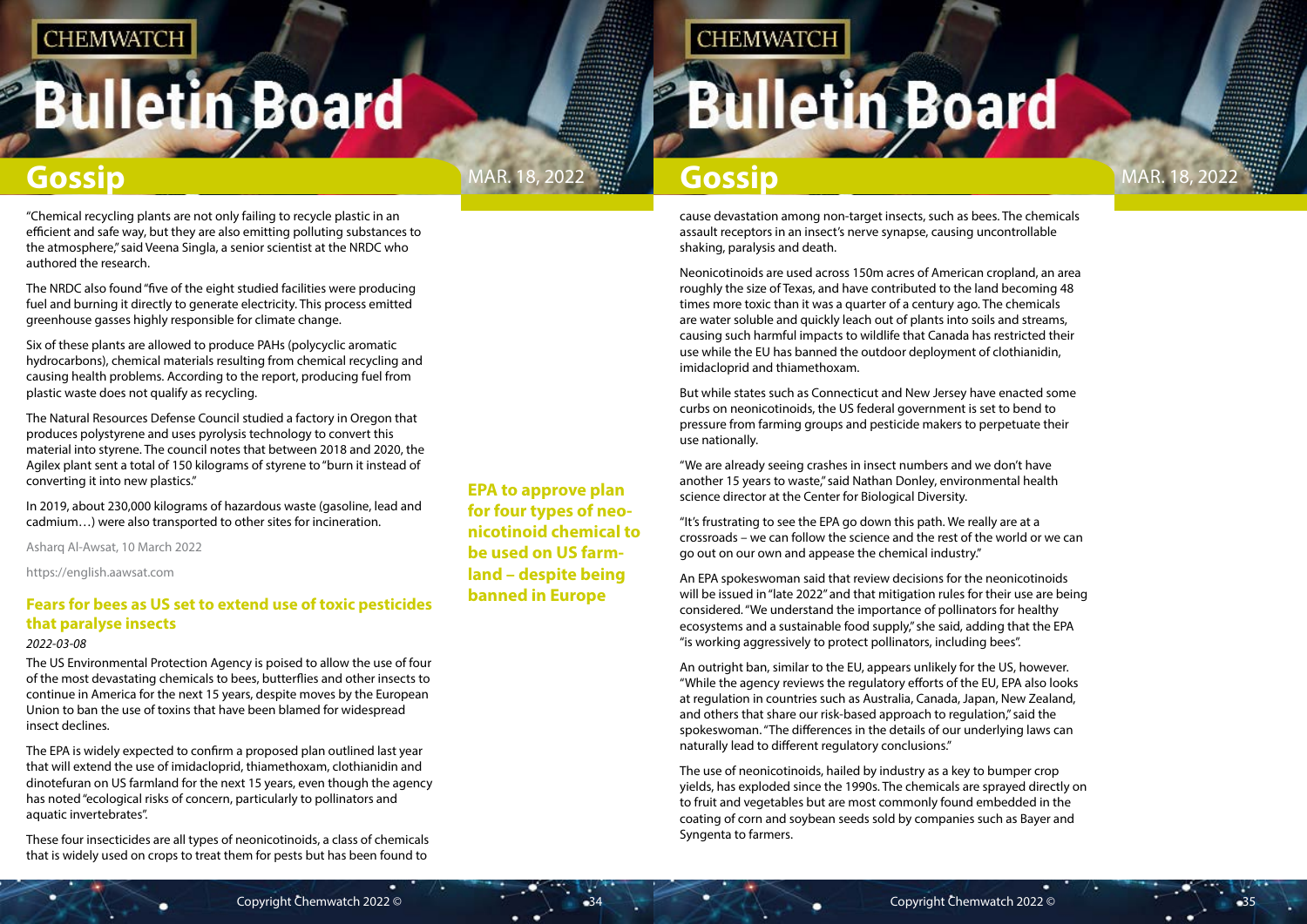# <span id="page-18-0"></span>**Bulletin Board**



**"We know an awful lot about how substances behave under atmospheric pressure, but come to think of it, this is not a typical situation at all,"**

"It defies all logic to say an emergency has been going on for nine years, the process has been clearly abused," Donley said. "The science is so conclusive that these chemicals are harmful to the environment that this emergency exemption process is being used as a backdoor approval that goes on forever.

"We need an administration that is willing to think about reform and challenge the status quo and we haven't seen that with the Biden administration. It is certainly better than Trump but there is a lot of disappointment at the lost opportunity for change."

The Guardian, 8 March 2022

https://theguardian.com

## **Weird world of high-pressure chemistry made simple by new electronegativity scale**

### *2022-03-07*

A Skoltech professor and his Chinese colleagues have revised a key chemical concept, electronegativity, and determined this characteristic for all elements under varying pressures. The revamped notion of electronegativity provides a unified theoretical framework for understanding the numerous anomalies of high-pressure chemistry. The study came out in the Proceedings of the National Academy of Sciences journal.

Electronegativity and the closely related notion of chemical hardness are two fundamental properties of chemical elements that largely determine what they react with and how. "Drop a piece of copper into a glass of water, and nothing much happens. Yet if you drop a piece of sodium into water, a violent chemical reaction ensues, generating enough heat to melt the sodium. The reason for this is sodium's exceptionally low electronegativity: It is very eager to give up its electrons in favor of other atoms," study co-author Skoltech Professor Artem R. Oganov comments.

Electronegativity is arguably the most important characteristic of a chemical element. Depending on whether it is low or high, it reflects the atom's tendency to yield or capture electrons in chemical reactions. This property has meaning when seen in comparison: The more different it is for two arbitrary elements, the more vigorously their atoms react. This makes the electronegativity champion fluorine and anti-champion cesium two of the most reactive elements. They are so eager to react that none of them is ever found in nature in its pure form.

Only a small fraction of the insecticide stays within the growing plant, however, instead seeping into pollen, water and soils where insects are exposed to it. Researchers have found that the cognitive functions of bees are scrambled by the chemicals, making them unable to find their way to their hives, while affected beetles stagger around as if drunk.

Neonicotinoids also harm birds, studies have shown, while their benefits are questionable, with crop yields in many cases not improved by the indiscriminate use of the chemicals.

"These insecticides are not helping the productivity of crops on fields – it seems an amazing effort to blanket all these acres with something that doesn't have a return on investment," said John Tooker, an entomologist at Penn State University.

"These seeds are marketed so well to farmers that they become scared they will have a catastrophic outbreak of pests if they don't use them, even though this is unlikely. It has contributed to this toxic landscape across the country."

The application of pesticides, along with habitat loss and climate change, has been cited as the main causes of spectacular insect declines recorded in the US as well as several European countries. Worldwide, it is estimated that insect populations are dropping by as much as 2% a year, with the United Nations warning that half a million species could be wiped out this century.

Tooker said that neonicotinoids, if used judiciously, can be useful but that their ubiquity has contributed to insects' woes. "It's difficult to dismiss the increasing toxicity in the landscape and think it's doing nothing to insect populations," he said. "These are the most powerful insecticides ever produced. We are just making insects' lives harder in every possible way."

Environmental groups, meanwhile, have launched a legal effort to force the EPA to regulate neonicotinoid-coated seeds and have urged the agency to reduce the number of "emergency" permits issued to states that request the spraying of the chemicals beyond what is normally allowed without a full review process.

The EPA is considering allowing farmers in Florida to spray clothianidin on 125,000 acres of citrus crops, including oranges, grapefruits and lemon, which would be the ninth consecutive year such an emergency request has been granted.

## **CHEMWATCH**

# **Bulletin Board**

## **Gossip Gossip Gossip Gossip Gossip**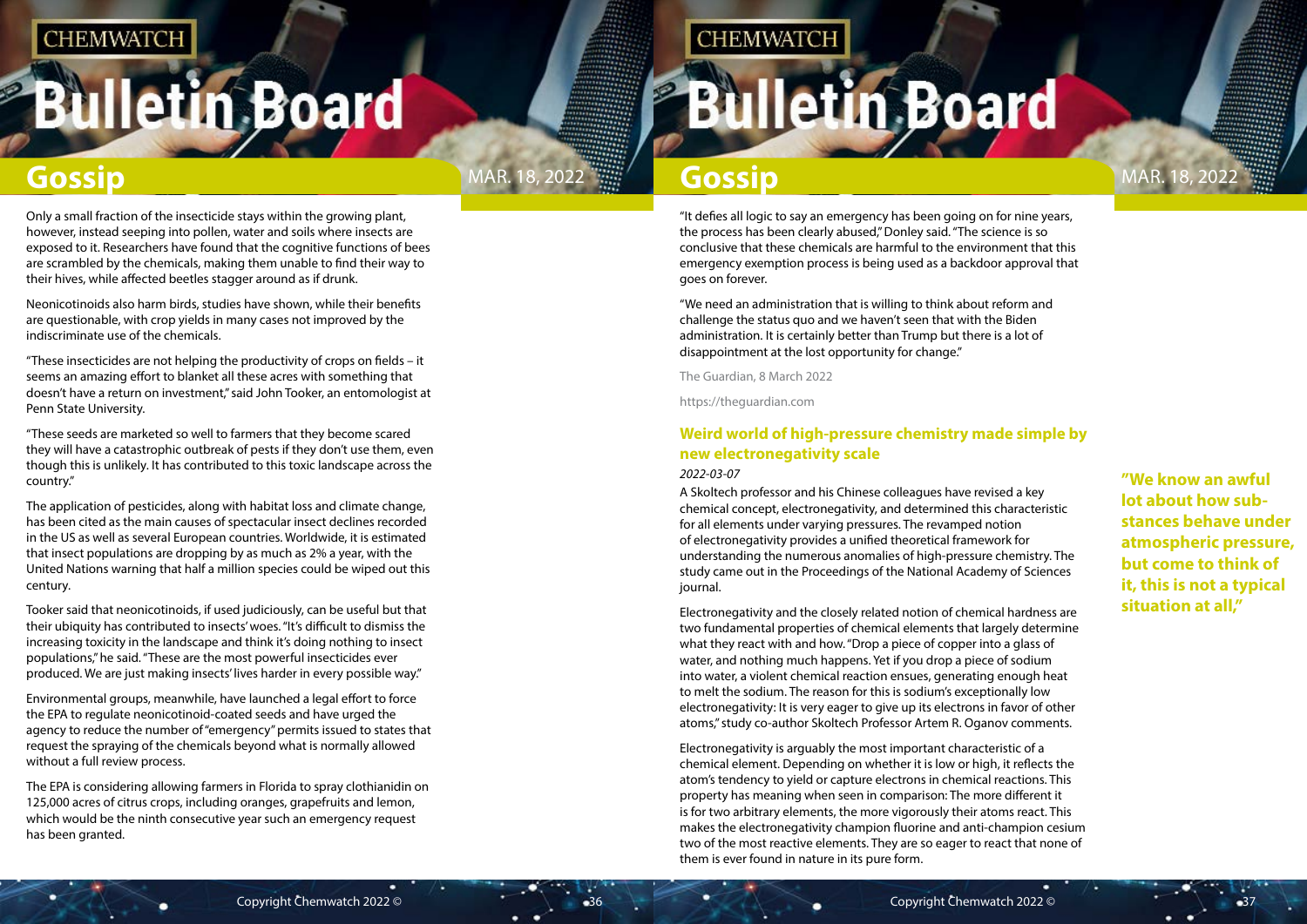# **Bulletin Board**

**Gossip MAR. 18, 2022 <b>Gossip** MAR. 18, 2022 **Gossip** MAR. 18, 2022

**CHEMWATCH** 

Oganov and his colleagues managed to explain these bizarre phenomena by revising the fundamental chemical notions of electronegativity and chemical hardness. The researchers recognized that the definition of electronegativity introduced in 1934 by Robert Mulliken was inapplicable under extremely high pressure. The team modified the definition and measured the electronegativity—and chemical hardness—for every element in the periodic table up to No. 96 in the pressure range from zero to 5 million atmospheres.

"These two parameters largely determine the chemical properties of atoms, and we set out to investigate how they vary as pressure grows. Since compression affects the electron configuration of an atom, it is only natural to expect its electronegativity to change accordingly," Oganov says.

Mulliken electronegativity is computed from the ionization energy of an atom and its electron affinity energy. The former is a measure of how difficult it is to rip an electron from the atom, the latter reflects to what extent the atom is "willing" to grab an electron from the surrounding vacuum. Half the sum of these two values yields electronegativity, and half the difference between them is the element's chemical hardness. Under standard conditions, they are very similar because electron affinity tends to be very small. As a result, chemical hardness tends to be neglected. Things become different, though, once you step up the pressure.

"Under high pressures, these two parameters diverge and have different physical meanings. For a solid material, chemical hardness is the bandgap, which controls whether the material is a metal, a dielectric, or a semiconductor," Oganov explains. "As for electronegativity, its meaning is the electron's chemical potential in the atom—that is, the Fermi energy in the case of a solid. There are two caveats to calculating that value under pressure. First, pressure means no vacuum, so the standard definition with its reference to the potential of an atom's ionization and affinity toward vacuum electrons is inapplicable. Hence, in our definition, the atom exchanges electrons with the electron gas, not vacuum. Second, we replace ionization and affinity energies with enthalpies, which is essential for generating meaningful predictions under pressure."

In establishing the electronegativity of all elements under pressure, the team faced challenges that went beyond theoretical intricacies. Oganov recalls one of the experimental difficulties: "Mulliken electronegativity is a property of an isolated atom in the vacuum, yet how do you put an atom under enormous pressure while still keeping it essentially isolated from outside influences? There is, however, a trick—we confined it in a cell of

# **Illetin Board**

The elements' electronegativities give one a very reasonable idea not just of what reacts with what, but which type of a chemical bond will form and which properties the resulting compound will have. However, all of this only applies to chemistry under standard conditions.

"We know an awful lot about how substances behave under atmospheric pressure, but come to think of it, this is not a typical situation at all," Oganov points out. "Most of the Earth's matter and that of other planets exists under enormous pressures—almost 4 million atmospheres at the center of the Earth, for example."

Once researchers found ways to recreate such pressures in the lab (e.g., using diamond anvil cells) and model them on the computer (e.g., using USPEX, Oganov's method for predicting crystal structures), exotic phenomena that run counter to classical chemistry rules started cropping up one after another.

Namely, it turned out that at sufficiently high pressures:

- Every substance becomes a metal. Interestingly, the metal sodium first turns dielectric, at 2 million atmospheres, before metallizing again for good under even greater compression.
- The inert gases are no longer inert and do form compounds. Even helium.
- Potassium and some other elements give rise to strange nonperiodic structures, where some atoms form a framework and others assemble into chains running through channels in the framework. The periodicity of the framework and of the chains differs, and the overall structure therefore has no repeated unit cell.
- Many elements become electrides. That means they banish electrons into the lattice voids, endowing the crystal with peculiar properties.
- Any two elements, even the seemingly boring sodium and chlorine in table salt (NaCl), form uncanny compounds governed by mysterious rules: Na3Cl, NaCl7, etc. Incidentally, among such anomalous substances are the record-breaking high-temperature superconductors H3S, LaH10, YH6, etc.
- Unusually high valences are observed. Cesium and copper, for example, attain the valences of five and four, respectively.
- Copper and boron, magnesium and iron, and other combinations of elements that never react at atmospheric pressure do form compounds.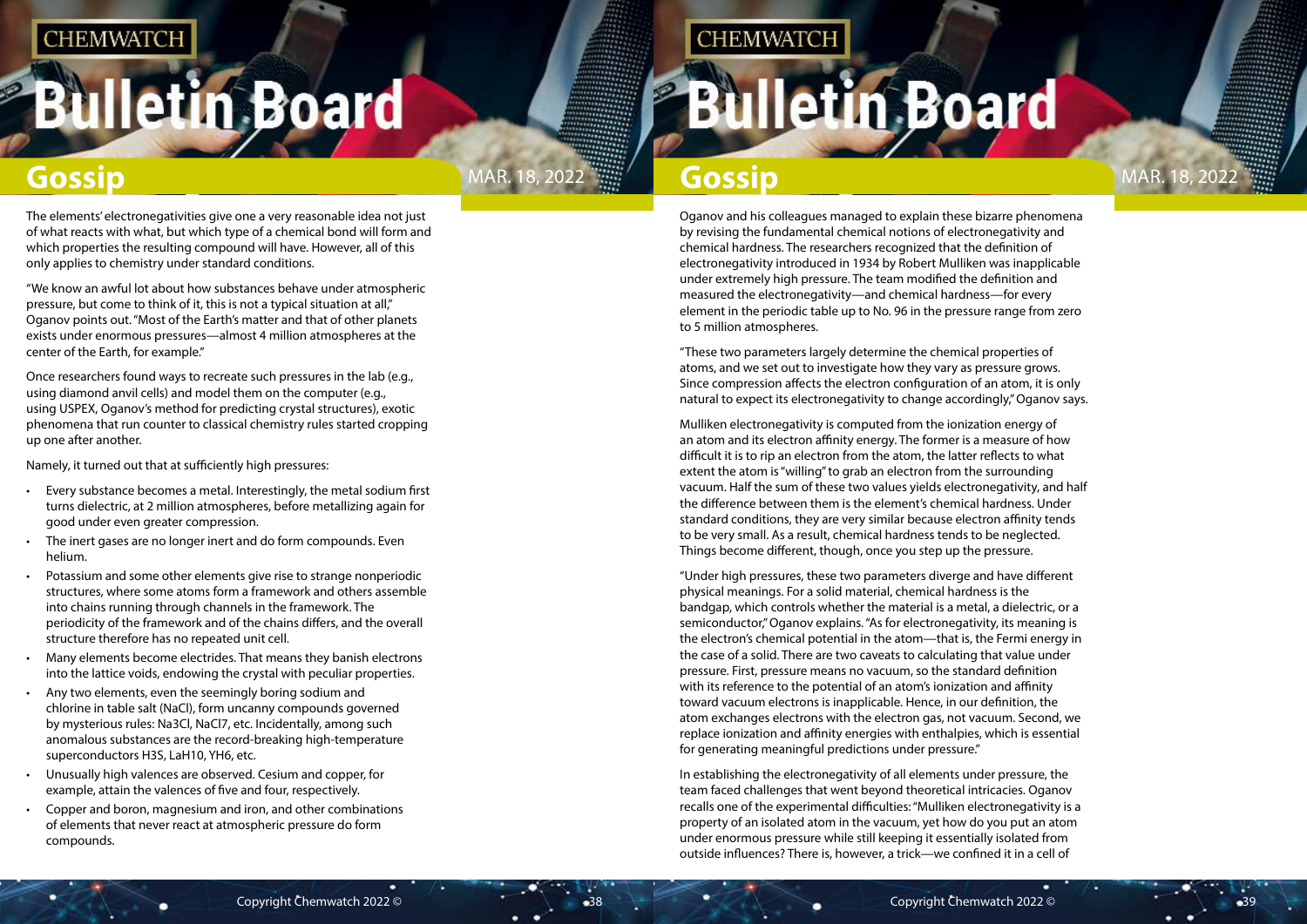# **Illetin Board**



electropositivity of sodium and magnesium under pressure makes them incredibly reactive.

In nickel, palladium, and platinum, the two topmost electron shells rearrange themselves in a way that creates a complete d-electron shell. Since complete shells are highly stable, these elements become more inert and cease to react with some of the atoms they normally form compounds with.

This same effect is of even more consequence for the elements in the neighboring groups that are suddenly just one or two electrons short of a complete shell—cobalt, iron, rhodium, ruthenium, osmium, iridium—making them almost as electronegative as iodine and tellurium. Conversely, their counterparts whom the rearrangement leaves with one or two "excess" electrons—copper, silver, zinc, cadmium—become very electropositive, or rejecting toward electrons.

The difference in electronegativity between magnesium and iron under pressure gets as high as four times what it is under normal conditions. Copper and boron behave similarly. This leads to reactions between these normally nonreacting elements.

"We did lots of tests," Oganov says. "And we can confirm that copper indeed readily reacts with boron and other elements. And cobalt and rhodium easily take away the electrons of many metals. We believe this might prove very important for geochemistry, affecting the behavior and fate of many elements in the interior of planets."

"Another one of our observations: As chemical hardness drops, so does the degree of electron localization on bonds, resulting in so-called multicenter bonds. In fact, this is how exotic compounds such as NaCl7 emerge," the first author of the paper, Professor Xiao Dong of Nankai University, adds.

"Lastly, while it is still true that an atom will give up each successive electron less readily than the previous one, the lower electronegativity and chemical hardness values under pressure lead to this effect being somewhat less pronounced. This enables the existence of cesium with a valence of five, copper with a valence of four, and so on. So these eccentricities, too, follow from our revamped electronegativity scale," Dong concludes.

By revising two central concepts of chemistry, the authors of the study have managed to explain a host of puzzling phenomena in terms of

helium atoms, which are, well, as inert as it gets. Also, helium atoms are small, so the pressure is evenly distributed."

Under helium pressure, the researchers measured the energy—or rather, enthalpy—of electron separation from and accession to the atom, using these data to compute electronegativity and chemical hardness. "This work was done on and off and took us almost seven years," Oganov remembers. "As we began, Xiao Dong, the first author, was still a Ph.D. student at my lab. By the time we were done, he was a professor. The study involved more than just hard thinking, it required a lot of exacting calculations—but this was all worth it." The new scale of electronegativity and chemical hardness turned out to successfully account for the heretofore unexplained amazing phenomena of nonclassical chemistry.

Since the electron reservoir under the new definition is the electron gas, it follows that an atom whose electronegativity is negative will surrender electrons to the gas. Otherwise, it either captures electrons, in the case of positive electronegativity, or remains in equilibrium with the gas, if the value is zero. The electronegativities of most metals came out at close to zero, which justifies the use of the familiar electron gas model to describe metals.

Under increasing pressure, chemical hardness tends to decline. This translates into shrinking bandgaps and pushes every element to eventually become a metal.

Electronegativities, too, have the tendency to drop under pressure, meaning that the atoms become more willing to lose electrons. As the atom gets compressed, less space remains available for the electrons. At some point, they have nowhere to go and are banished into the lattice voids. This gives rise to electrides.

Calcium, barium, strontium, potassium, and sodium attain such low values of chemical hardness under pressure that their crystals undergo so-called disproportionation into atoms with distinct roles in the lattice, leading to the formation of weird nonperiodic crystal structures made up of a primary framework and secondary chains within it.

Even under extreme pressure, fluorine remains the uncontested champion in electronegativity. As for the most electropositive atom, remarkably, cesium is surpassed by sodium. "And at some point magnesium, too, when the pressure is high enough, which is a violation of the periodic law, because magnesium comes from another group in the periodic table," Oganov comments on the results, adding that the immense

## **CHEMWATCH**

# **Iletin Board**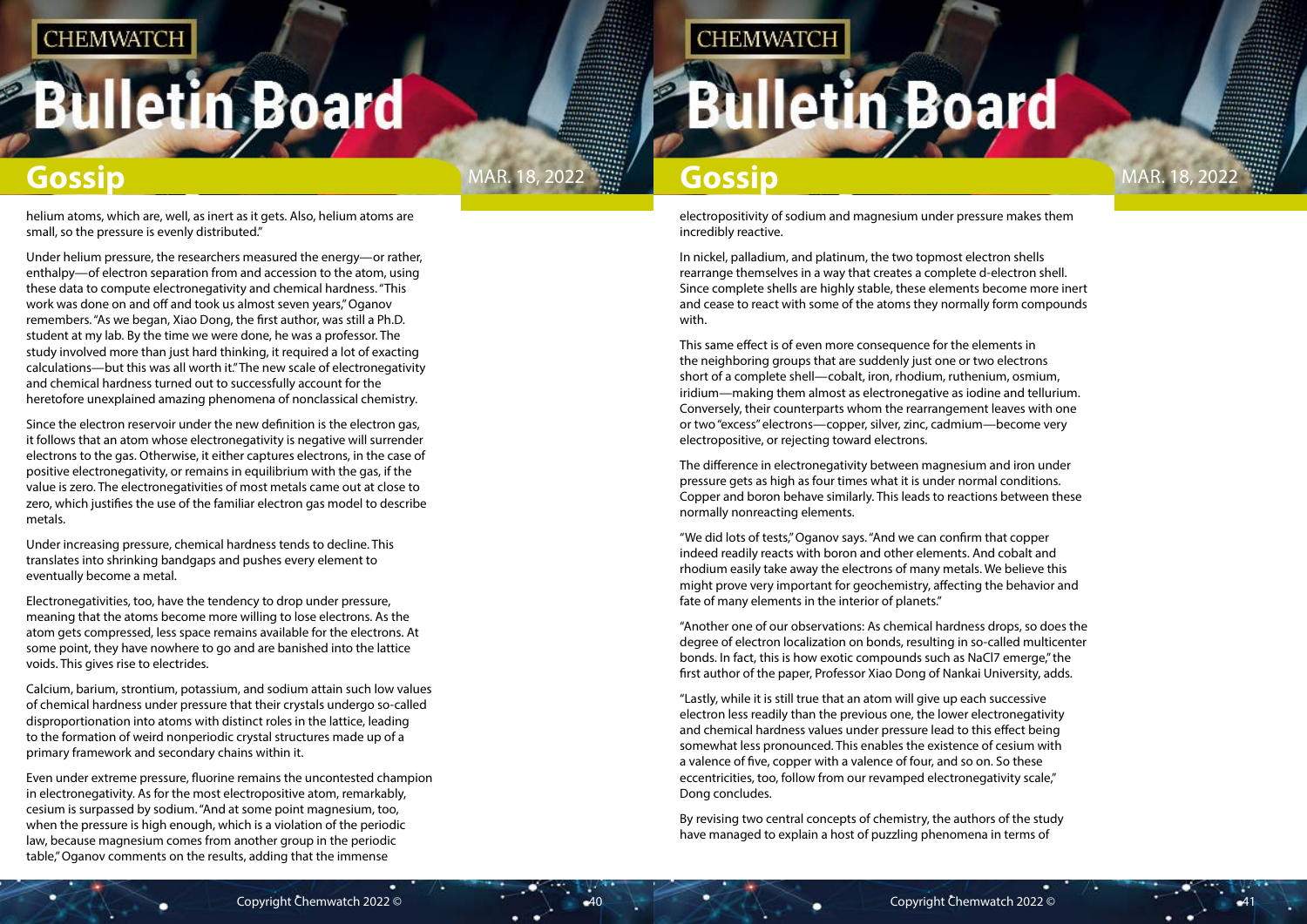# <span id="page-21-0"></span>**Illetin Board**



## **Some skin whitening products sold online have thousands of times the level of mercury considered safe**

## **CHEMWATCH**

# **Illetin Board**

## **Gossip Gossip**

The ZMWG, an international coalition of more than 110 public interest, environmental and health NGOs from over 55 countries, is calling for online e-commerce sites to be made liable for products sold on their platforms and asking that they fully comply with the health and safety laws of countries they are selling in.

It's unfair that "physically-located companies have to adhere to national laws and internet companies seemingly don't," said Bender. "If it's illegal domestically, it should be illegal online."

Current legal regulatory frameworks in many countries worldwide fail to adequately protect consumers from hazardous, counterfeit and illegal products sold online, according to the report, which publishes Thursday.

"Many countries around the world, including in the EU, have regulation in place for mercury in skin creams but the creams are just penetrating the market," said Elena Lymberidi, Policy Manager at the Zero Mercury Campaign and fellow coordinator for the ZMWG.

Lymberidi wants clear liability rules to be established by national governments and for consumers to be provided with the same information online that they would see in stores, such as labelling information and the full disclosure of ingredients.

The skin whitening industry is estimated at \$8 billion worldwide and is predicted to reach \$11.8 billion by 2026. Studies suggest that women account for almost 80% of sales worldwide.

Mercury has long been used in skin whitening products due to its ability to block the production of melanin in the skin -- the pigment that gives color to skin. It is extremely toxic to health at high levels and can impact the body in various ways.

"Mercury is easily absorbed through the skin and can cause rashes, allergic reactions, and even kidney damage and nervous system disorders. It may also result in harmful changes in the placenta, subsequently causing damage to the fetus during pregnancy, and it can pass to children through skin-to-skin contact," explained Lymberidi. Studies have shown that households may also become contaminated.

A total of 36 brands made products identified by the ZMWG as containing high levels of mercury and the majority were available in multiple countries and continents through a range of online platforms. Among these were some of the products by brands such as Pakistan-based companies Goree, Aneeza, Faiza, Chandni and Noor, Thailand-based Kim,

a unified theoretical approach and generate new hypotheses with implications for geology, planetology, and other sciences.

Phys Org, 7 March 2022

https://phys.org

## **Skin whitening creams containing high levels of mercury continue to be sold on the world's biggest e-commerce sites, new report finds**

### *2022-03-09*

Skin whitening products containing high levels of mercury continue to be sold on the world's biggest e-commerce platforms, including websites run by eBay, Amazon and Alibaba, a new report by the Zero Mercury Working Group (ZMWG) finds.

The report, shared exclusively with CNN ahead of publishing, is the third by the ZMWG to reveal high levels of mercury in, and the global availability of, skin whitening soaps and creams. This is, however, the group's first report to focus solely on the online sale of these products.

For its research, ZMWG purchased and tested 271 skin lightening products from more than 40 e-commerce sites in 17 countries across Europe, Asia, Africa and the Americas. Of these, 129 products in 16 countries were found to have high levels of mercury and were being sold on more than 30 different sites.

"When we started looking at these products online, there was such widespread use," said Michael Bender, Executive Director of the Mercury Policy Project and a coordinator for ZMWG. "It was like an explosion compared to what we were seeing in the local markets," he told CNN.

The use of mercury in cosmetics is restricted in most countries due to its toxic effects. In 2013, the Minamata convention on mercury set an international limit for cosmetics of 1mg/kg of mercury, or 1 part per million (ppm) which came into force in 2021, though this excludes eye area cosmetics. The manufacture, import and export of cosmetics with over 1 ppm mercury is also prohibited under the global treaty.

But 47% of the skin whitening products tested by the ZMWG contained more than the permitted level of mercury, with many containing over 10,000 ppm of mercury -- and some over 50,000ppm, according to the report. CNN did not independently test the products named in the report.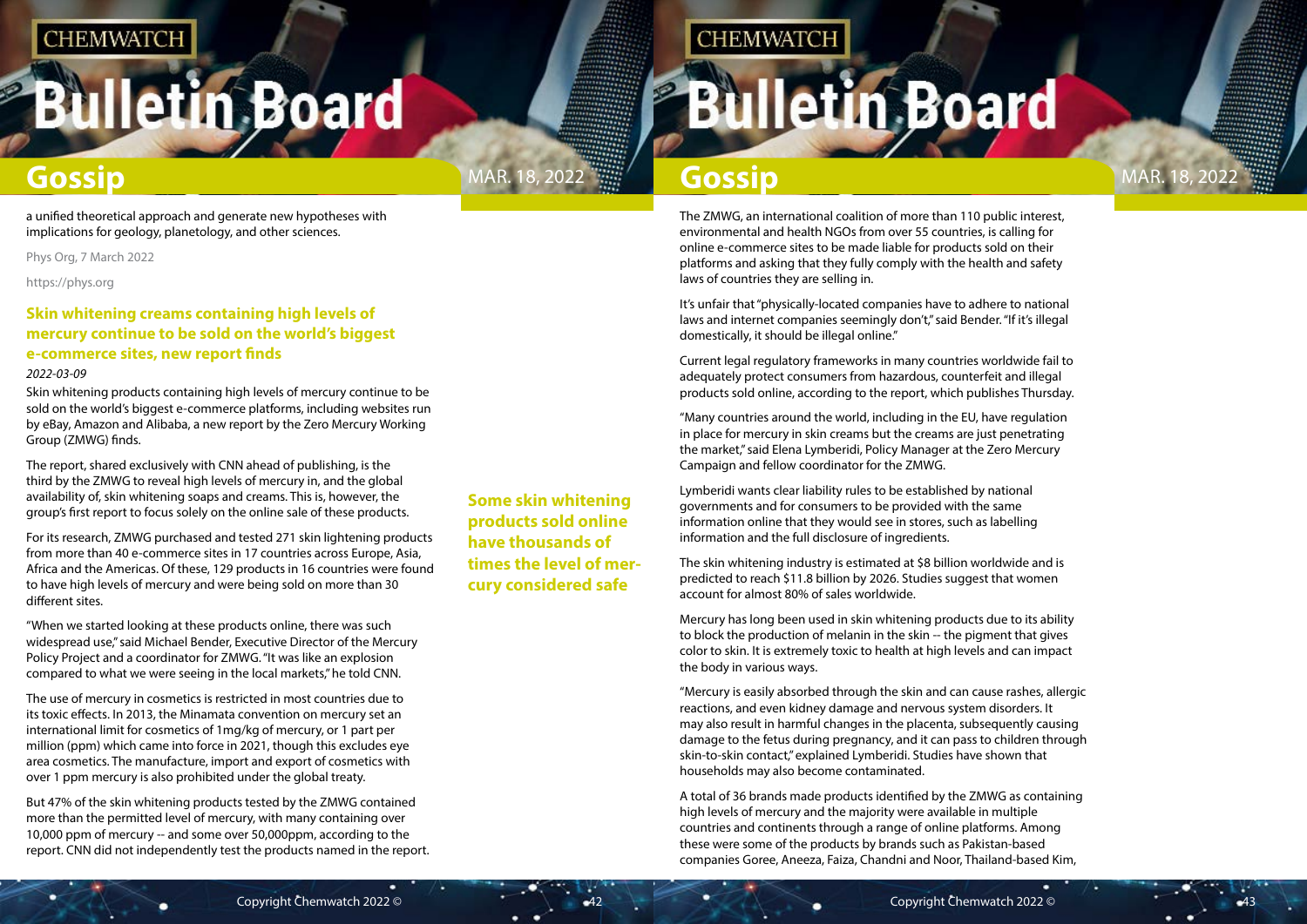# **Illetin Board**

**Gossip MAR. 18, 2022 <b>Gossip** MAR. 18, 2022 **Gossip** MAR. 18, 2022

**CHEMWATCH** 

eBay told CNN it employs "a combination of digital and manual surveillance tools to remove products that do not comply with applicable health and safety regulations including skin lightening products containing banned ingredients hydroquinone and mercury." The company said it has blocked over 10,000 listing attempts for prohibited skin lightening products, but when asked why these measures are not working, given that products continue to be available on its platform, eBay did not respond.

According to the report, a greater number of the skin whitening products tested by ZMWG and found to contain high levels of mercury were available on eBay, Ubuy, Shopee (owned by Sea Limited) and Flipkart. Mercury-containing products were also purchased on Daraz and Aliexpress, both part of the Alibaba group, and two creams were bought on Amazon's India site and Amazon.com.

Ubuy did not respond to CNN's request for comment in time to publish.

Bender acknowledges that Amazon appear to have cracked down on sales of these products in the US, adding that this is probably due to the lawsuit brought against the company in 2019 for failure to warn customers about toxic levels of mercury in the skin whitening products it sells. A California court ruled Amazon was exempt from liability for the products sold by third-party sellers.

Amazon removed listings for the two products purchased by ZMWG when CNN informed them of the mercury levels they contained. As with eBay, Amazon told CNN in a statement that it monitors its store and has "proactive measures in place to prevent prohibited products from being listed." It added that third party sellers are required to follow all applicable laws, regulations, and Amazon policies when listing items for sale and those who violate policies are subject to action including potential removal of their account.

Shopee, Flipkart, Daraz and Aliexpress gave similar responses to those from Amazon and eBay. The four companies all explained that the sale of illegal or hazardous products is prohibited on their sites and that sellers are expected to follow local regulations and company policies. The companies also outlined checks and monitoring systems they have in place to prevent or remove products that violate these policies.

Shopee added that it works with local governments and health authorities to take down listings that are flagged as containing high levels of mercury.

China-based Jiaoli, and Mexico-based La Tia Mana. All but La Tia Mana had been identified in previous ZMWG reports but continue to contain high levels of mercury and be available online, according to the latest report.

"When we look year after year, we see the same brand names and the same products showing up all over the world," said Bender.

Multiple other reports and public health lists have also identified most of these brands as containing toxic levels of mercury.

When asked for comment, Goree told CNN that its creams contain less than 1ppm mercury but did not respond to further questions or requests for comment regarding the latest ZMWG findings, which found the cream to contain 21699 ppm mercury.

On its website, Goree warns that fake products, including one named 'Goree whitening cream' are being sold using the company's name and brand and cautions that these products contain high levels mercury. The company clarifies that its product is 'Goree beauty cream.' However, this latter named product is one of the creams obtained and tested by ZMWG in its report, as well as 'Goree Day and Night cream' which the company also makes, according to its website.

Chandni, Aneeza, Faiza, Noor and Kim did not respond to CNN's request for comment and CNN was unable to find a valid contact for Jiaoli, despite multiple enquiries with online sellers.

La Tia Mana informed CNN that products resembling theirs were once made by a separate company in Mexico and are now discontinued. The company claimed the products tested by ZMWG were these discontinued products, adding that their own product is homemade using ingredients bought in the US. When asked for more clarity, the company did not respond.

### **Regulating the sale of mercury-containing products: online retailers respond**

Bender and Lymberidi explained that while platforms often take products down when informed of their sale, they often appear again later.

For example, CNN contacted eBay in December highlighting the availability of Chandni beauty cream and Goree day and night cream on its site based on the findings of the 2019 ZMWG report. The products were taken down but in February, Chandni beauty cream was available again through a different seller.

# **Iletin Board**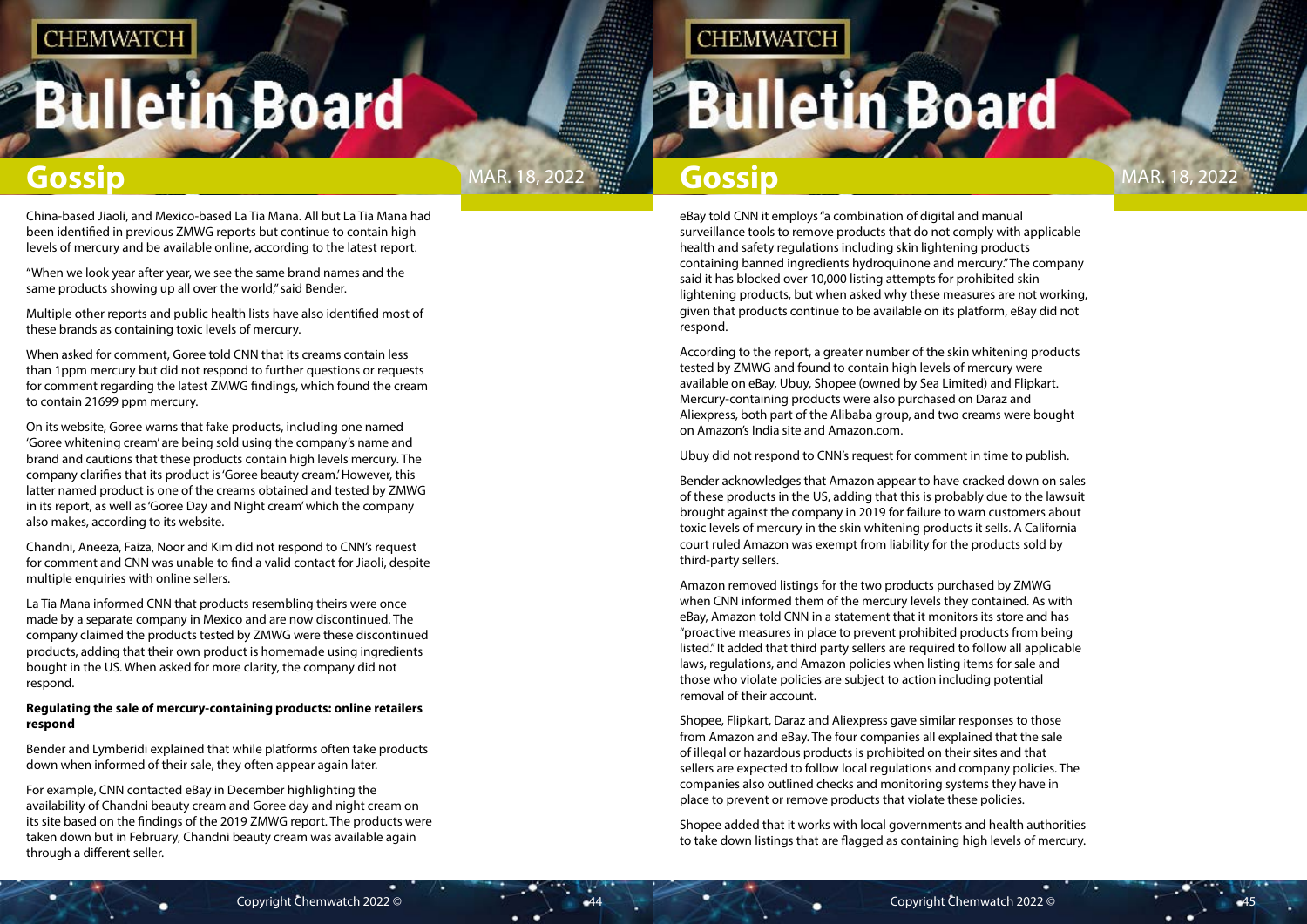# **lletin Board**





Her advice to others tempted by the promise of fairer skin is to avoid these creams at all costs.

"I can only warn people to not use these creams," Promee said. "Temporary beauty is not worth lifelong troubles."

CNN additionally asked all six e-commerce sites why their surveillance measures were failing to work, given products containing mercury remained easily accessible. They were also asked what more would be done now that this report has highlighted an ongoing problem.

CNN, 9 March 2022

https://edition.cnn.com

The company also encouraged users to reach out to Shopee if they encounter similar listings on its platform.

Flipkart added that it uses a combination of artificial intelligence and manual interventions to track adherence to the law and to its terms of use.

Daraz and Aliexpress explained that they continuously update their measures to ensure users access safe and trusted products. "We will continue to do so and take required action should there be sellers and products that don't meet our safety standards and our code of compliance," they told CNN.

Amazon, eBay, Flipkart and Shopee did not address the above two questions in their responses.

### **Promee's story**

Promee Tasneem, 28, is a schoolteacher in Dhaka, Bangladesh. Two years ago, she wanted to become fairer skinned ahead of her wedding and began using two of the creams identified to contain high levels of mercury in the report, which she purchased on one of the sites named in the report, she told CNN.

"I have always been a little on the darker side and had dark circles [around my eyes]. So, in March 2020, nine months before I was to get married, I ordered the two fairness creams," she told CNN.

She used the two creams intermittently for eight months and began seeing results just one month into using them. But seven months later, the side effects began. "I had become fairer, but I had also started developing red rashes below my eyes, which was where I would put more of the cream," she said. "Soon, my eyes started watering all the time and I went to a doctor who told me that what's happening to me is a side-effect of the creams I am using."

On instruction from her dermatologist Promee stopped using the products immediately, but her rashes became worse before they got better. "Even now, I cannot use any cream -- and I have red spots all over," she said. "If need be, I use aloe vera to moisturize my skin."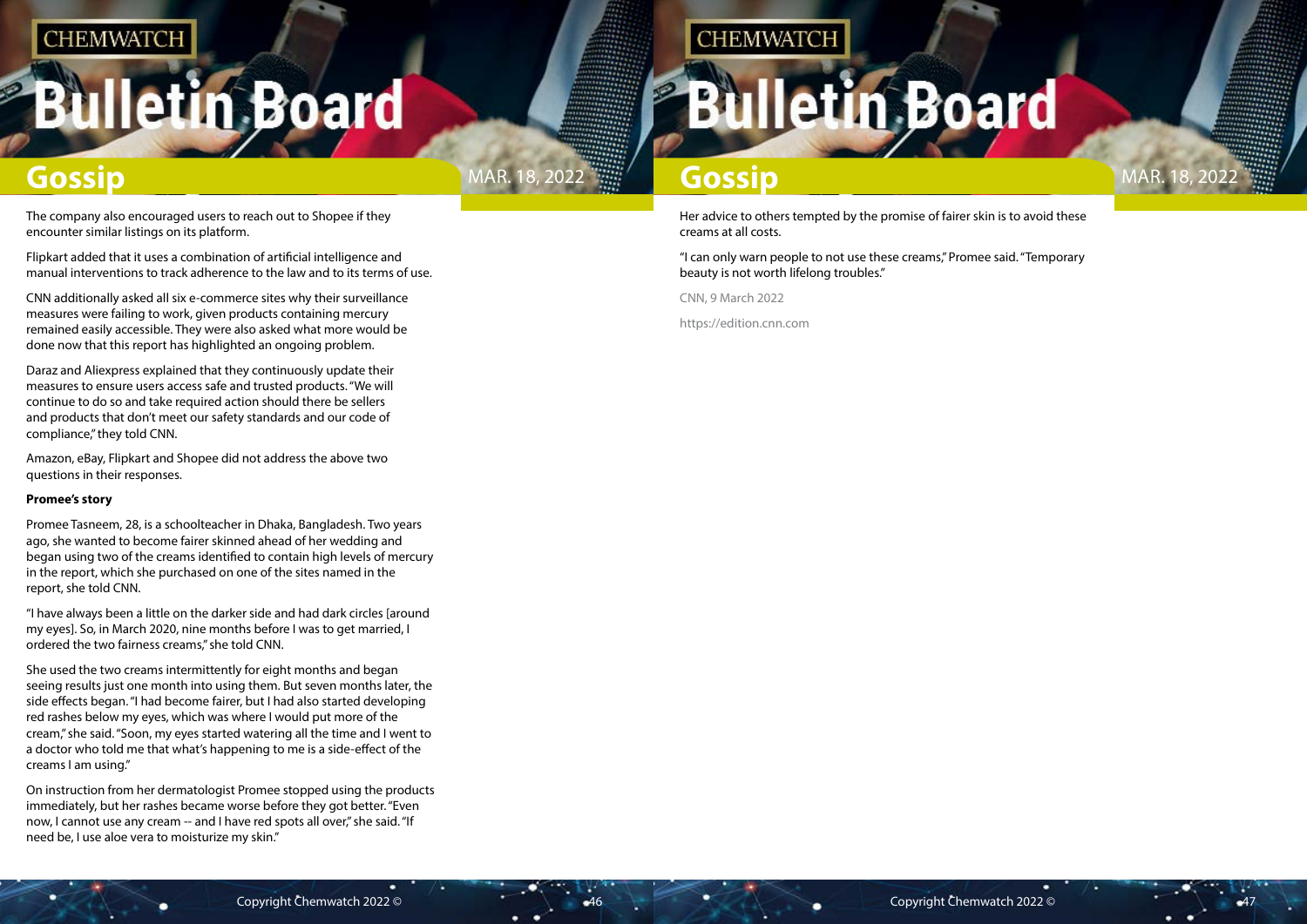# <span id="page-24-0"></span>**Illetin Board**



## **The aim is to replace the recipient's "bad" gut bacteria with the donor's "good" bacteria**

**CHEMWATCH** 

While poo transplants are nowhere near an approved clinical treatment for mental health disorders, it's an idea that's gaining traction in research and clinical circles.

For instance, just last month, a Swiss team reported depression symptoms temporarily improved in two women after they swallowed "crapsules" containing poo from healthy donors.

Anecdotal evidence abounds too, with doctors hearing stories of people with no history of depression who became depressed after receiving a poo transplant from someone — you guessed it — with depression.

So how can the activities of microorganisms in our gut affect what goes on up in our skull?

And could we harness the power of "crapsules" to one day help shore up our mental health — or even mend minds?

### **More than a gut feeling**

Modern science has only relatively recently begun exploring how the trillions of bacteria, fungi and other microbes that dwell in our gut known collectively as the gut microbiome — can affect the rest of our body.

The vast majority of studies into what's known as the microbiome-gutbrain axis have, so far, been done with mice and rats.

In 2004, Japanese researchers reared mice with no microbiome and found they were more stressed than mice with some microbes left in them.

When some beneficial gut bacteria were put back into baby "germ-free" mice, they grew up less stressed than their completely sterile counterparts.

"Now I'm coming up to five years without serious depression, and September 2017 was the last time I was manic," she says.

In the years since, research into links between mental health and the human gut microbiome has exploded — pushed along by studies such as an Irish one in 2016, which found if you put poo from a depressed human into a rat, that rat will start displaying depression-like symptoms.

Researchers from the same institute last year found old mice, aged around 20 months, reversed some age-related cognitive decline if they received a poo transplant from mice who were only a few months old.

### **Yeah, but what about in humans?**

**How poo transplants and changes in your gut microbiome might affect your mood**

*2022-03-06*

It took poo donated by strangers for Tony\* to finally feel unshackled of his debilitating bipolar disorder.

"It was the first time in 27 years that I could really say I felt normal, which is very weird," the Sydneysider says.

"It's a strange feeling to have control which, look, it's an amazing experience."

Tony's story was outlined in a recently published case study — one of only two such reports so far where people with bipolar disorder found their symptoms drastically improved after they received faecal microbiota transplantation, or poo transplants.

A few months into his six-month course of transplants, administered first in a clinic then at home, Tony's depressive phases dwindled, and his severe manic episodes stopped altogether.

Jane Dudley experienced a similar shift in her severe bipolar symptoms after opting for faecal transplantation in 2016.

"At that point, I was very, very ill, and being hospitalised a couple of times a year," says Jane, who is also from NSW and the subject of the other case study, which was published in 2020.

"I was desperate. The level of suffering was just unbelievable."

Three months after starting her poo transplants, she started noticing the world being brighter and happier.

"I don't think I'd be alive today if I didn't do [poo transplants]."

In time, and under the careful supervision of their respective psychiatrists, both Jane and Tony went off their medication.

They, and their medical specialists, are not alone in suspecting another person's poo — and, more specifically, the microbes within it — have the power to treat psychiatric conditions.

## **Curiosities**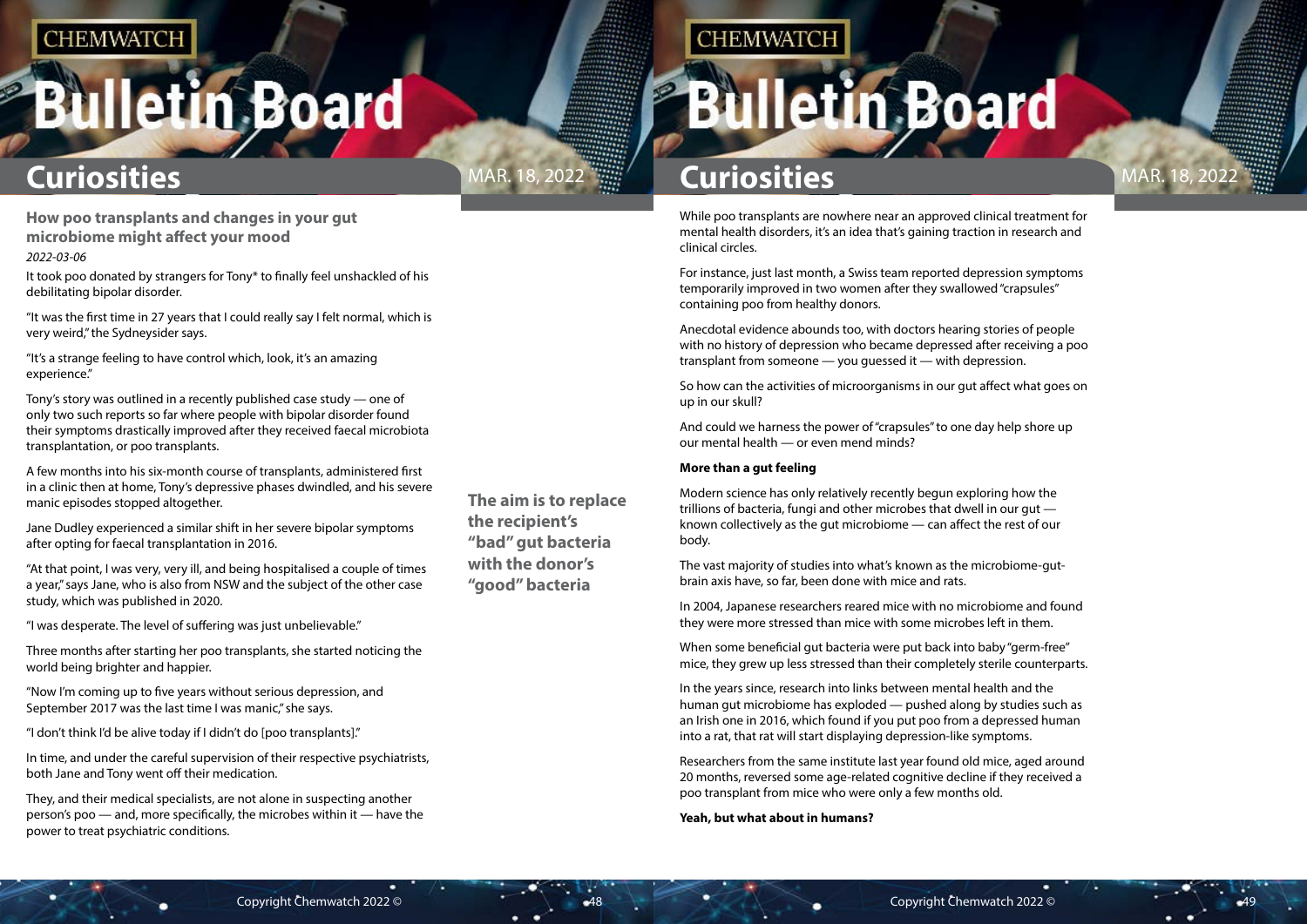# **Illetin Board**



If nastier microbiome-made metabolites encounter the plethora of immune cells surrounding the digestive system, they can end up fanning the flames of inflammation — and chronic inflammation is increasingly implicated in conditions such as depression.

They can tinker with our hormones, activating or calming our central stress response system.

Metabolites can even interact directly with the 100-million-odd nerves embedded in the muscular walls of our gut.

This enteric nervous system, sometimes called our "second brain", communicates directly with the brain in our head.

But complicating matters for researchers trying to tease out how the microbiome affects our brain is how these systems — immune, hormonal, neuronal — influence each other, Professor El-Omar says.

"You can't exclude the immunology from the microbiology, or the physiology from whatever — they must all work together. They're all linked up.

"Whatever leaks out of one compartment will affect many others."

### **Why aren't poo transplants used in mental health now?**

Your microbiome changes depending on what you eat, where you live, who you live with and the medications you take.

But the quickest way to change up your microbiome is via a poo transplant — and this is an advantage when it comes to treating severe illness, Professor El-Omar says.

In Australia, faecal microbiota transplantation is only approved to treat intestines overwhelmed by a species of bacteria called Clostridium difficile.

Like any ecosystem, when one species dominates, it can wreak havoc on its environment. But poo transplants work exceptionally well to rebalance the gut microbiome after C. difficile overgrowth, with around a 90 per cent success rate.

Donations come from stool banks, such as Adelaide's BiomeBank, which carefully screen donors to make sure they're healthy — physically and mentally — so they don't inadvertently pass anything onto recipients.

But poo transplants and the brain?

Studies in rodents and case studies like Tony and Jane's are compelling, but researchers don't yet know exactly how poo transplants truly work, or why effects vary between people.

We do know our gut and our mood are linked, and it's more than occasionally feeling butterflies in your stomach.

Studies and surveys have found correlations between gastrointestinal and psychiatric disorders. For instance, one review found 44 to 84 per cent of people with irritable bowel syndrome also had anxiety and/or depression.

And how we mediate our mood through medication can affect how our tummy feels: for some people, anti-depressants and therapy can ease irritable bowel syndrome.

In the past few years, research has moved from association studies, which note that the gut microbiome is different between healthy and people with a disease, and into studies that aim to elucidate exactly how these differences affect health.

There are plenty who would dismiss case studies such as Tony and Jane's experiences as … well, a load of crap, says Emad El-Omar, a gastroenterologist at UNSW and Microbiome Research Centre director.

"But if you think about the basis of that intervention, demonstrated in [Tony's] case report, it's absolutely solid, because there's nothing more intertwined — the gut and the brain," Professor El-Omar says.

"It's connected in so many different ways."

### **Gut bugs and our 'second brain'**

Our gut microbiome's main role is to help us digest food we normally couldn't break down. Some of our bacteria chop up long chains of complex carbohydrates into smaller chunks.

These ferment and produce short-chain fatty acids, which we can then use as a source of nutrients.

But all those colonies of microbes lining our gut wall spit out their own suite of compounds or metabolites as they go about their own existence.

These metabolites slip through our intestinal wall, out of the gut, and into the rest of the body.

And they're not necessarily good for us either.

## **CHEMWATCH**

# **Iletin Board**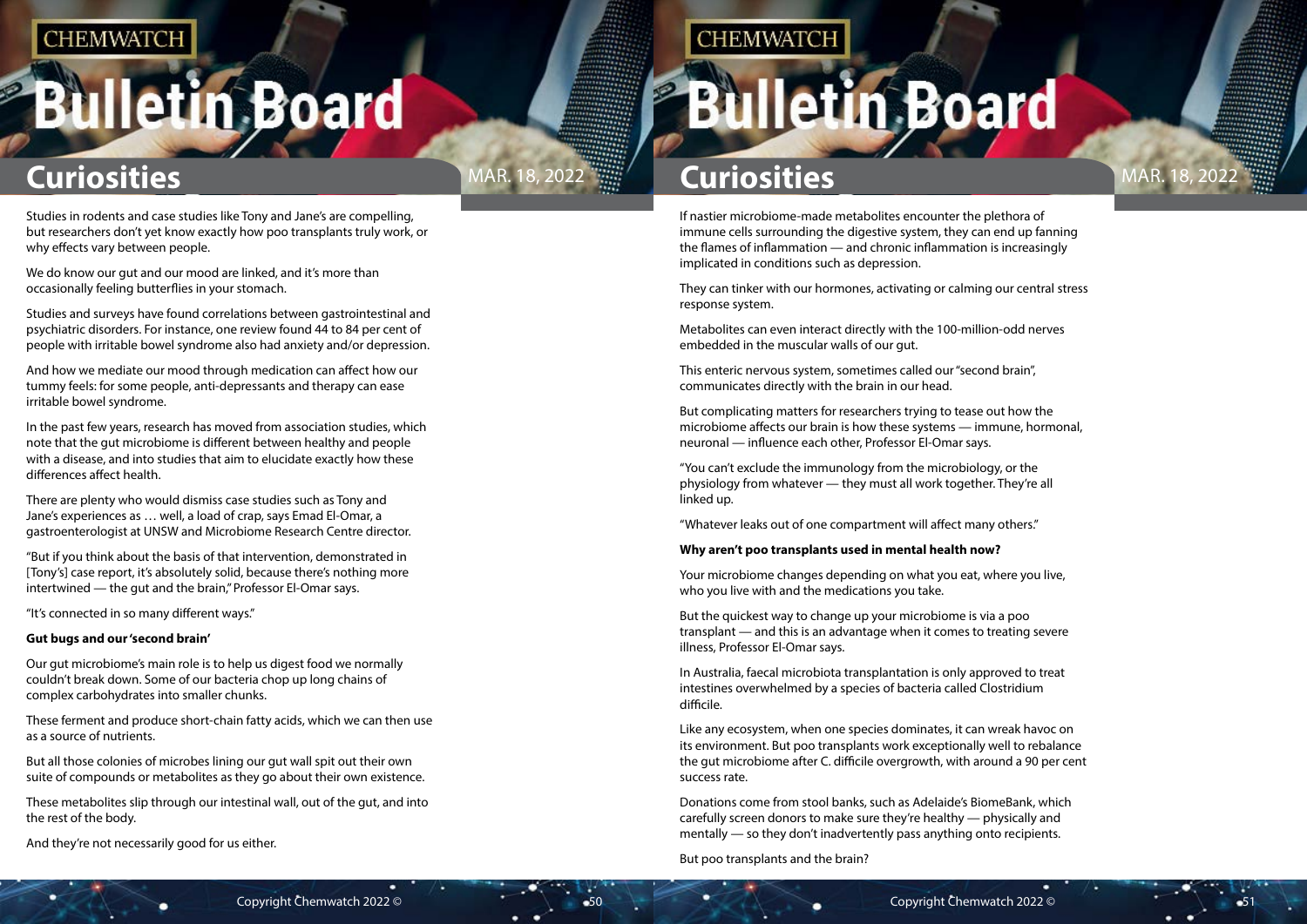# <span id="page-26-0"></span>**Bulletin Board**

**While we haven't found a gaseous moon beyond our solar system, it could be possible under the right conditions**

## MAR. 18, 2022  $\frac{m}{2}$  Curiosities MAR. 18, 2022

**CHEMWATCH** 

## **Curiosities Curiosities**

"Let's take the moon as it is — as a rock," Lunine told Live Science. "And then let's put a hydrogen atmosphere around it. We know that hydrogen atmosphere is going to escape very quickly just due to thermal effects." In other words, the warmth of the sun would cause the hydrogen to evaporate away.

"And so what that would tell me is, an entirely hydrogen-composed Earth's moon at the distance of the Earth from the sun is not going to be stable," Lunine said. That's true even as far out as Pluto's orbit, he added.

But even if our imaginary gas moon were the size of Earth and the surrounding temperature were very cold, its host planet would still probably rip it apart.

"Remember that the Earth's moon is subject to tidal forces from the Earth," Lunine said. "So it's actually not a sphere. It's pulled out a bit, but it doesn't get torn apart because it has some material strength associated with it."

That's not the case with the hypothetical gaseous moon. "Because it's a gas and not a solid — even if it's very cold — if it's orbiting around something else, it's going to get tidally stripped and torn apart by tides," Lunine said.

So how could a gaseous moon ever be possible? The moon-planet system would have to be either very distant and cold, or very big.

"If it's the size of our moon, anywhere in our solar system, it's not going to work right. Way out in the depths of interstellar space? There, it's a question mark," Lunine said. "If you want to make something super big, like a Neptune around a Jupiter, then sure, you can do it."

In that case, the gravitational forces holding these huge bodies together would likely keep tidal forces from destroying the Neptune-size moon.

"That could be perfectly stable," Lunine said.

Originally published on Live Science.

Live Science, 7 March 2022

https://livescience.com

## **When is a pandemic 'over'?** *2022-03-04*

Every 3 months since January 2020, when it first named the SARS-CoV-2 outbreak an international public health emergency, a committee of expert advisers to the World Health Organization (WHO) has convened to assess

# **Illetin Board**

Nailing down the right donor for a recipient will be crucial, Professor El-Omar says.

And that's complicated.

"Which poo are you going to be accepting as a treatment for a particular condition? Is it the right one to drive changes back to normal?

"Plus we still don't understand why a particular transplant will establish itself [in the recipient's gut] and be consistently happy in that new environment."

People might need a couple of top-ups or boosters after their initial round of treatment, he adds.

ABC News, 6 March 2022

https://abc.net.au

## **Are there any moons that are made of gas**

### *2022-03-07*

The planets in our solar system come in two forms: Some are rocky, and some are gaseous. But all of the moons in our solar system are rocky, even the ones that orbit gas giants. So why aren't some moons in the solar system made of gas? And are there gaseous moons anywhere in the universe?

There are some very good reasons why no nearby moons are gaseous. And while we haven't found a gaseous moon beyond our solar system, it could be possible under the right conditions, said Jonathan Lunine, chair of the Department of Astronomy at Cornell University.

Specifically, it would depend on the moon's mass, its surrounding temperature and the influence of tidal forces — that is, the gravitational pull of a nearby body, like its host planet.

To illustrate how these conditions might affect a gaseous moon, imagine that our own moon's rocky composition were replaced with pure hydrogen. Hydrogen gas is much less dense than rock, so right away, the moon would grow to about the size of Earth, Lunine said.

In fact, the enormous size of gas giants like Jupiter is one reason they can exist. If they were too small, the force of gravity wouldn't be powerful enough to hold those light elements together.

But size isn't the only factor at play; there's also temperature.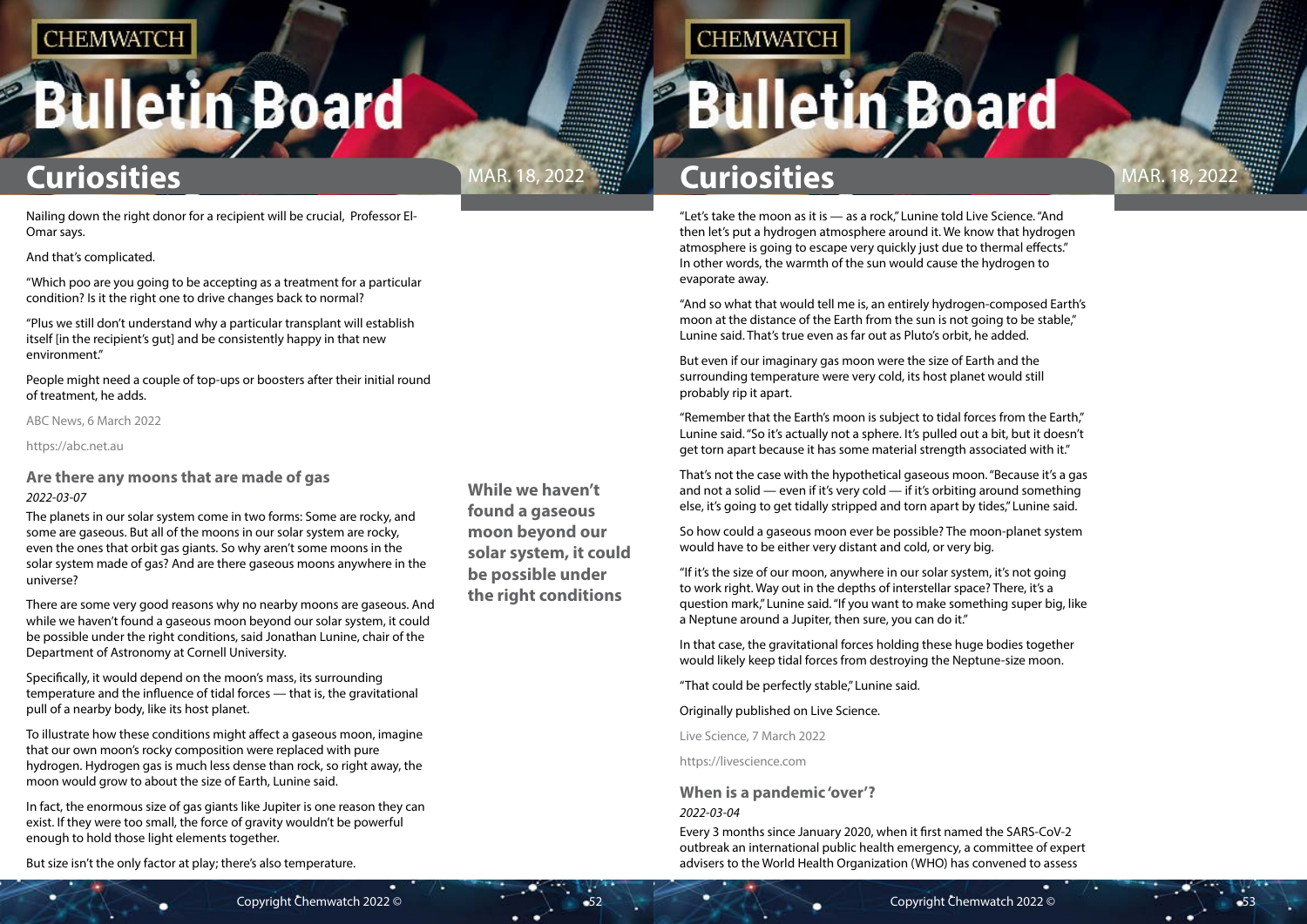# **Bulletin Board**



**World Health Organization prepares to confront thorny decision**

**CHEMWATCH** 

## **Curiosities Curiosities**

for instance, the emergency committee added a new recommendation: Monitor and share data on cases and evolution in animals.

The decision to end a PHEIC has financial implications, too. Moderna has pledged not to enforce patents on its messenger RNA vaccine until the pandemic ends, although a company spokesperson declined to say this week how it will identify that moment. Pfizer has not made a similar vaccine pledge, but it and Merck have agreed to allow generic drugmakers to make their drugs targeting SARS-CoV-2 until WHO declares the PHEIC is over. Dozens of companies have now signed up to make Merck's molnupiravir and Pfizer's Paxlovid for a long list of mostly low- and lowermiddle-income countries.

Ending the PHEIC will also impact major pandemic-related programs such as the COVID-19 Vaccines Global Access (COVAX) Facility and its parent, the Access to COVID-19 Tools (ACT) Accelerator—cooperative global networks that aim to acquire and distribute affordable drugs, diagnostics, and vaccines. "The emergency operations of COVAX and ACT-A will go away it's hard to keep that up," says Seth Berkley, CEO of GAVI, the Vaccine Alliance, which is integrally involved with both efforts. "The hope is that the core innovations–the ways of working all of that—will be kept warm" for the future.

WHO's 18-member committee uses three criteria to decide when to declare a PHEIC and when to lift it. A public health event must be "serious, sudden, unusual or unexpected"; likely to spread internationally; and likely to require immediate international action. When unwinding an emergency, the committee considers such metrics as vaccinations and case numbers. But the criteria are more social and political than scientific, says Caroline Buckee, an infectious disease epidemiologist at HSPH. "There's not going to be a scientific threshold. There's going to be an opinion-based consensus," she says.

Complicating the decision is the prospect of further harmful variants arising, including, potentially, from some 20 animal species now known to host the virus. "I don't know how it ends," says Michael Osterholm, an infectious disease epidemiologist at the University of Minnesota, Twin Cities.

Karim says the real end of the pandemic won't come until the arrival of a "final variant [that] even if it mutates, can't do better … than the previous version" in spreading and in escaping immunity. "If I was a betting man, I would say probably in about 2, 3 years we will get to that point."

whether the pandemic still merits that label. And every 3 months, most recently in January, the advisers have unanimously agreed it does, and WHO Director-General Tedros Adhanom Ghebreyesus has accepted their verdict. When the committee meets again next month, it is likely to reach the same conclusion–and Tedros is again likely to accept it.

But at some point—estimates range from months to years from now— WHO will make a different call. Already, nations such as Denmark, the Netherlands, and the United Kingdom have functionally declared an end to the pandemic in their countries, lifting almost all health restrictions even as New Zealand and Hong Kong struggle with record-breaking surges. Deciding when to sound the all-clear is "not an enviable task," says Yonatan Grad, an infectious disease epidemiologist at the Harvard T.H. Chan School of Public Health (HSPH). "Do you call it over when there might still be a wave in one part of the world but it's a small part?"

"SARS-CoV-2 has caused such hardship and economic challenges that there will be a temptation to call it as over sooner rather than later," says Salim Abdool Karim, an epidemiologist who is the South African government's chief COVID-19 scientist. The prospect worries him. WHO's formal declaration of a Public Health Emergency of International Concern (PHEIC) legally binds 196 signatories to follow WHO's recommendations during the emergency. Drugmakers have also signed contracts agreeing to make anti–SARS-CoV-2 pills more affordable until the PHEIC is reversed. Other big, cooperative efforts "that were put in place to make diagnostics, vaccines [affordable and to distribute them worldwide], all of those things … will fall away. And those are the mechanisms that are needed by the poor countries," says Karim, who also runs the Centre for the AIDS Programme of Research in South Africa. "Getting it wrong will carry a high price."

To many outside China, where COVID-19 struck first, a statement by Tedros 2 years ago this week describing SARS-CoV-2 as a global pandemic marked its official start. But his 11 March 2020 comments triggered no public health requirements. Rather, the declaration with practical implications was the 30 January 2020 PHEIC announcement.

The regulations governing the PHEIC require signatory nations to report suspect outbreaks to WHO and to support its responses, although WHO has no way to enforce those rules. The expert committee that recommends whether to continue the PHEIC also lists, with each renewal, actions that nations should take, such as improving variant surveillance and expanding each nation's vaccination coverage. At the start of this year,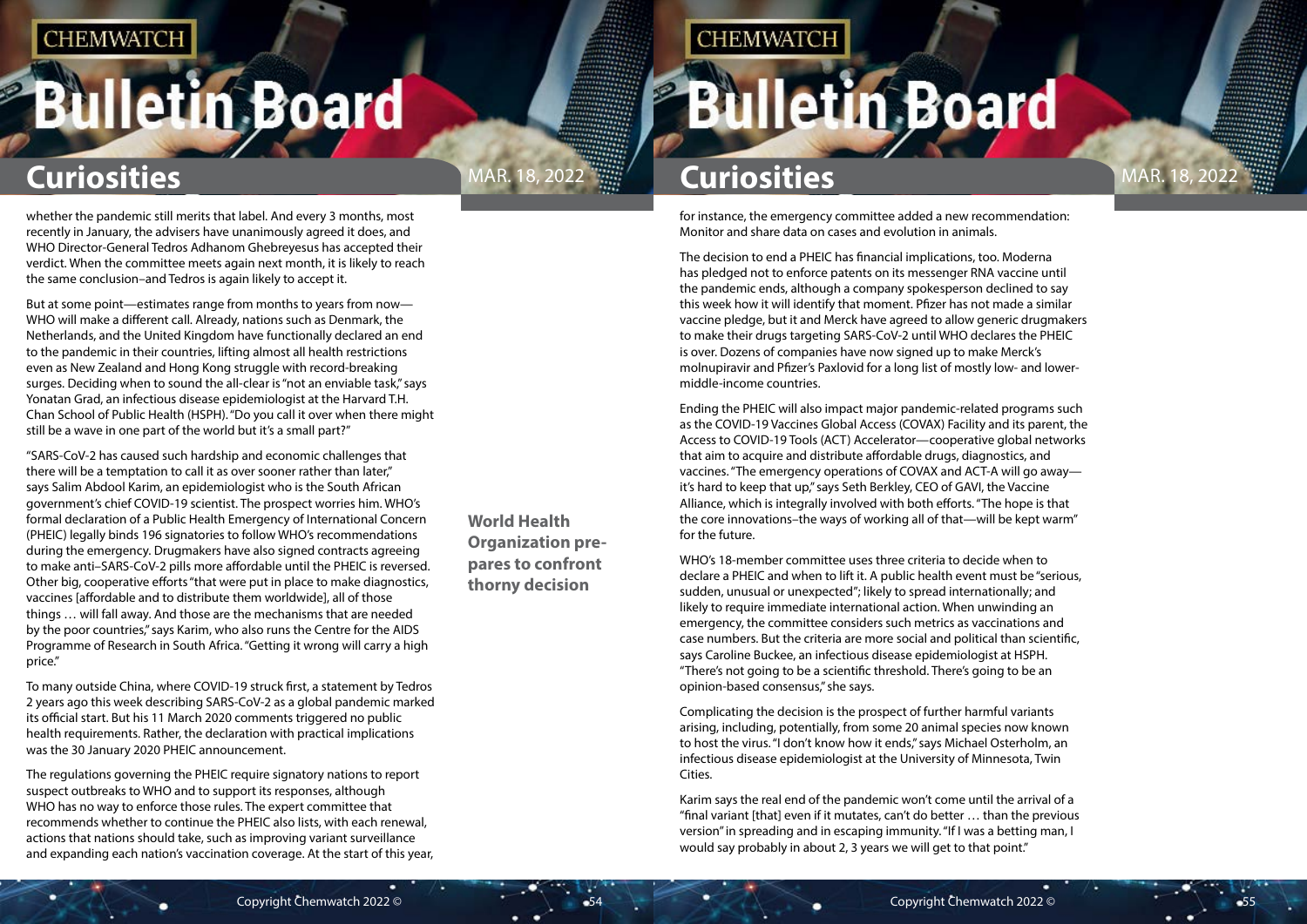# <span id="page-28-0"></span>**Bulletin Board**

## **To retrieve memories, the brain uses boundary peaks as what Rutishauser calls "anchors for mental time travel."**

## **CHEMWATCH**

# **Illetin Board**

MAR. 18, 2022  $\frac{1}{2}$  **Curiosities MAR. 18, 2022** 

## **Curiosities Curiosities**

new promise as a path toward development of novel treatments for memory disorders such as dementia and Alzheimer's disease.

The study, part of a multi-institutional BRAIN Initiative consortium funded by the National Institutes of Health and led by Cedars-Sinai, was published in the peer-reviewed journal Nature Neuroscience. As part of ongoing research into how memory works, Ueli Rutishauser, PhD, professor of Neurosurgery, Neurology, and Biomedical Sciences at Cedars-Sinai, and co-investigators looked at how brain cells react as memories are formed.

"One of the reasons we can't offer significant help for somebody who suffers from a memory disorder is that we don't know enough about how the memory system works," said Rutishauser, senior author of the study, adding that memory is foundational to us as human beings.

Human experience is continuous, but psychologists believe, based on observations of people's behavior, that memories are divided by the brain into distinct events, a concept known as event segmentation. Working with 19 patients with drug-resistant epilepsy, Rutishauser and his team were able to study how neurons perform during this process.

Patients participating in the study had electrodes surgically inserted into their brains to help locate the focus of their epileptic seizures, allowing investigators to record the activity of individual neurons while the patients viewed film clips that included cognitive boundaries.

While these boundaries in daily life are nuanced, for research purposes, the investigators focused on "hard" and "soft" boundaries.

"An example of a soft boundary would be a scene with two people walking down a hallway and talking, and in the next scene, a third person joins them, but it is still part of the same overall narrative," said Rutishauser, interim director of the Center for Neural Science and Medicine and the Board of Governors Chair in Neurosciences at Cedars-Sinai.

In the case of a hard boundary, the second scene might involve a completely different set of people riding in a car. "The difference between hard and soft boundaries is in the size of the deviation from the ongoing narrative," Rutishauser said. "Is it a totally different story, or like a new scene from the same story?"

When study participants watched film clips, investigators noted that certain neurons in the brain, which they labeled "boundary cells," increased their activity after both hard and soft boundaries. Another group of

WHO was conservative in lifting previous PHEIC declarations–there have been six including SARS-CoV-2 since the regulations took effect in 2007 says Horace Cox, director of vector-borne diseases at the Ministry of Public Health in Guyana, and he expects the same with SARS-CoV-2. Individual countries have been less gingerly signaling a return to normal, however. Several European countries have lifted restrictions already. And the U.S. Centers for Disease Control and Prevention last week eased masking recommendations for some 70% of the United States. In Congress, Republicans are this week trying to block additional pandemic funding, and some have introduced a bill to end the federal emergency declared in March 2020.

"The expectation is that the United Kingdom and the U.S. will be well ahead in terms of advancing to the stage where they say: 'We don't think this is an issue anymore. We're making our own decision,'" Cox says. "[But] the WHO [must] consider what is good for the entire world."

Still, he is cautiously optimistic that a WHO determination that the PHEIC is over may not be too distant. "If I were to make an educated guess, I would say that perhaps by late second and third quarter [2022]," if another deleterious variant doesn't emerge.

But Osterholm is making no predictions. "If there was ever a time for humility among scientists and policymakers with this virus, it's now," he says. "We are in totally uncharted territory from the perspective of understanding what a pandemic is, how it starts, how it unfolds and how it ends."

Science, 4 March 2022

https://science.org

## **How does the brain make memories?** *2022-03-07*

Researchers have discovered two types of brain cells that play a key role in dividing continuous human experience into distinct segments that can be recalled later. The discovery provides new promise as a path toward development of novel treatments for memory disorders such as dementia and Alzheimer's disease.

In a study led by Cedars-Sinai, researchers have discovered two types of brain cells that play a key role in dividing continuous human experience into distinct segments that can be recalled later. The discovery provides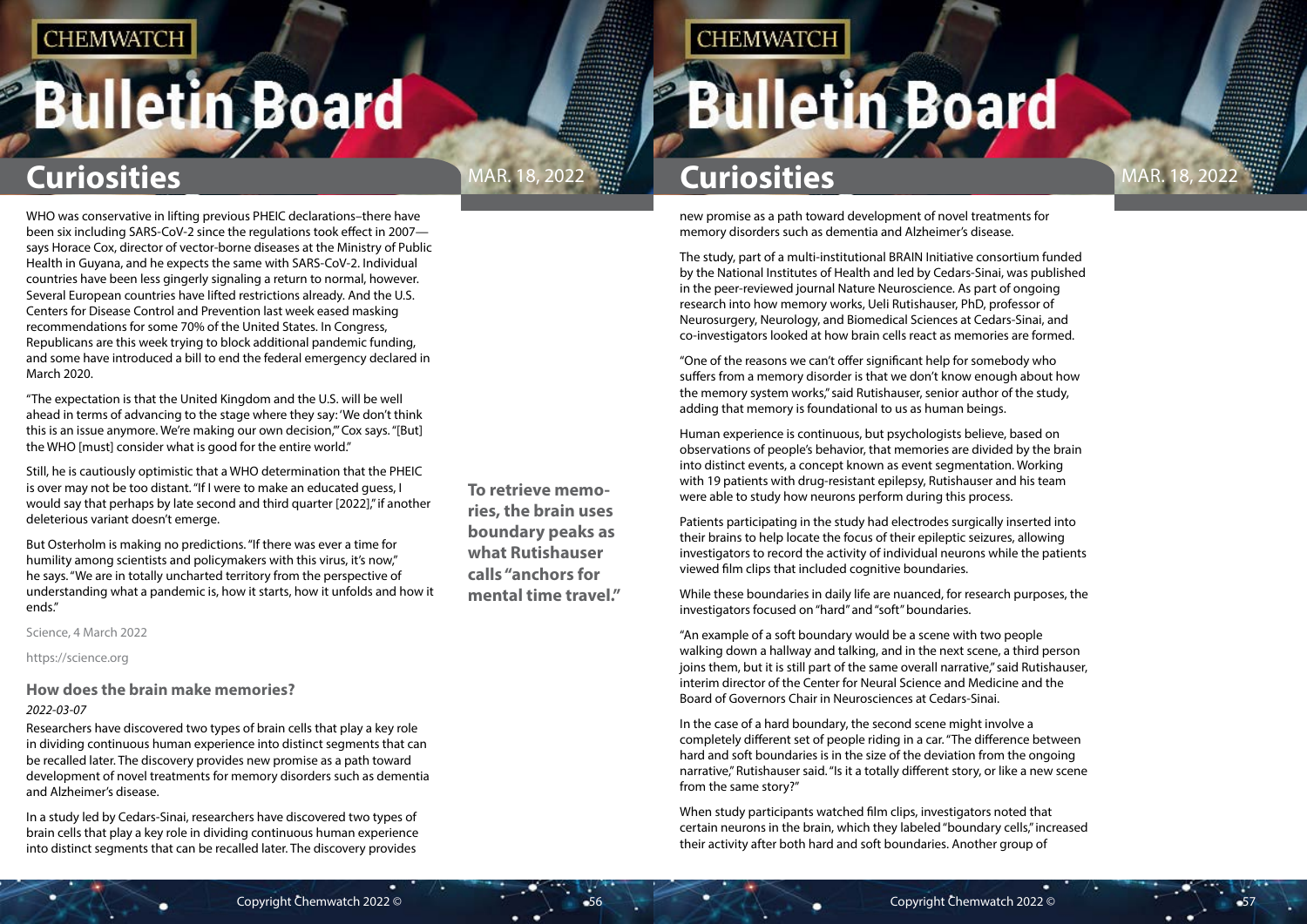# <span id="page-29-0"></span>**Bulletin Board**



**Sea walls, dykes and flood-control gates can "create long-term lock-in of vulnerability, exposure and risks," according to the IPCC report on climate impacts.**

## **Curiosities Curiosities**

your couch where everything is familiar, you will create a much stronger memory of the material."

The research team included postdoctoral fellow Jie Zheng, PhD, and neuroscientist Gabriel Kreiman, PhD, from Boston Children's Hospital; neurosurgeon Taufik A. Valiante, MD, PhD, of the University of Toronto; and Adam Mamelak, MD, professor of Neurosurgery and director of the Functional Neurosurgery Program at Cedars-Sinai.

In follow-up studies, the team plans to test the theory that boundary and event cells activate dopamine neurons when they fire, and that dopamine, a chemical that sends messages between cells, might be used as a therapy to strengthen memory formation.

Rutishauser and his team also noted during this study that when event cells fired in time with one of the brain's internal rhythms, the theta rhythm -- a repetitive pattern of activity linked to learning, memory and navigation -- subjects were better able to remember the order of images they had seen. This is an important new insight because it shows that deep brain stimulation that adjusts theta rhythms could prove therapeutic for memory disorders.

"Theta rhythms are thought to be the 'temporal glue' for episodic memory," said Zheng, first author of the study. "We think that firing of event cells in synchrony with the theta rhythm builds time-based links across different memory folders."

The study was funded by National Institutes of Health Grants number U01NS103792 and U01NS117839, National Science Foundation Grant number 8241231216, and Brain Canada.

Science Daily, 7 March 2022

https://sciencedaily.com

## **'Maladaptation': how not to cope with climate change** *2022-03-05*

A crescendo of deadly extreme weather is outpacing preparations for a climate-addled world, according to a landmark UN assessment of climate impacts released this week.

Whether it is sustainable farming or bioengineered crops to boost food security; restoring mangrove forests or building sea dams to buffer rising oceans; urban green corridors or air conditioning to temper killer

neurons, labeled "event cells," increased their activity only in response to hard boundaries, but not soft boundaries.

Rutishauser and his co-investigators theorize that peaks in the activity of boundary and event cells -- which are highest after hard boundaries, when both types of cells fire -- send the brain into the proper state for initiating a new memory.

"A boundary response is kind of like creating a new folder on your computer," said Rutishauser. "You can then deposit files in there. And when another boundary comes around, you close the first folder and create another one."

To retrieve memories, the brain uses boundary peaks as what Rutishauser calls "anchors for mental time travel."

"When you try to remember something, it causes brain cells to fire," Rutishauser said. "The memory system then compares this pattern of activity to all the previous firing peaks that happened shortly after boundaries. If it finds one that is similar, it opens that folder. You go back for a few seconds to that point in time, and things that happened then come into focus."

To test their theory, investigators gave study participants two memory tests.

They first showed participants a series of still images and asked them whether or not they had seen them in the film clips they had viewed. Study participants were more likely to remember images that closely followed a hard or soft boundary, when a new "memory folder" would have been created.

Investigators also showed participants pairs of images from film clips they had viewed and asked which of the images appeared first. Participants had difficulty remembering the correct order of images that appeared on opposite sides of a hard boundary, possibly because the brain had segmented those images into separate memory folders.

Rutishauser said that therapies that improve event segmentation could help patients with memory disorders. Even something as simple as a change in atmosphere can amplify event boundaries, he explained.

"The effect of context is actually quite strong," Rutishauser said. "If you study in a new place, where you have never been before, instead of on

## **CHEMWATCH**

# **Illetin Board**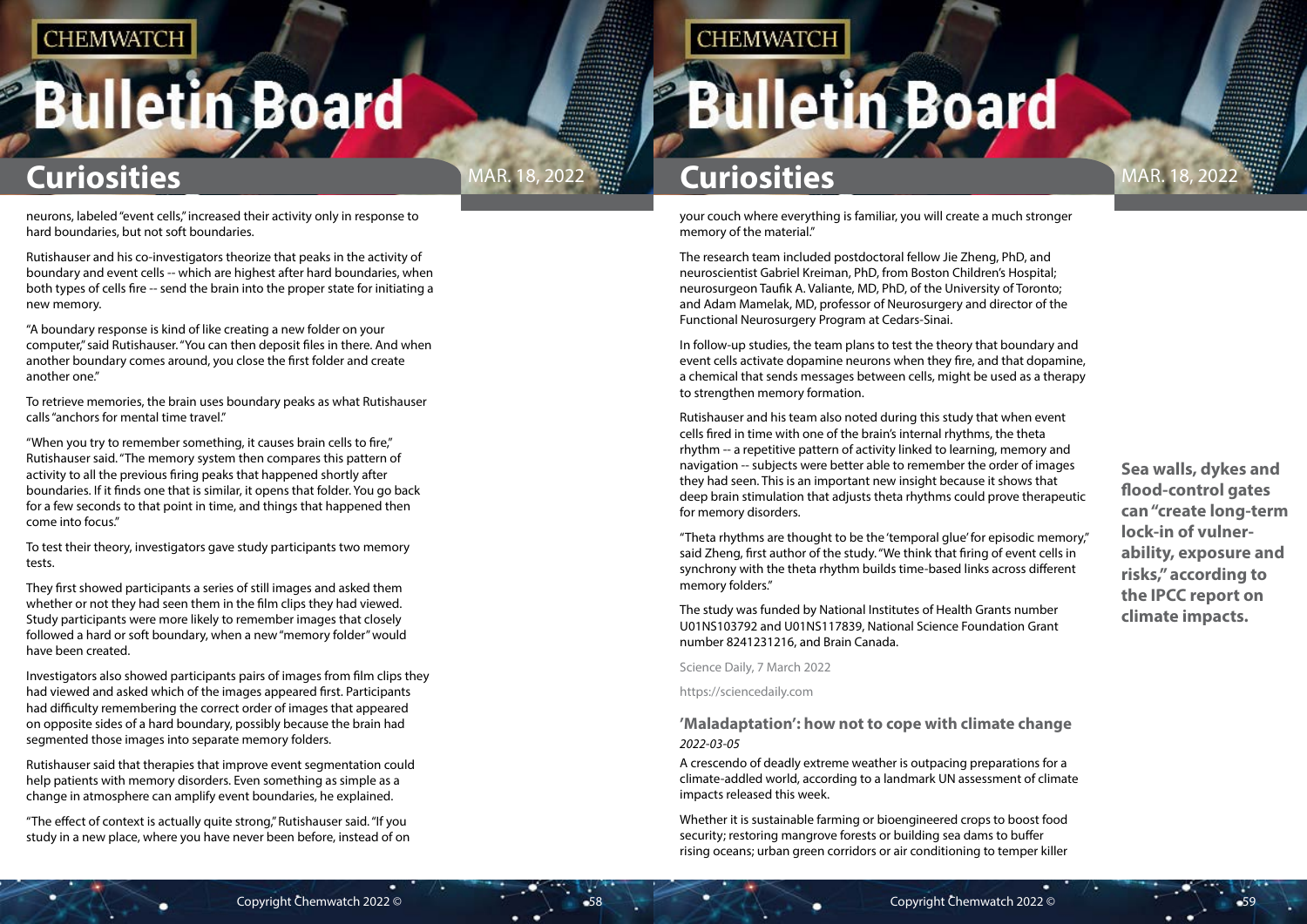# **Illetin Board**



"The people who lived there were kicked off the land," Owusu-Daaku said in an interview, calling the outcome an example of "maladaptation opportunism".

No only was this unfair, it is probably unsustainable too, according to the IPCC report.

Sea walls, dykes and flood-control gates "create long-term lock-in of vulnerability, exposure and risks that are difficult and costly to change," it said.

And while hard engineered structures may protect against hazards up to a certain point, they also create "an illusion of no risk".

Another source of maladaptation is lack of data.

"You can only adapt to what you know," said Mohamed Adow, founder and director of the Nairobi-based Africa Power Shift.

"In the case of Africa, we know very little. How do you create early warning systems for extreme weather without data?", he told AFP.

### **Not well thought-out**

In a world where new infrastructure—roads, buildings, sewage systems must serve both development and adaptation objectives, a lot of construction is probably not fit for a 1.5C world, much less one that could warm 2C or 3C above pre-industrial levels, experts say.

The Earth's average surface temperature has already risen 1.1C compared to that benchmark.

"Maladaptation happens when you try to solve one problem and wind up creating another," said Patrick Verkooijen from the Global Center on Adaptation.

"There are so many examples of well-intentioned measures that are not thought through in a holistic way."

A study of more than 300 initiatives for coping with climate change cited in the IPCC report found that one-third may have unintended and negative consequences.

A more detailed analysis of three projects in Cambodia—promoting irrigation, forest protection and tree planting—"found evidence that local communities' rights being violated and destruction of biodiverse habitats."

heatwaves—the search for ways to cope with the fallout of global heating has become urgent.

"At current rates of adaptation planning and implementation, the adaptation gap will continue to grow," the Intergovernmental Panel on Climate Change warns.

At the same time, however, the 3,650-page IPCC report raises red flags about how schemes to deal with climate impacts can go wrong.

There's even a word for it: "maladaptation".

"We're finding that there are many cases in which adaptation projects don't work," said Clark University professor Ed Carr, lead author of a chapter in the IPCC report on climate resilient development. "Some have actually made things worse."

Building a dam, for example, to prevent urban flooding may help protect a small area for a limited time period.

"But if the measure you put in place has negative consequences along the rest of the river and makes things worse in the long run, that's maladaptation," said Imperial College London's Friederike Otto.

Otto, a pioneer in quantifying the extent to which climate change makes extreme weather more likely or intense, said people often fail to recognise the role bad choices—building houses in a flood plain, for example—play in disasters.

### **Lack of data**

"Just blaming climate change alone can lead to maladaptation," she told AFP.

Sometimes coping measures have unintended consequences.

Kwame Owusu-Daaku, an assistant professor at the University of West Florida, investigated the aftermath of sea barriers erected in front of a modest fishing village near the Volta River estuary in Ghana to prevent beach erosion due to storm surges and rising seas.

The sea walls worked. In fact they worked so well that a large real estate developer—hand in glove with the local government—took over the land to build luxury, beach-front chalets.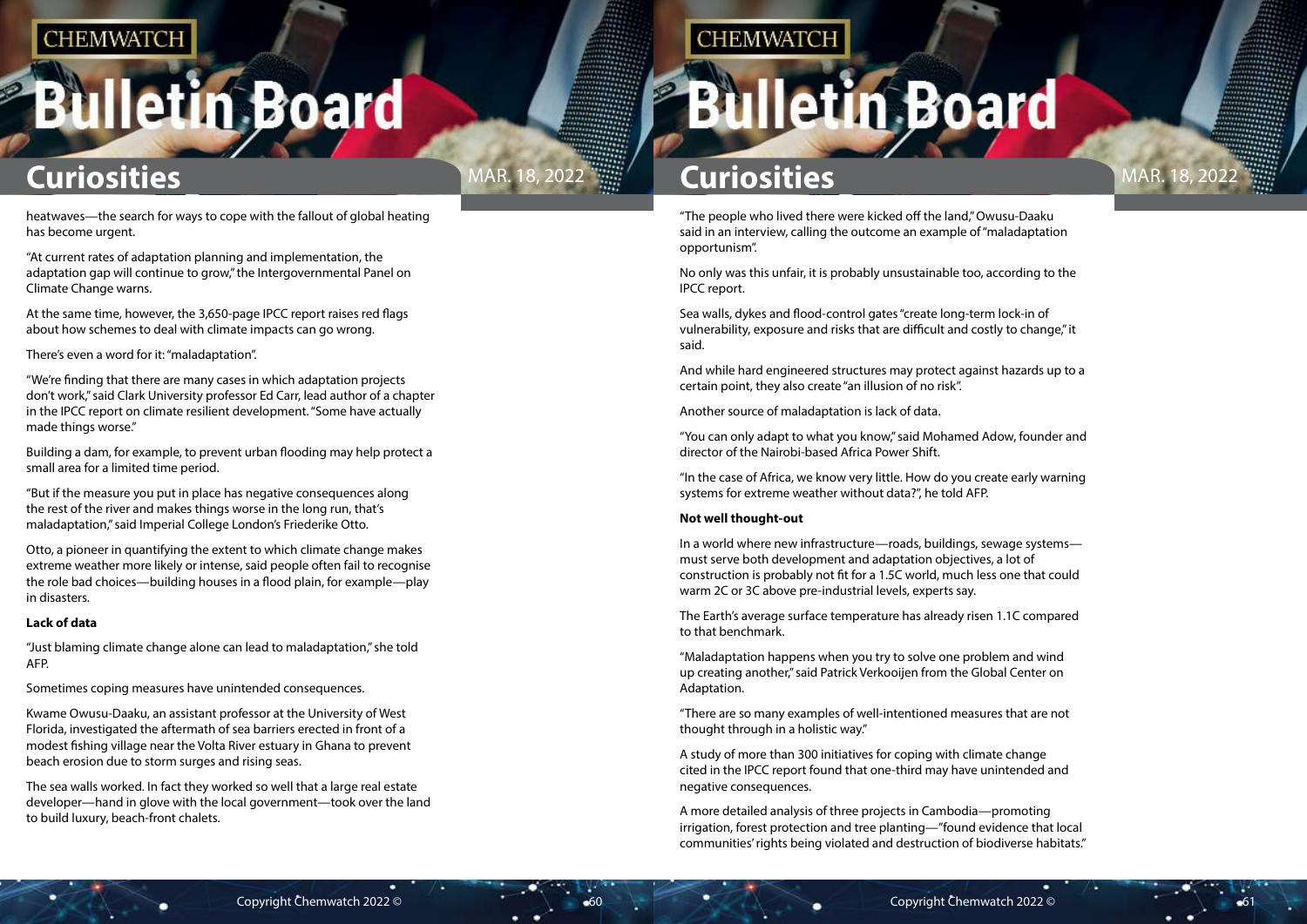# <span id="page-31-0"></span>**Bulletin Board**



**Birth control users say that the drugs can alter their moods. Why have scientists struggled to find a link?**

## **Curiosities Curiosities**

"But that doesn't mean we shouldn't invest in adaptation for tomorrow, because the costs are only increasing over time if we don't act."

Phys Org, 5 March 2022

https://phys.org

## **Why Birth Control Side Effects Have Eluded Science** *2022-03-07*

IN AUGUST 2021, Emilie Skoog lay on the couch in her parents' living room, thinking that not a single thing in the world sparked joy. For weeks, the 25-year-old MIT graduate student had been unable to muster enough appetite to eat properly. Instead, she'd spend full days lying in bed, drifting in and out of sleep between sips of Gatorade.

Skoog says her doctor diagnosed her with depression and prescribed antidepressants that helped her get off the couch and back to her life. But it wasn't until she followed the advice of a friend, who suggested she try going off the birth control, that the depression truly lifted, she said: "I swear to you, the day I stopped taking it, I literally felt completely normal."

The depression had set in about two months earlier, Skoog said, just after she'd started taking hormonal birth control pills to ease the debilitating cramps she experienced around the time of her period, which rendered her housebound for a few days each month.

"I'm a very upbeat, happy person," Skoog said. But that first month taking the pills, she recalled, a fog of exhaustion and apathy replaced her usual cheerful mood. When she walked to the lab where she worked, she added, "I didn't even care to look both ways across the street."

Oral contraceptives were approved in the 1960s, and since then, studies suggest, the medications have benefitted large segments of society. Still, concerns about possible side effects linger. Researchers have looked for a connection between hormonal birth control and mental health issues like anxiety and depression. But despite the stories like Skoog's that circulate on social media, in sisterly social groups, and in doctors' offices, these studies have not consistently supported a link. For now, while the connection between birth control and mental health may seem obvious to many of the drugs' users, a true link remains elusive to researchers.

HORMONE-BASED birth control works primarily by mimicking key aspects of pregnancy. At the end of each monthly cycle, people who menstruate have natural hormonal lows that tell their bodies they're not pregnant.

The potential for maladaptation "had been ignored by international donors as well as national authorities," the report concluded.

Other types of maladaptation are recurrent, especially in the global South.

Eighty percent of land used to grow food is rain-fed, and thus highly vulnerable to droughts made worse by rising temperatures. In parts of Africa, more frequent dry spells will likely double in length in a 2C world.

The most common adaptation response to drought is irrigation, but this potentially vital solution can cause problems of its own.

### **The adaptation COP**

Extracting groundwater for irrigation can deplete aquifers, which in turn can make water unsuitable for human consumption and aggravate drought conditions.

For heatwaves, air conditioning can be a literal life-saver, especially in regions projected to see an increase in so-called deadly heat days.

"But at the societal level, it is maladaptive because of its high demands on energy and associated heat emissions, especially in high-density cities," the report warns.

And expensive: A study in the Vietnamese capital Hanoi found that some people don't use air conditioners purchased to keep cool at night because they cost too much to run.

In the UN climate negotiations launched 30 years ago, adaptation has always been a poor cousin to goal of curbing greenhouse gas emissions.

But the COP26 climate summit in Glasgow last Fall helped restore a balance, launching a two-year process to define adaptation goals and mobilise financing.

"Sharm-El-Sheikh must be seen as the adaptation COP," said Adow, referring to the next year-end climate meet in Egypt.

A major goal of the political process will be to avoid the kinds of maladaptation highlighted by the IPCC.

"We have waited so long to tackle climate change that we are already paying the price today of climate impacts," said Verkooijen.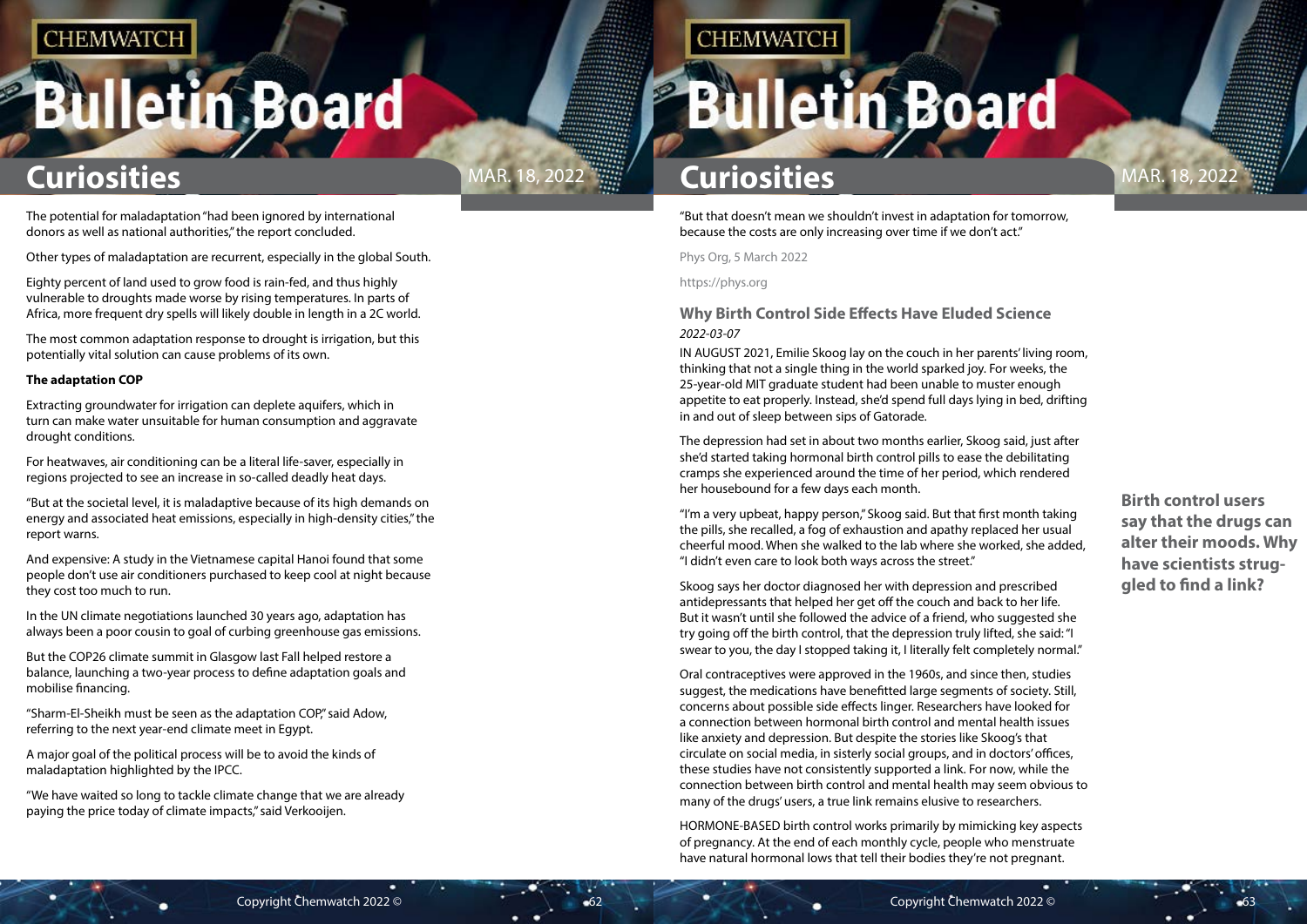# **Bulletin Board**

## **Curiosities** MAR. 18, 2022 **Curiosities** MAR. 18, 2022

on depression because it's a specific, widely studied condition that researchers have standard ways of diagnosing. The main symptoms of depression include feelings of worthlessness, hopelessness, and fatigue, but birth control users have reported that the drugs can make them cry more easily, feel anxious, or feel oddly emotionless — conditions that are assessed by some depression questionnaires, but which don't qualify as depression on their own.

WOMEN'S HEALTH PHYSICIAN Ellen Wiebe runs an abortion clinic in Vancouver, British Columbia, where she often has conversations with her patients about why birth control failed them. "Over and over again, I had heard that she tried birth control," Wiebe said, "and she went crazy."

She asked her patients what they mean when they say they feel crazy. "They told me that they would get angry more easily, that they would cry more easily, that they would just overreact to stuff," Wiebe said. And so she designed a survey to examine these subtle mood changes. The rate of mental health side effects that she uncovered was far higher than the rates she was used to seeing in physician manuals— of the 978 respondents in the self-reported survey, 51 percent had experienced at least one negative mood-related side effect.

Wiebe said she thinks her research uncovered such a high rate because she designed her survey around the side effects that birth control users reported to her, like disinterest in sex and irritability. And she noted that even comparatively mild mood changes can have a serious impact on well-being: "A combination of being angry and not wanting to have sex is not good for relationships," Wiebe said. "I remember one woman telling me, 'I lost the love of my life.'"

Wiebe's results may not hold for all populations, however. She and her collaborators recruited participants in doctors' offices, "so right there you have some selection bias," Andrew Novick, a reproductive psychiatrist at the University of Colorado, wrote in an email to Undark. Women who feel well on their medications are less likely to visit a doctor than those who are experiencing negative side effects.

Worly says he thinks the survey is a nice contribution to scientists' understanding of mood-related side effects. But he cautions that asking participants to remember how they felt, potentially years earlier, as the study's authors did, could introduce recall bias. And a critical component of his ideal experiment was missing: "There was no 'control group,' to correct for other circumstances that may have affected women, like change in seasons, change in relationship, and more," he wrote.

Birth control keeps hormone levels high, as they are during pregnancy, with one consequence being that eggs stay locked away where they can't be fertilized.

There's ample reason to believe that tinkering with sex hormones might affect a person's mood. Conditions such as anxiety and depression often manifest during puberty and menopause, when hormones are undergoing natural fluctuations. When birth control first came on the market, it didn't take scientists long to begin studying whether these new drugs could also influence their users' psychology. But in 2018, when researchers from Ohio State University looked at 26 studies examining the link between some of the most common types of birth control and depression, they wrote, "the preponderance of evidence does not support an association."

Brett Worly, an OB-GYN based in Columbus, and one of the authors of the meta-analysis, said that performing the study changed how he talks to his patients. Before, he cautioned prospective birth control users that the drugs might cause depression — because some reports indicated this might be the case — but now he tells them that's unlikely. Worly admits, however, that his advice is based only on the best evidence that's available right now. The study he'd like to see has yet to be done.

"It would have to be like hundreds or maybe thousands of women over at least six months to a year," he said. Ideally, the study would be performed by independent researchers unaffiliated with pharmaceutical companies, to avoid any bias. Participants would be randomly assigned to take birth control or placebo pills, and researchers would periodically assess depression, anxiety, and a range of mood changes.

But this gold standard approach has a downside for participants: The placebo group would be susceptible to unwanted pregnancies. Participants would need a secondary, non-hormonal form of birth control, but here the options are limited. A copper intrauterine device, or IUD, is the obvious choice for its effectiveness, but insertion is invasive, and heavy, painful periods can be a common side effect. Condoms are an option, but barrier methods are prone to human error and tend to be less effective than hormonal contraceptives. "It's a hard study to do," Worly said. "Hopefully, eventually, that would happen. It hasn't happened yet the way that we need it to."

Even a group with the capability to complete the study would face an additional challenge: Scientists say they lack the tools to accurately assess many of the mental health side effects that birth control users may experience. Worly and his co-authors focused their meta-analysis

## **CHEMWATCH**

# **Bulletin Board**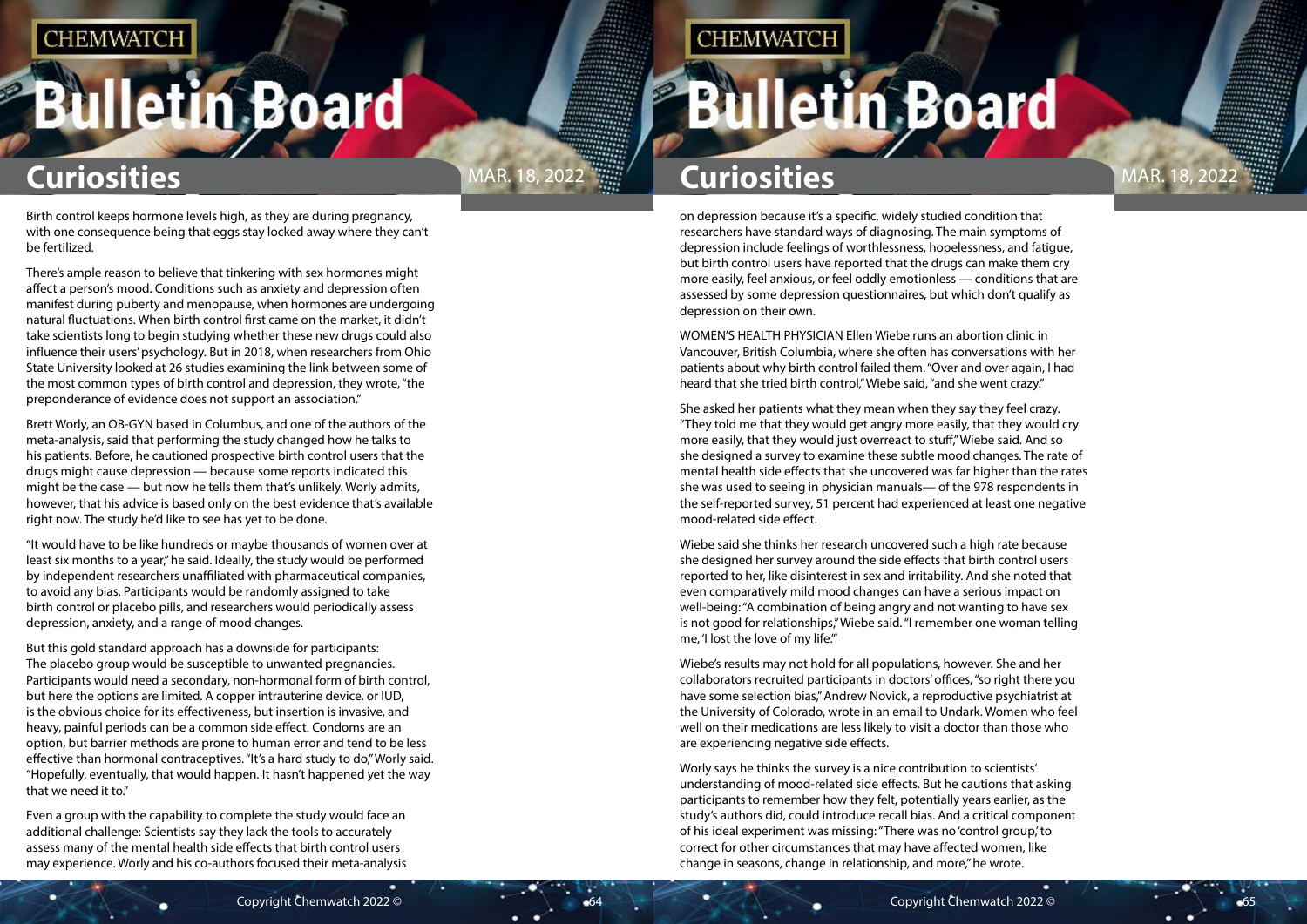# <span id="page-33-0"></span>**Bulletin Board**

## **Curiosities** MAR. 18, 2022 **Curiosities** MAR. 18, 2022

battle to keep birth control accessible has reached the Supreme Court multiple times. Novick remembers showing a colleague his first grant proposal to study birth control's mood-related side effects. "He was like, 'You got to tread carefully here,'" Novick said. "Because OB-GYNs are gonna get very defensive."

Some scientists think outdated views about physiology have also stymied research. Nafissa Ismail, a neuroendocrinologist at the University of Ottawa, said, "We've been studying the brain as its own entity for the longest time in the field of neuroscience and forgetting that it belongs to a body." It's only recently that a push to reconsider the body has prompted questions about how drugs targeting the uterus can translate to the brain, she added.

Medical imaging suggests that there may be significant translation from body to mind. Using brain scanning techniques like magnetic resonance imaging, researchers have observed that birth control may alter the number of cells — and the number of connections between them — in certain regions of the brain. These alterations may underly behavioral changes observed by Ismail and others, like differences between how birth control users and non-users respond to stress.

Ismail says that resources for this type of work are becoming more available — she cites the Canadian Institutes of Health Research and the U.S. National Institutes of Health as funding agencies that have expressed interest in research on birth control and mood. But after so many years of languishing in obscurity, these fields lack the number of researchers necessary to make rapid progress.

Meanwhile, Skoog said she's off hormonal birth control for good, and considering acupuncture to control her cramps. She's also helping friends track their own moods, just in case birth control skews their feelings into dangerous territory. "I imagine that there are many, many, many women out there who are going through this," she said.

Undark, 7 March 2022

https://undakr.org

## **How rare are shooting stars?** *2022-03-14*

An old superstition suggests that if you wish upon a shooting star, your wish will be granted. The implication is that shooting stars are so rare, and

Lorraine Boissoneault, a journalist from the Chicago area, knows how hard it can be to disentangle mental health side effects from other factors. She struggled with mood swings from the time she started taking birth control until she switched to a non-hormonal IUD, around six years later. "In my head, the thing that had changed, that seems like the obvious change, was birth control," she said. But during that same period, she noted, her personal life improved and she started getting treatment for a thyroid condition that had gone undiagnosed.

Novick says he's treated people who, like Boissoneault, experience mood swings while on birth control, people who experience more subtle changes, and people who actually feel better while taking these drugs. Further complicating the matter, anecdotes suggest that the same person can experience both ends of this emotional spectrum. Elizabeth Hinnant, a writer from Atlanta, found that one form of hormonal birth control left her feeling severely irritated, while another made her feel calmer than usual.

Variability, lack of specificity, and confounding circumstances make mood changes hard to measure, but Wiebe and Novick also pointed to a problem researchers face when studying any serious side effect — people like Boissoneault, Hinnant, and Skoog probably won't participate in studies testing drugs that they believe made their lives miserable, so studies don't capture this segment of the population. "It's something called the survivor effect," Novick said. Most studies are limited to studying women who are willing to take hormonal birth control. "And who are those women?" Novick asks. "Those women are the ones who want to stay on it."

BIRTH CONTROL USERS say they sometimes contend with stigma and dismissive attitudes as they try to address mood changes. Skoog says she consulted two doctors about whether birth control could be contributing to her depression. Both told her that was unlikely. Boissoneault, meanwhile, never talked to a doctor about her mood swings because, "I was scared of what people might say, or how they might react," she said. "So I kind of just gritted my teeth and tried to get through it."

Compounding the problem, some researchers may hesitate to speak out against drugs that have had undeniably positive impacts for large segments of society. One study found that the introduction of birth control correlated with a three-fold increase in the number of women enrolled in medical and law school. Another found that birth control may have helped narrow the wage gap. And studies consistently show that children are less likely to grow up in poverty when their parents have access to birth control. These gains were hard fought in the U.S. — the

## **CHEMWATCH**

# **Bulletin Board**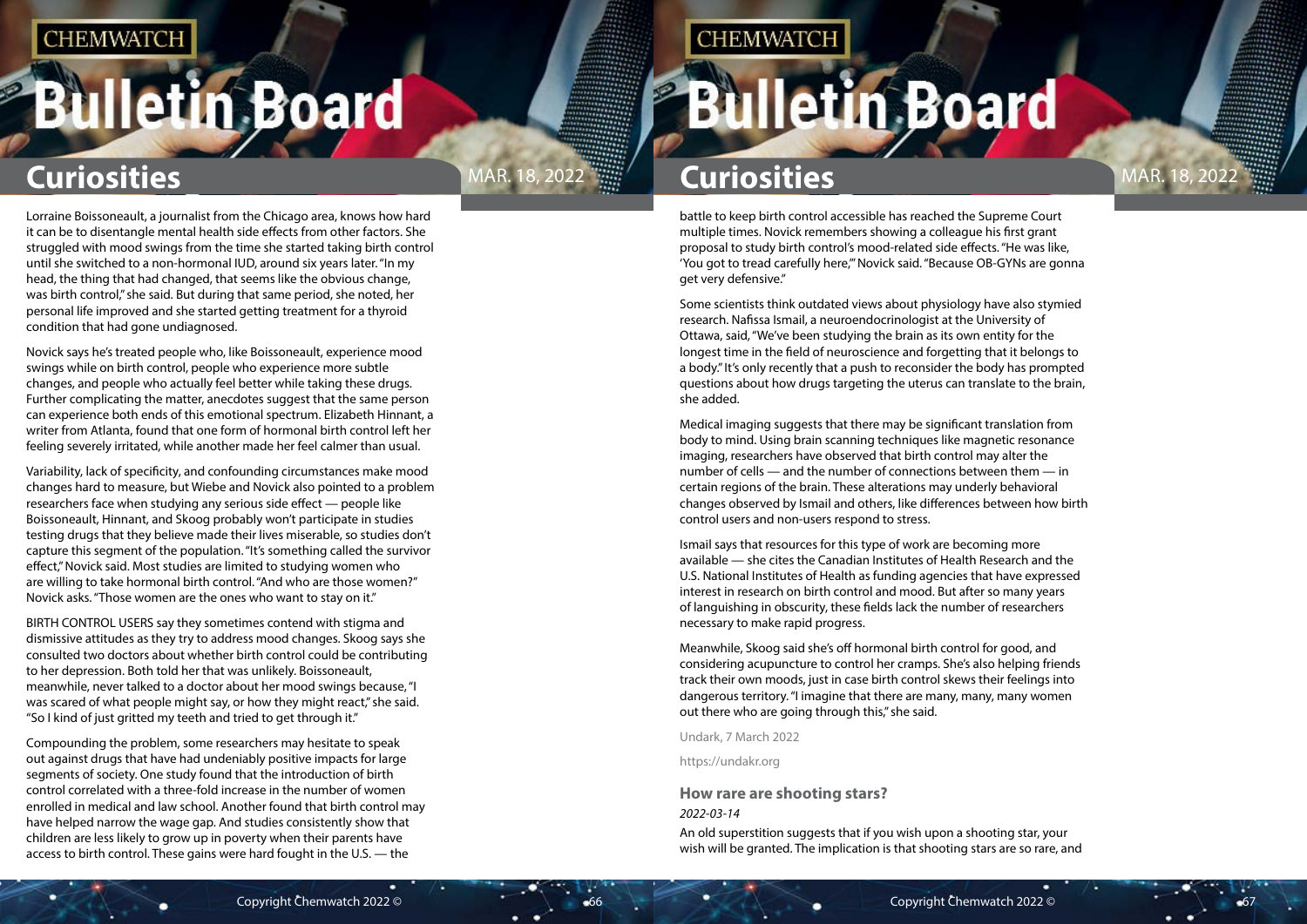# **Bulletin Board**

**The number of meteors visible to the unaided eye under a truly dark sky in a 24 hour period all over Earth is estimated to be 25 million, according to a University of Oregon report.**

## MAR. 18, 2022  $\frac{1}{2}$  **Curiosities MAR. 18, 2022**

**CHEMWATCH** 

## **Curiosities Curiosities**

Certain sites have "gold-tier dark sky" status, which is the IDSA's highest possible rating. Some of the best dark sky areas include Northumberland National Park in England, the largest gold-tier dark sky park in Europe; the Central Idaho Dark Sky Reserve, the first gold-tier dark sky preserve in the United States; and the Atacama Desert in Chile, which contains La Silla Observatory, home to some of the world's most powerful telescopes. (You can see a comprehensive list of the world's best dark sky sites at this page from the International Dark-Sky Association.)

Unfortunately, and largely due to human activity, pristinely dark skies are increasingly hard to find. According to the "World Atlas of Artificial Night Sky Brightness," around 80% of the world's population lives under "skyglow," which the U.S. Department of Energy defines as "an increase in the apparent brightness of the night sky that can serve to reduce visibility for astronomical observation." In the U.S. and Europe, it's estimated that 99% of people live under some degree of skyglow.

Starlink, Elon Musk's internet-enabling satellite network, is also causing issues for astronomers. Once fully operational, there could be 42,000 Starlink satellites orbiting Earth, something that has led the International Astronomical Union to create the Centre for the Protection of the Dark and Quiet Sky from Satellite Constellation Interference to "mitigate the negative impact of satellite constellations."

For most people, Krupp said, seeing a shooting star is a rare event because "we have lost the night sky to light pollution," which "unnecessarily denies us the stars." Krupp also believes that many of us are guilty of being "busied by other things" and, as a result, often don't take the time to look at and admire the sky. But he is confident that a person who deliberately and purposefully watches the sky on a clear night from a location "untarnished by artificial light" will be able to see "five to 10 meteors per hour," if not more.

"All you've got to do is go outside, find a nice dark spot, lie flat on your back and look up," Bill Cooke, head of NASA's Meteoroid Environment Office at the Marshall Space Flight Center in Alabama, previously told Live Science. "You don't want binoculars. You don't want a telescope. You just use your eyes."

There are also times throughout the year when people are more likely to see shooting stars. Meteor showers, which occur when Earth annually passes through the "persistent ring of debris shed by a comet," give stargazers a much better chance of seeing a host of shooting stars. These events can be predicted to the day, thanks to the reliability of Earth's

# **Bulletin Board**

your sighting so fortuitous, that you've been specially selected for a dose of good luck.

But are shooting stars actually all that elusive? And what are they, exactly?

A shooting star is a "common, if inaccurate, name for a meteor," or a space rock that collides with Earth's atmosphere, said Edwin Charles Krupp, an astronomer and director of the Griffith Observatory in Los Angeles.

Meteors that are called shooting stars appear as "a flash of light" to skygazers, Krupp told Live Science. "This light is the visible trail of gases in Earth's upper atmosphere [that are] heated to incandescence by the highspeed passage of a meteoroid, or meteoric particle, intercepting the Earth." Quite simply, a "shooting star" is a piece of space rock or dust that briefly becomes visible when it begins to burn up in our planet's atmosphere. Much of this material comes from the asteroid belt between Mars and Jupiter.

So, how common are shooting stars? How often do these flashy space rocks come into contact with Earth's atmosphere, and what's the best way to see them?

"Meteors occur all of the time, all over the Earth, but are only seen at night," Krupp said. Most extraterrestrial rubble that collides with the atmosphere is "very small, typically the size of a grain of sand," he added.

The number of meteors visible to the unaided eye under a truly dark sky in a 24-hour period all over Earth is estimated to be 25 million, according to a University of Oregon report. However, Earth also intercepts many smaller particles that are too faint to be detected by the unaided eye, Krupp noted.

### **In the dark**

If you want to see shooting stars, it's important to find a dark sky location, Krupp said. Dark sky sites have very low levels of light pollution and allow uninterrupted views of the night sky.

Since 2001, the International Dark Sky Places conservation program, run by the International Dark-Sky Association (IDSA), has encouraged communities to "preserve dark sites through responsible lighting policies and public education." The IDSA also dictates whether a site can officially be called a "dark sky," and has, to date, awarded 195 areas around the world dark sky status.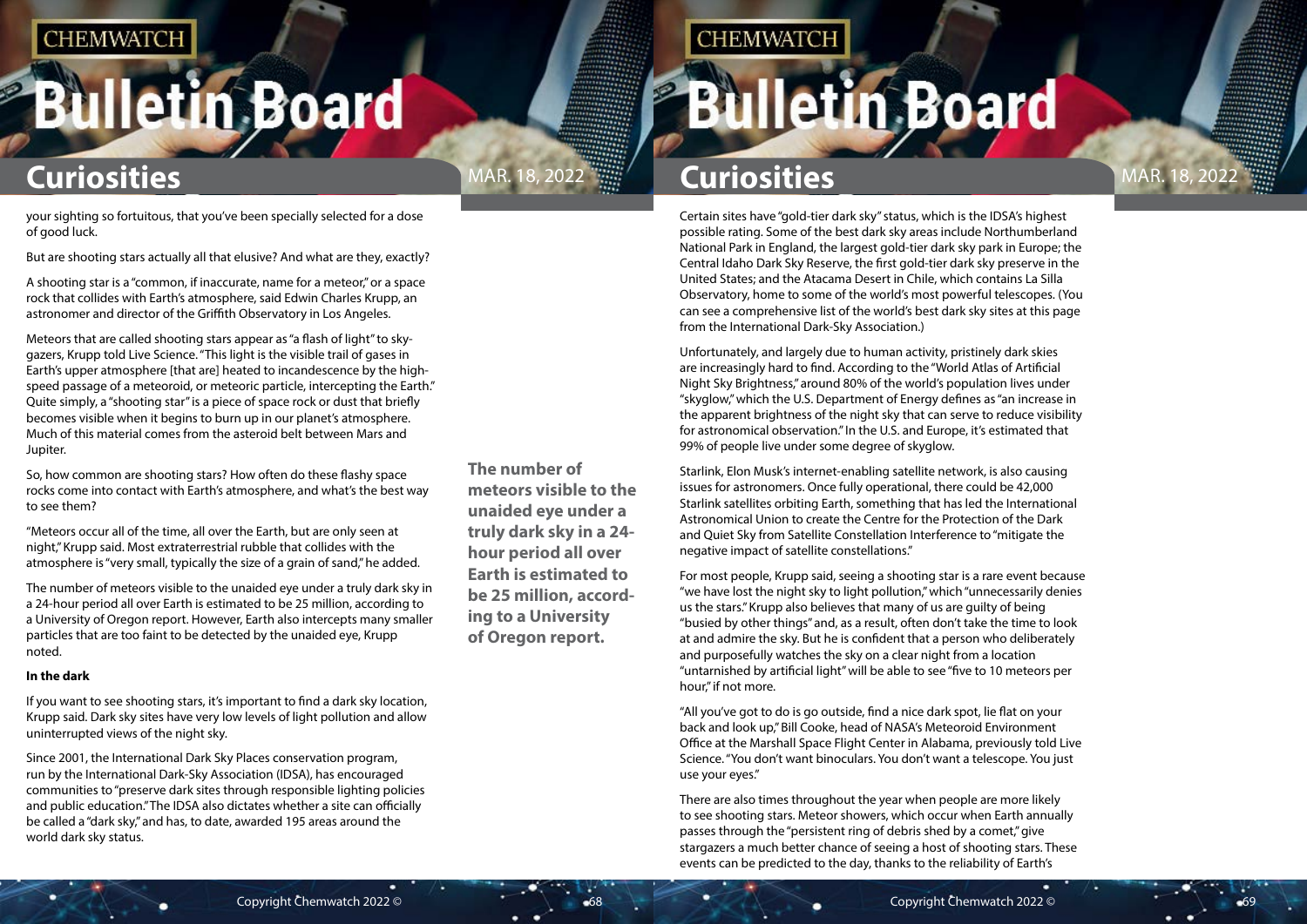# <span id="page-35-0"></span>**Bulletin Board**

## **The team found that interactions in assigned conference sessions—at both in-person and virtual conferences—were a significant predictor of future collaborations.**

## **Illetin Board**

**CHEMWATCH** 

## MAR. 18, 2022  $\frac{1}{2}$  **Curiosities MAR. 18, 2022**

## **Curiosities Curiosities**

scientific conferences organized by the Research Corporation for Science Advancement, aimed at promoting research, dialog and community.

The team found that interactions in assigned conference sessions—at both in-person and virtual conferences—were a significant predictor of future collaborations.

In fact, participants who formed fruitful collaborations interacted with one another 63% more at in-person conferences than participants who did not form collaborations. And participants who interacted with others in smallgroup settings (two to four people) at in-person conferences were eight times more likely to form new collaborations than those who did not join small-group discussions.

"Today, science is conducted by teams, so the formation of new teams is especially important," Zajdela said. "Science isn't done by individuals anymore. It's more interdisciplinary and multi-institutional. We need these conferences because scientists can meet other researchers who they might never have met otherwise."

Initially, Zajdela and Abrams tracked patterns of interactions among hundreds of scientists during 12 multiday, in-person Scialog conferences over the span of five years, including room-level participation data. But when the COVID-19 pandemic hit, most conferences, including Scialogs, shifted to a virtual format.

"From a scientific perspective, this provided us with a rare natural experiment and the ability to make a direct comparison between virtual and in-person conferences," Zajdela said. "Before doing this study, we hypothesized that virtual conferences would be less effective at forming new collaborations among scientists. Instead, what we found was surprising."

After applying its mathematical model to six virtual Scialog conferences, the team found that virtual conferences were just as effective—if not more effective—at encouraging interactions and, thus, sparking collaborations. Scientists who formed collaborations at in-person conferences interacted 1.6 times more than those who did not form collaborations. But participants who formed collaborations at virtual conferences interacted two times more than those who did not.

"We interpret these results as coming from the fact that scientists did not have the same opportunities for informal interaction (during breaks or meals) in the virtual conferences as they did in the in-person conferences,"



orbit around the sun. For instance, the Perseid meteor shower, which often peaks in August, can shower Earth with as many as 50 to 100 visible meteors per hour.

Shooting stars are, it would appear, far more common than most people think — you just have to look up at the right time and be in the right place.

Live Science, 14 March 2022

https://livescience.com

## **Are conferences worth time and money?** *2022-03-14*

Every year, hundreds of thousands of scientists spend tens of billions of dollars to organize and attend conferences.

Are scientific conferences truly worth this time and money?

The answer is yes, according to a new Northwestern University study. Scientists who interact with others during assigned sessions at conferences are more likely to form productive collaborations than scientists who do not, researchers found. And the kicker? It doesn't matter whether the conference is in person or virtual.

"Scientific conferences are a very expensive industry," said Northwestern's Emma Zajdela, the study's first author. "People often talk about whether or not we should rethink conferences. Our results suggest that the way organizers design conferences can have a direct effect on which scientific collaborations are formed and, by extension, on the direction of scientific inquiry."

Zajdela will present the study's results at 9:36 a.m. CDT on Thursday, March 17 at the American Physical Society (APS) March Meeting in Chicago. A pre-print of the study is now available online.

A National Science Foundation Graduate Research Fellow, Zajdela is a Ph.D. candidate in Northwestern's McCormick School of Engineering. Daniel Abrams, a professor of engineering sciences and applied mathematics at McCormick, is the paper's senior author and Zajdela's adviser.

To conduct the study, Zajdela, Abrams and their collaborators developed a new mathematical model to understand and predict how scientists form collaborations at both in-person and virtual conferences. Then, they validated the model with extensive data from Scialogs, a series of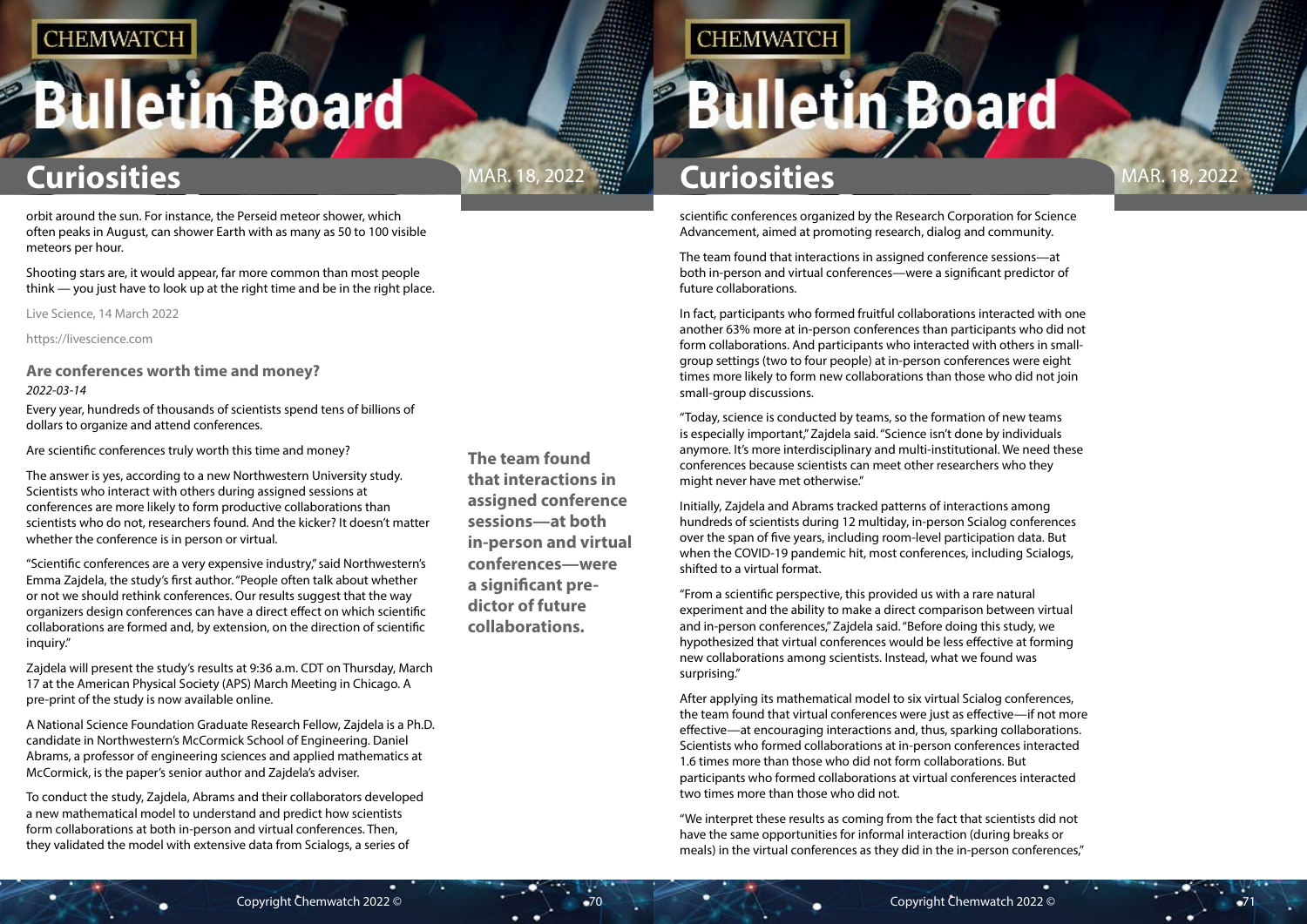# <span id="page-36-0"></span>**Bulletin Board**

## **Curiosities** MAR. 18, 2022 **Curiosities** MAR. 18, 2022

**The virus had previously been found in Southeast Asia, Western Pacific regions, and in the Torres Strait.**

## **CHEMWATCH**

# **Illetin Board**

Currently, seven Japanese encephalitis virus vaccines are licensed for use in humans globally. Two of these – Imojev and JEspect – are approved for use in Australia by the Therapeutic Goods Administration.

Imojev is approved for those from nine months of age and is given as a single dose. JEspect is approved for use from two months of age and is given as two doses, 28 days apart. JEspect can be given to pregnant women, if necessary.

The level of immunity from these vaccines varies. A single dose of Imojev can provide immunity for up to five years. Whereas JEspect requires two doses to provide immunity for two years, with some studies suggesting a third booster after 12 months provides longer protection.

These vaccinations come with some side effects. These include redness, pain and mild swelling at the vaccination site. Other side effects include headache, fatigue and muscle pains.

These vaccines vary in the way they are prepared. Also, different strains of the virus are used to make the different vaccines. This can ultimately affect how well they work to prevent disease if there is a change in the current circulating virus strain.

### **Who can get the vaccine?**

Vaccination is currently recommended for high-risk groups, which currently includes:

- laboratory workers who work with the virus
- travellers who will spend one month or more in an endemic region
- people living or working in the outer islands of the Torres Strait.

Before the current spread of Japanese encephalitis you could get the vaccine at GP clinics specialising in travel medicine. It costs A\$300-350, which includes a GP visit and the vaccine itself.

But with the spread of the virus in mainland Australia, the definition of high risk will likely change and the vaccine may be available to those high-risk groups via their GP or at work. At this stage we don't know if the vaccines would be free, but that will be confirmed in coming days.

However, because of its spread into new regions further south, last week Japanese encephalitis was designated a communicable disease of national significance.

For instance, piggery workers are among workers expected to be considered high risk and be offered the vaccine.

That's because Japanese encephalitis virus infects pigs (it has been detected in piggeries in NSW, Queensland, Victoria and South Australia).



Zajdela said. "Therefore, the sessions they were assigned to were the only place that they could meet people to form teams with; hence the greater importance of interaction in these sessions for team formation."

Zajdela's presentation is titled "The Physics of Team Formation: Modeling the Catalysis of Collaboration at In-Person and Virtual Conferences," which is a part of the session "Physics of Social Interactions II."

Phys Org, 14 March 2022

https://phys.org

## **Do I or my child need a Japanese encephalitis vaccine?** *2022-03-11*

This week we heard two Australians have died from the mosquito-borne Japanese encephalitis virus. The virus has now been detected in four states.

Authorities are concerned we'll see more cases around the country and have earmarked extra funding to roll out vaccines to those at risk.

Who is recommended to have the vaccine depends on factors including their age, occupation and location. Here's what you need to know about accessing the vaccine in Australia, ahead of further announcements expected in coming days.

### **What is Japanese encephalitis?**

Japanese encephalitis is caused by the Japanese encephalitis virus. It spreads through mosquito bites. It cannot be transmitted from human to human.

Most people will show no symptoms. However, 1% will develop swelling of the brain (encephalitis). Of those who have symptoms, up to 30% will die and a further 50% will have life-long neurological disability. The infection is particularly severe in the elderly or the young.

The virus had previously been found in Southeast Asia, Western Pacific regions, and in the Torres Strait.

### **Tell me more about the vaccines**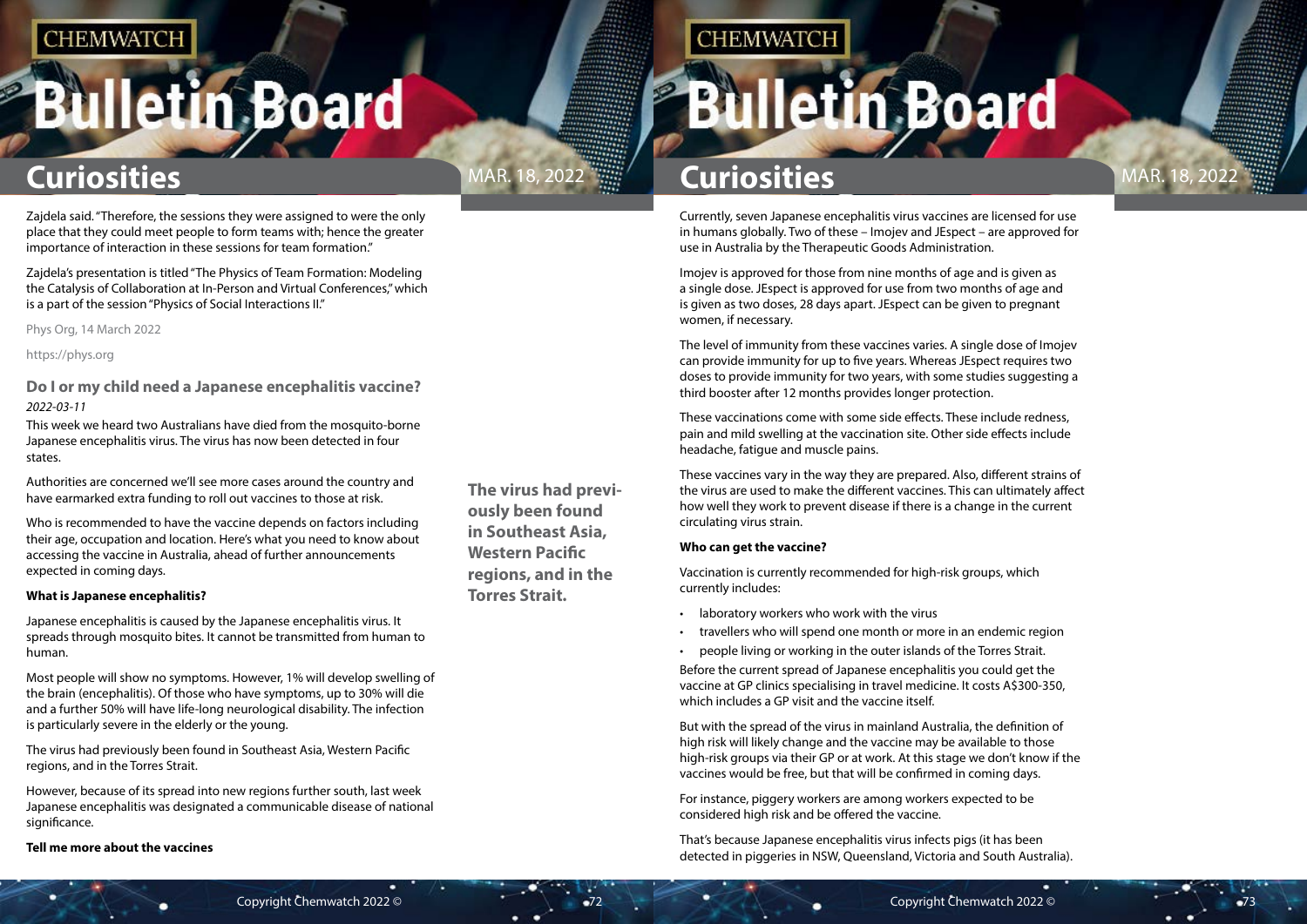# <span id="page-37-0"></span>**Illetin Board**



**Who knew math** 

**was so yummy?**

## **Curiosities Curiosities**

## **The history of Pi**

Pi has been around for 4,000 years, used by ancient Babylonians to calculate the area of a circle by taking three times the square of its radius, according to the Exploratorium, a San Francisco-based museum.

The Pi symbol is the first letter of the Greek word, perimetros, which loosely translates to "circumference," says PiDay.org.

Early calculations of Pi were based on measurement until the Greek mathematician Archimedes became the first to use an algorithmic approach, according to PiDay.org, a website created to encourage learning in STEM subjects.

The Pi symbol was introduced in 1706 by mathematician William Jones, but it wasn't made popular until Swiss mathematician Leonhard Euler used it in 1737.

### **How did Pi Day start?**

Former physicist Larry Shaw, who connected March 14 with 3.14, celebrated the first Pi Day at the Exploratorium with fruit pies and tea in 1988. The museum said Shaw led Pi Day parades there every year until his passing in 2017.

In 2009, the House of Representatives passed a resolution marking March 14 as National Pi Day.

### **March 14 is more than Pi**

The date is significant in the world of science. Albert Einstein was born on this day in 1879. The Exploratorium said it added a celebration of Einstein's life as part of its Pi Day activities after Shaw's daughter, Sara, realized the coincidence.

March 14 also marks the death of renowned theoretical physicist Stephen Hawking, who passed away in 2018.

### **Why all the pizza and pie on Pi Day?**

The first Pi Day celebration at the Exploratorium included a "pie feast" for museum staff, and ever since, people have been grabbing a slice to celebrate.

Of course, since pizza is sometimes referred to as pie, our tasty options for Pi Day are expanded.

The virus then enters the mosquito population when they bite pigs, which then later bite humans and spread it to us.

A national group of communicable disease, vaccine and virus experts is considering whether a wide vaccine rollout is needed and if so, how this might work.

National cabinet is also expected to discuss the issue and make further announcements shortly.

### **How can I protect myself, even without the vaccine?**

There are currently no specific treatments for people with Japanese encephalitis. Symptoms are managed with supportive care, including fluids and pain relief.

Vaccination is one form of protection. However, the most useful protection comes from not being bitten by a mosquito in the first place.

The Conversation, 11 March 2022

https://theconversation.com

## **What is Pi Day? Why mathematicians and bakers unite to celebrate**

*2022-03-14*

What do mathematicians and pie fans have in common? A love for March 14.

Monday marks Pi Day.

For math lovers, it's a chance to celebrate Pi, one of the most important numbers ever, representing the ratio of a circle's circumference to its diameter.

Although Pi is typically rounded up to 3.14, it can go on forever. According to Guinness World Records, the most accurate value for Pi is more than 62 trillion digits (62,831,853,071,796 to be precise). It was calculated last August by the University of Applied Sciences in Switzerland.

For those who don't enjoy math, you get pie. Cherry pie. Apple pie. Pizza pie. All the pies.

Whether you calculate it or eat it, Pi (and pie) bring joy to many. Here's how it all started.